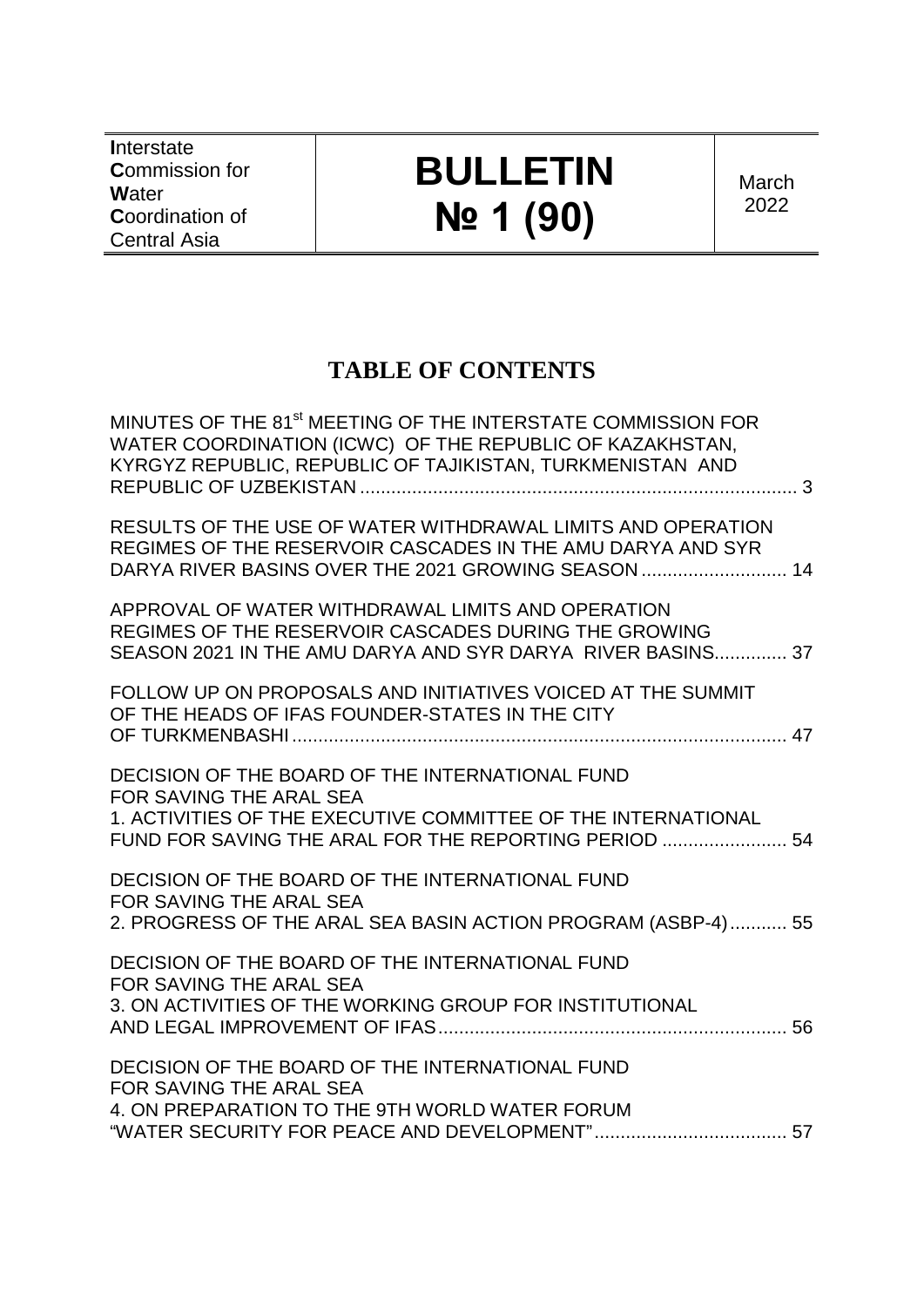| DECISION OF THE BOARD OF THE INTERNATIONAL FUND<br>FOR SAVING THE ARAL SEA |  |
|----------------------------------------------------------------------------|--|
| 5. ON IMPLEMENTATION OF THE CENTRAL ASIA HYDROMETEOROLOGY                  |  |
|                                                                            |  |
| DECISION OF THE BOARD OF THE INTERNATIONAL FUND F                          |  |
| OR SAVING THE ARAL SEA                                                     |  |
| 6. ON IFAS PARTICIPATION IN THE SECOND HIGH-LEVEL CONFERENCE               |  |
| ON THE INTERNATIONAL DECADE OF ACTION "WATER FOR SUSTAINABLE               |  |
| DEVELOPMENT", 2018-2028. "CATALYZING WATER ACTION AND                      |  |
| PARTNERSHIPS AT LOCAL, NATIONAL, REGIONAL AND GLOBAL                       |  |
| LEVELS" 6-9 JUNE 2022, DUSHANBE, REPUBLIC OF TAJIKISTAN  59                |  |
| DECISION OF THE BOARD OF THE INTERNATIONAL FUND                            |  |
| FOR SAVING THE ARAL SEA                                                    |  |
| 7. ON APPROVAL OF THE REGIONAL ENVIRONMENTAL PROGRAM                       |  |
|                                                                            |  |
| DECISION OF THE BOARD OF THE INTERNATIONAL FUND                            |  |
| FOR SAVING THE ARAL SEA                                                    |  |
| 8. ABOUT AGENDA OF THE NEXT MEETING OF THE IFAS                            |  |
|                                                                            |  |
|                                                                            |  |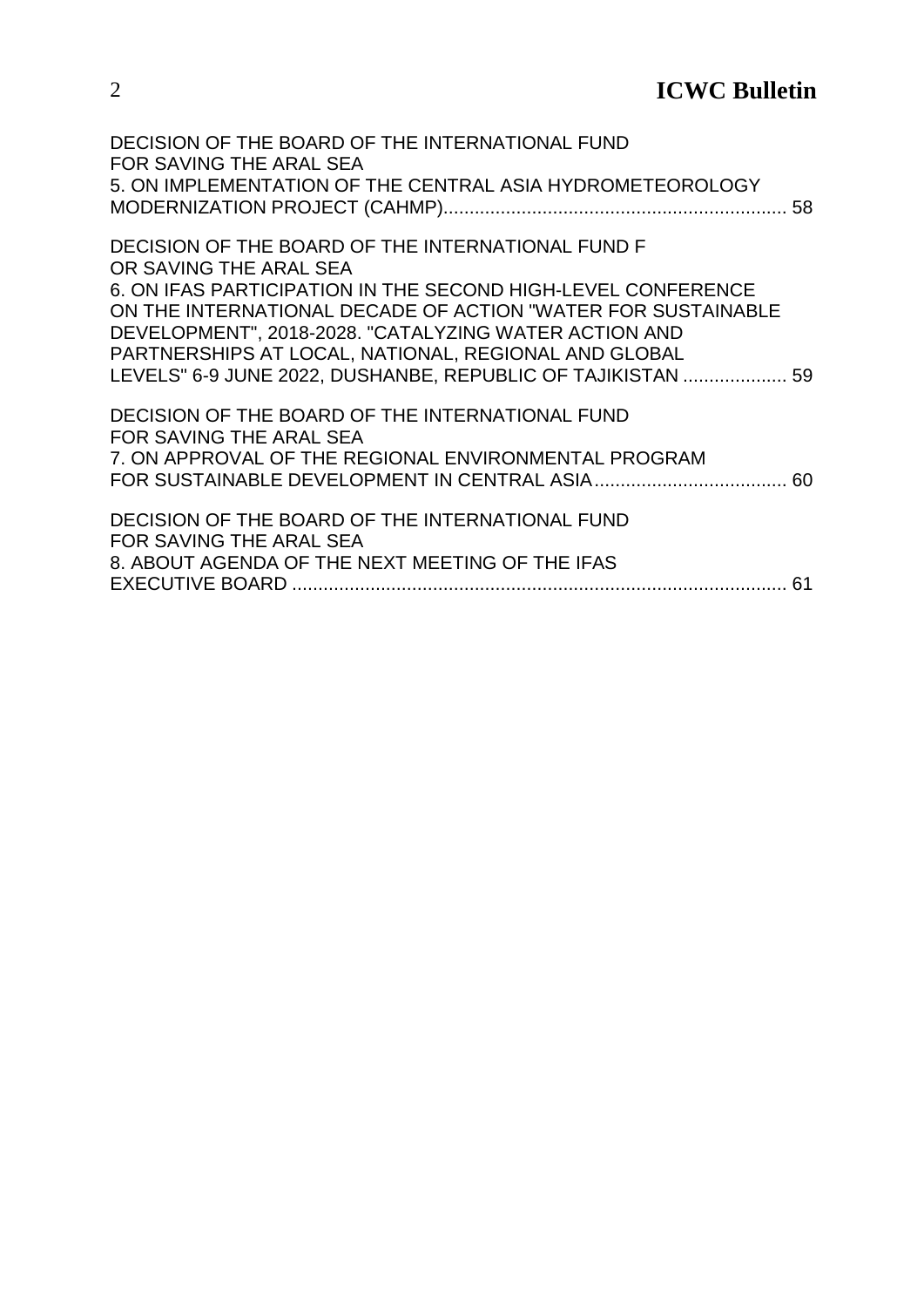### <span id="page-2-0"></span>**MINUTES OF THE 81st MEETING OF THE INTERSTATE COMMISSION FOR WATER COORDINATION (ICWC) OF THE REPUBLIC OF KAZAKHSTAN, KYRGYZ REPUBLIC, REPUBLIC OF TAJIKISTAN, TURKMENISTAN AND REPUBLIC OF UZBEKISTAN**

| December 7, 2021              | (video meeting)                                                                                              |
|-------------------------------|--------------------------------------------------------------------------------------------------------------|
| <b>Chairman:</b>              |                                                                                                              |
| <b>Khamraev Shavkat</b>       | Minister of Water Management, Republic of<br>Uzbekistan                                                      |
| <b>ICWC</b> members:          |                                                                                                              |
| Kozhaniyazov Serik            | Vice Minister of Ecology, Geology and Natural<br>Resources, Republic of Kazakhstan                           |
| Shoimzoda Djamshed<br>Shodi   | First Deputy Minister of Energy and Water Resources,<br>Republic of Tajikistan                               |
| Bayjanov Gyuizgeldi           | Chairman of State Committee of Water Economy of<br>Turkmenistan                                              |
| <b>ICWC</b> executive bodies: |                                                                                                              |
| <b>Nazarov Umar</b>           | Head, ICWC Secretariat                                                                                       |
| Makhramov Makhmud             | Head, BWO Amu Darya                                                                                          |
| Kholkhuzhaev Odil             | Head, BWO Syr Darya                                                                                          |
| Ziganshina Dinara             | Acting Director, Scientific Information Center (SIC) of<br><b>ICWC</b>                                       |
| <b>Invited:</b>               |                                                                                                              |
| <b>Republic of Kazakhstan</b> |                                                                                                              |
| Zhakanbaev Arsen              | Department of<br>Transboundary<br>Rivers,<br>Director,<br>Ministry of Ecology, Geology and Natural Resources |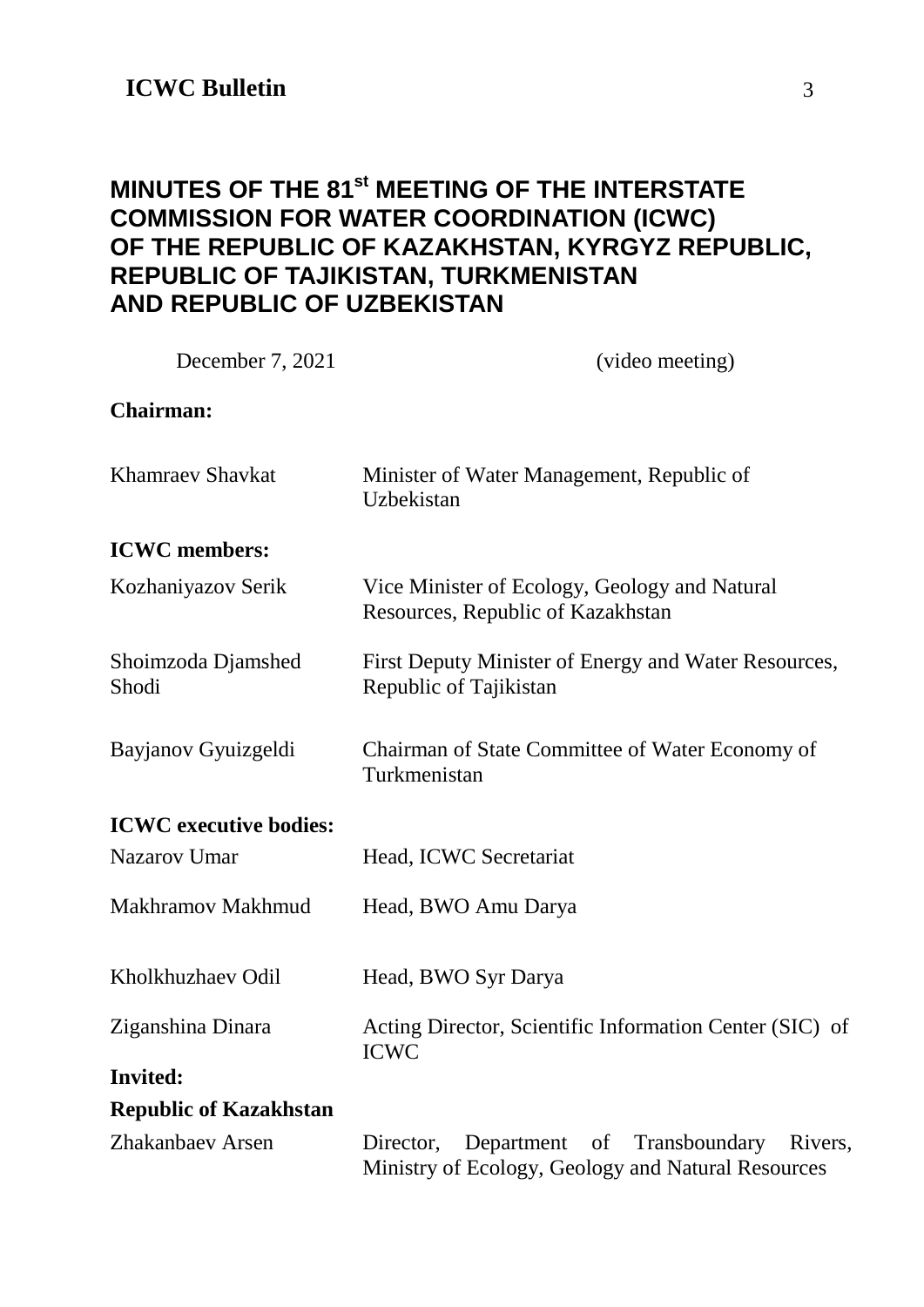| <b>Sharip Daniyar</b>               | Head of Transboundary Rivers Department of<br>Transboundary Rivers Department, Ministry of<br>Ecology, Geology and Natural Resources        |
|-------------------------------------|---------------------------------------------------------------------------------------------------------------------------------------------|
| Sadvakasov Erkesh                   | Advisor to the Chairman of the Committee on Water<br>Resources, Ministry of Ecology, Geology and Natural<br><b>Resources</b>                |
| Duzbaeva Kalamkas                   | Head of Transboundary Water Administration at the<br>International Treaty Department, Ministry of Ecology,<br>Geology and Natural Resources |
| Sadvakasov Erlan                    | Acting Director-General of RSE "Kazvodkhoz"                                                                                                 |
| <b>Republic of Tajikistan</b>       |                                                                                                                                             |
| Abdurazokzoda Daler<br>Abdukhalok   | Head, Department of Water and Energy Policy, Science<br>and Technology Development, Ministry of Energy and<br><b>Water Resources</b>        |
| <b>Mulloev Maruf</b>                | Chief Office of Water and Energy policy, Science and<br>Technology Development, Ministry of Energy and<br><b>Water Resources</b>            |
| <b>Turkmenistan</b>                 |                                                                                                                                             |
| Paschyev<br><b>Yanov Durdyevich</b> | Head, Water Use Division, State Committee for Water<br>Management                                                                           |
| Charyev Saparmurad                  | Chief expert, Division of digital technologies and<br>information security, State Committee for Water<br>Management                         |
| <b>Republic of Uzbekistan</b>       |                                                                                                                                             |
| <b>Batirov Shavkat</b>              | Head of International Relations and Transboundary<br>Water Affairs Department, Ministry of Water                                            |
| <b>Tashpulatov Abduvoris</b>        | Management<br>Deputy Head, Department of Water Resources and<br>Water Use, Ministry of Water Management                                     |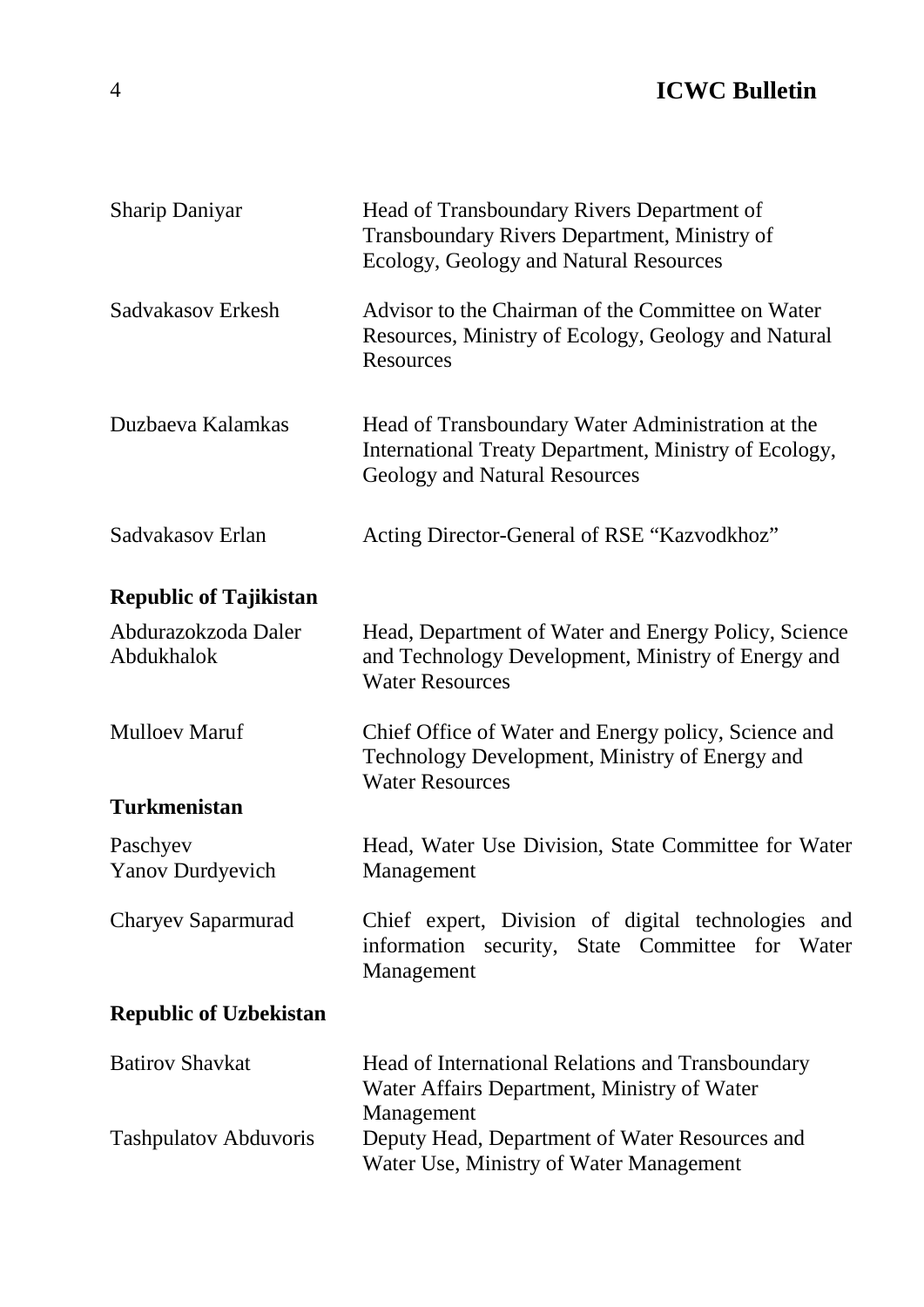#### **Agenda of the 81st ICWC meeting**

1. Results of the use of water withdrawal limits and operation of the reservoir cascades in the Syr Darya and Amu Darya River basins during the growing season 2021.

2. Approval of the country water withdrawal limits and operation regimes of the reservoir cascades in the Syr Darya and Amu Darya River basins for the non-growing season 2021-2022.

3. Follow up on proposals and initiatives voiced at the Summit of the Heads of IFAS founder-states in the city of Turkmenbashi.

4. Negotiating on sanitary flow along river courses in the Syr Darya River Basin (proposal of Kazakhstan).

5. Additional matters: organization of events on the occasion of the ICWC 30th anniversary in 2022.

6. Agenda and venue of the regular  $82<sup>nd</sup>$  meeting of ICWC.

#### **Decision on the first item:**

1. Take into account the reports of BWO Amu Darya and BWO Syr Darya on the results of the growing season 2021 in the Syr Darya and Amu Darya River basins.

2. BWO Syr Darya should submit to the Kazakh and Tajik parties a detailed calculation based on the results of the growing season for identifying inconsistencies in inflow to the Shardara reservoir in the "Bakhri Tochik - Shardara" reaches.

#### **Decision on the second item:**

1. Approve the limits of country water withdrawals in Amu Darya and Syr Darya basins for the non-growing season 2021-2022 (Appendices 1 and 2).

2. Take into account the proposed by BWOs forecast operation regimes of reservoir cascades in Amu Darya (Appendix 3) and Syr Darya (Appendix 4) basins for the non-growing season 2021-2022.

3. BWO "Syr Darya" to provide the Kazakh side a detailed calculation explaining why, given that the forecast of water discharge from "Bahri Tochik"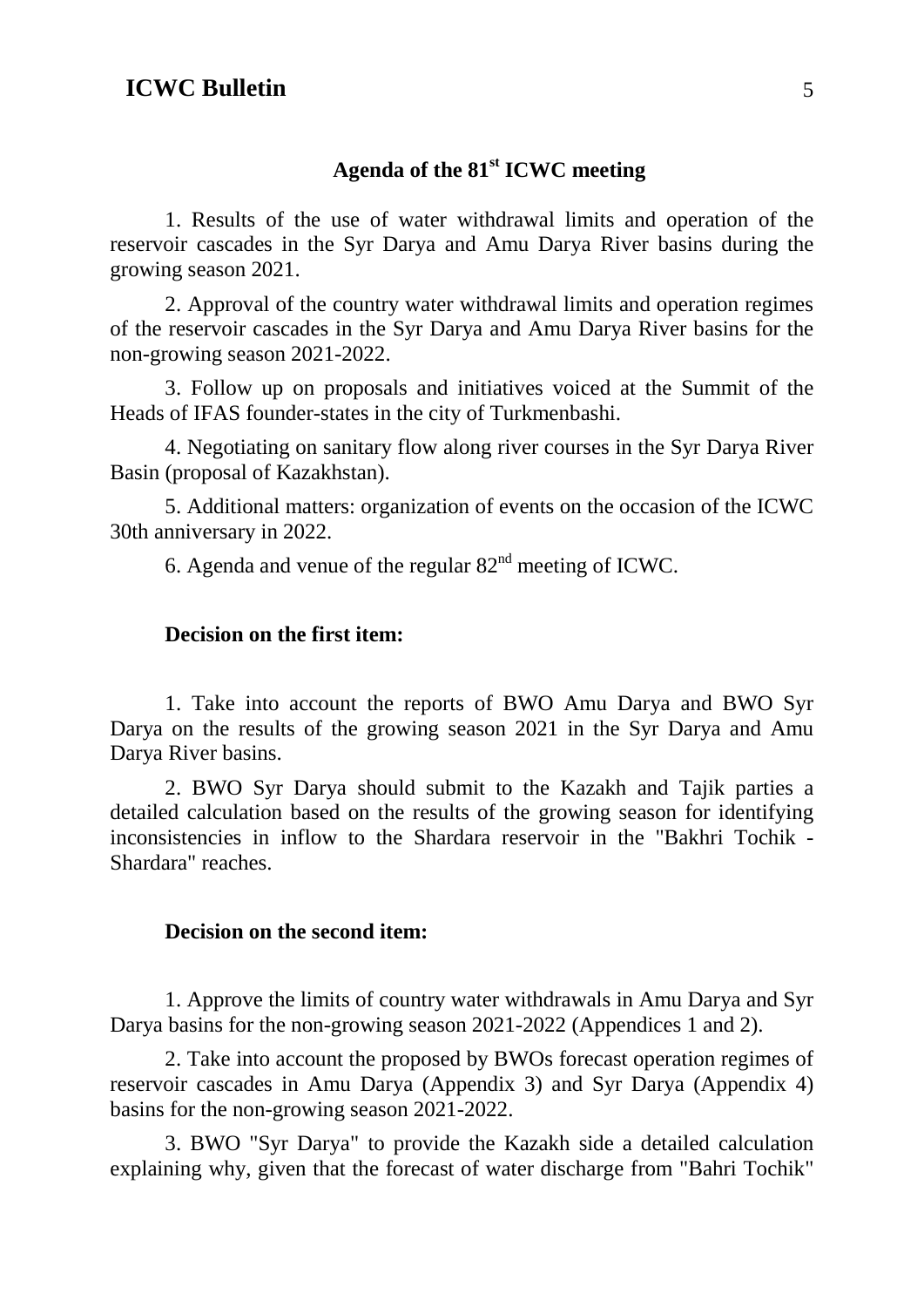at the beginning of December was 100% correct, the forecast of inflow to the Shardara reservoir for the same period of time was not correct and, in fact, the inflow was  $628 \text{ Mm}^3$  less than the forecast.

#### **Decision on the third item:**

1. Take note of work done by ICWC bodies as a follow-up to proposals and initiatives put forward in Turkmenbashi at the Summit of the Heads of IFAS founder-states on 24 August 2018.

#### **Decision on the fourth item:**

1. The Kazakh side to provide ICWC members with additional information on the need to carry out work on determination of sanitary flow along the river courses in the Syr Darya in order to coordinate it with the relevant agencies of the countries.

#### **Decision on the fifth item:**

1. Take into account the draft Concept presented by SIC ICWC on organization of events on the occasion of 30th anniversary of the Interstate Commission for Water Coordination of Central Asia.

2. Establish an organizing committee for preparation and organization of the anniversary events consisting of two representatives from each country authorized by ICWC members and heads of ICWC executive bodies. The Organizing Committee is to approve the Concept and ensure due preparation and organization of the events.

3. Charge SIC ICWC to organize work of the Organizing Committee and reach agreement on the venue and time of the anniversary events with ICWC members.

4. The Parties support the Kazakh side's proposal to nominate ICWC candidates for training at the German-Kazakh University in Almaty, as well as to work out with donors and international financing organizations the issue of financing the resumption of training courses and exchanges between the Parties' experts.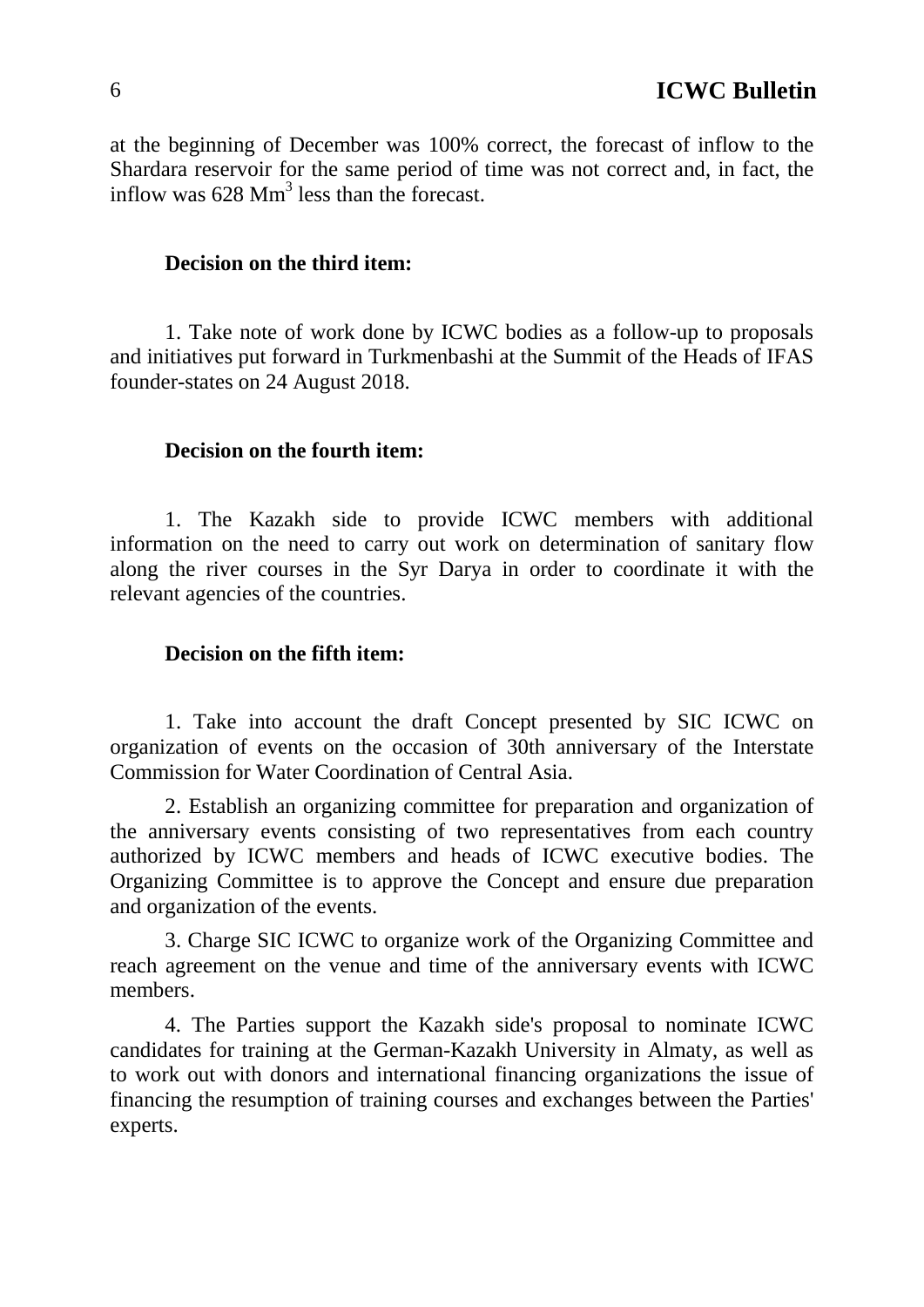#### **Decision on the sixth item:**

1. Hold the next 82nd ICWC meeting in Turkestan city, Republic of Kazakhstan combined with the 30th ICWC anniversary. The date of the regular ICWC meeting should be agreed in working order.

2. Invite Chairman of the Executive Committee of IFAS to participate in ICWC meetings.

3. Propose the following agenda for the  $82<sup>nd</sup>$  ICWC meeting:

1) Results of the use of water withdrawal limits and operation of the reservoir cascades in the Syr Darya and Amu Darya River basins during the non-growing season 2021-2022.

2) Approval of the country water withdrawal limits and operation regimes of the reservoir cascades in the Syr Darya and Amu Darya River basins for the growing season 2022.

3) Follow up on proposals and initiatives voiced at the Summit of the Heads of IFAS founder-states in the city of Turkmenbashi.

4) Additional matters;

5) Agenda and venue of the regular  $83<sup>rd</sup>$  ICWC meeting.

| <b>Republic of Kazakhstan</b> | S.S. Kozhaniyazov    |
|-------------------------------|----------------------|
| <b>Kyrgyz Republic</b>        |                      |
| <b>Republic of Tajikistan</b> | D.Sh.Shoimzoda       |
| <b>Turkmenistan</b>           | G.N. Baidjanov       |
| <b>Republic of Uzbekistan</b> | <b>Sh.R.Khamraev</b> |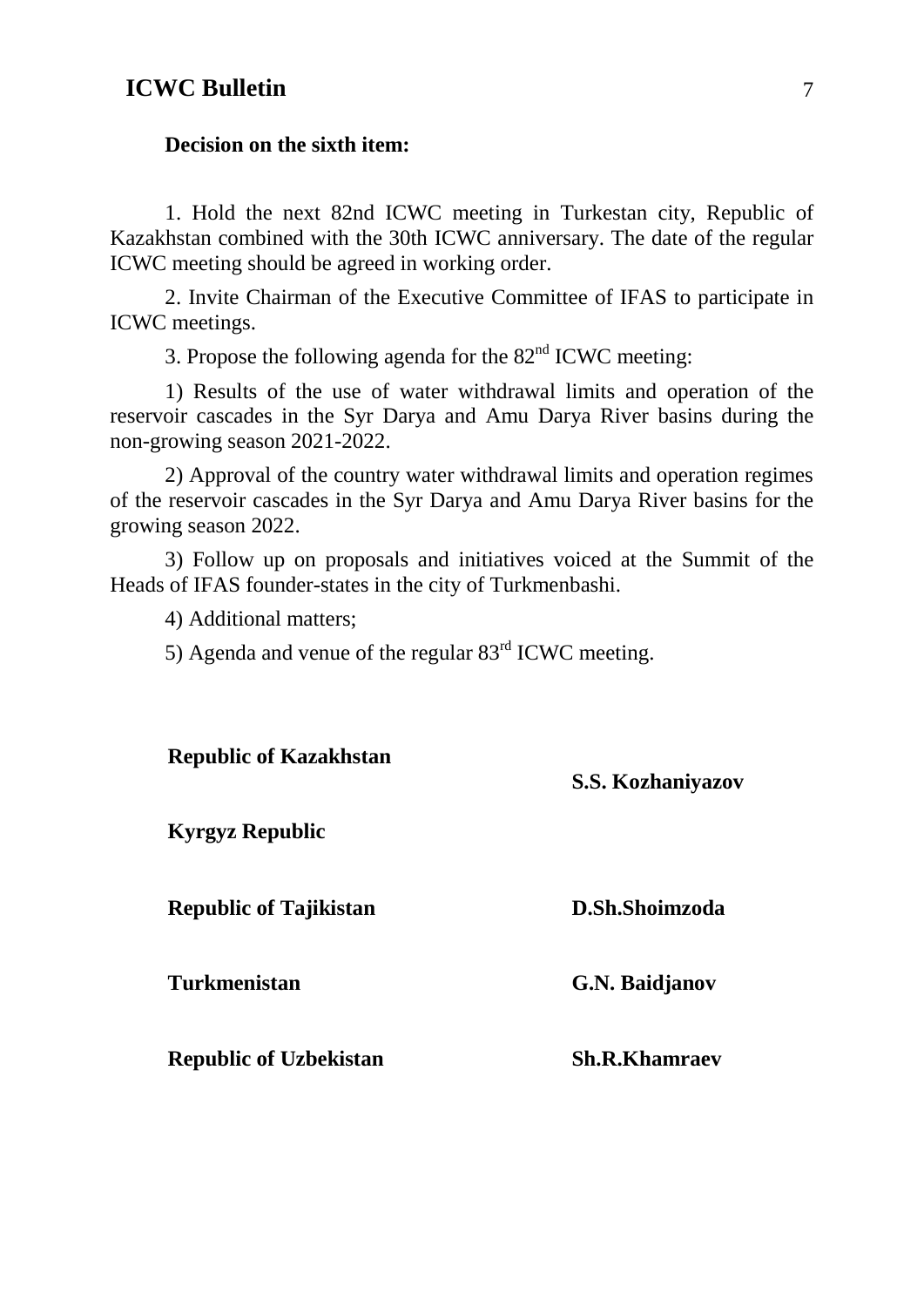Appendix 1

#### **Limits of water withdrawal from the Amu Darya River and water supply to the river delta and the Aral Sea for the non-growing season 2021-2022**

|                                                                                       | Water withdrawal limits, mcm          |                                                           |  |  |  |
|---------------------------------------------------------------------------------------|---------------------------------------|-----------------------------------------------------------|--|--|--|
| River basin, state                                                                    | Total annual<br>$(1.10.21 - 1.10.22)$ | Including non-<br>growing season<br>$(1.10.21 - 1.04.22)$ |  |  |  |
| Total withdrawal from the Amu Darya River                                             | 55,407                                | 15,734                                                    |  |  |  |
| of which:                                                                             |                                       |                                                           |  |  |  |
| Republic of Tajikistan                                                                | 9,837                                 | 2,884                                                     |  |  |  |
| Republic of Uzbekistan                                                                | 1,570                                 | 370                                                       |  |  |  |
| From the Amu Darya River to the nominal<br>Kerki gauging station                      | 44,000                                | 12,480                                                    |  |  |  |
| Turkmenistan                                                                          | 22,000                                | 6,500                                                     |  |  |  |
| Republic of Uzbekistan                                                                | 22,000                                | 5,980                                                     |  |  |  |
| Plus:                                                                                 |                                       |                                                           |  |  |  |
| - water supply to the river delta and Aral Sea,<br>including irrigation water and CDW | 4,200                                 | 2,100                                                     |  |  |  |
| - discharge of sanitary and environmental<br>flow into irrigation systems:            | 800                                   | 800                                                       |  |  |  |
| Dashoguz province                                                                     | 150                                   | 150                                                       |  |  |  |
| Khorezm province                                                                      | 150                                   | 150                                                       |  |  |  |
| Republic of Karakalpakstan                                                            | 500                                   | 500                                                       |  |  |  |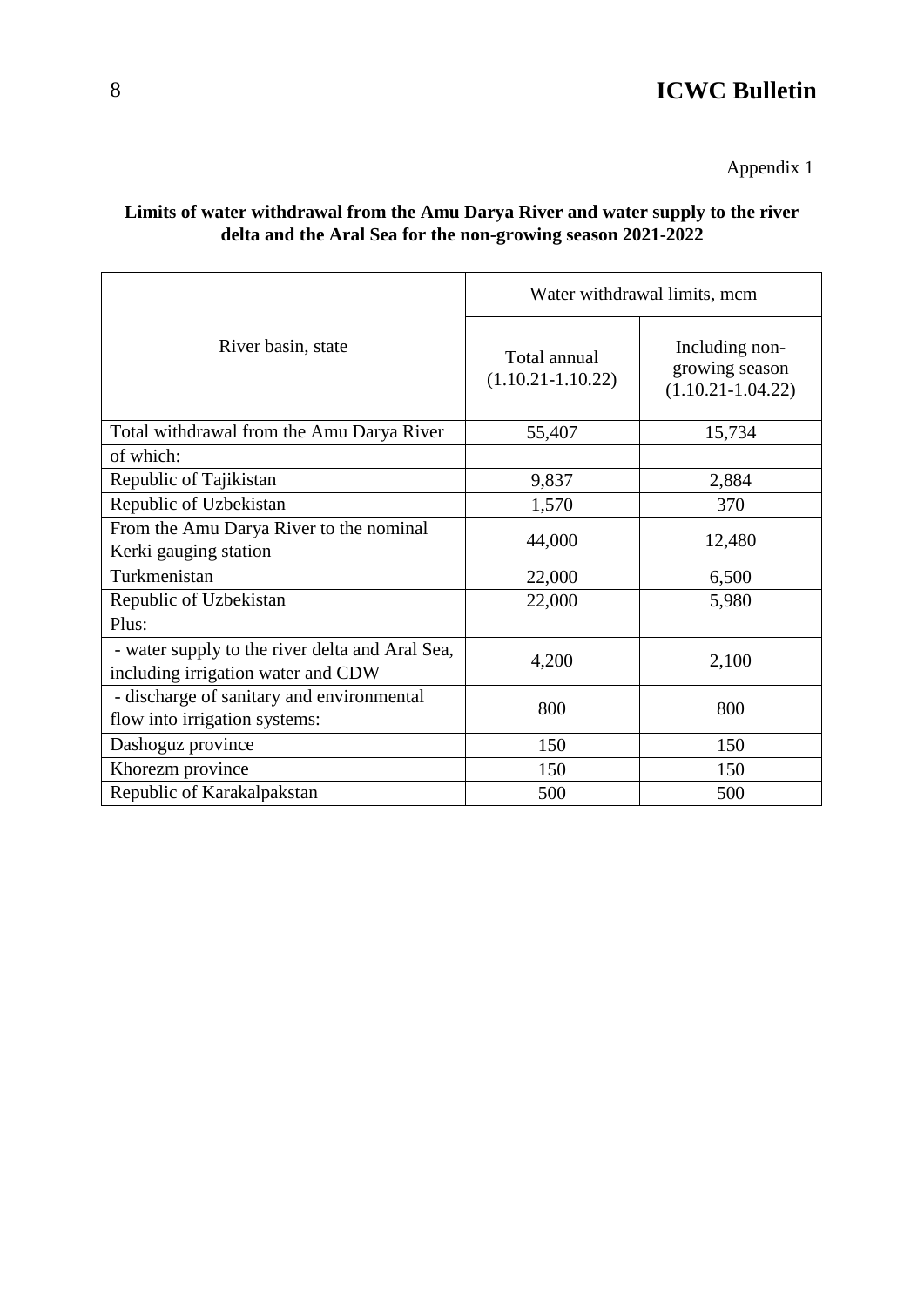Appendix 2

| Water-user state                       | By request, mcm |
|----------------------------------------|-----------------|
| Republic of Kazakhstan (Dustlik canal) | 454             |
| Kyrgyz Republic                        | 47              |
| Republic of Tajikistan                 | 365             |
| Republic of Uzbekistan                 | 3,347           |
| Total:                                 | 4,213           |

### **Limits of water withdrawal by state in the Syr Darya River Basin**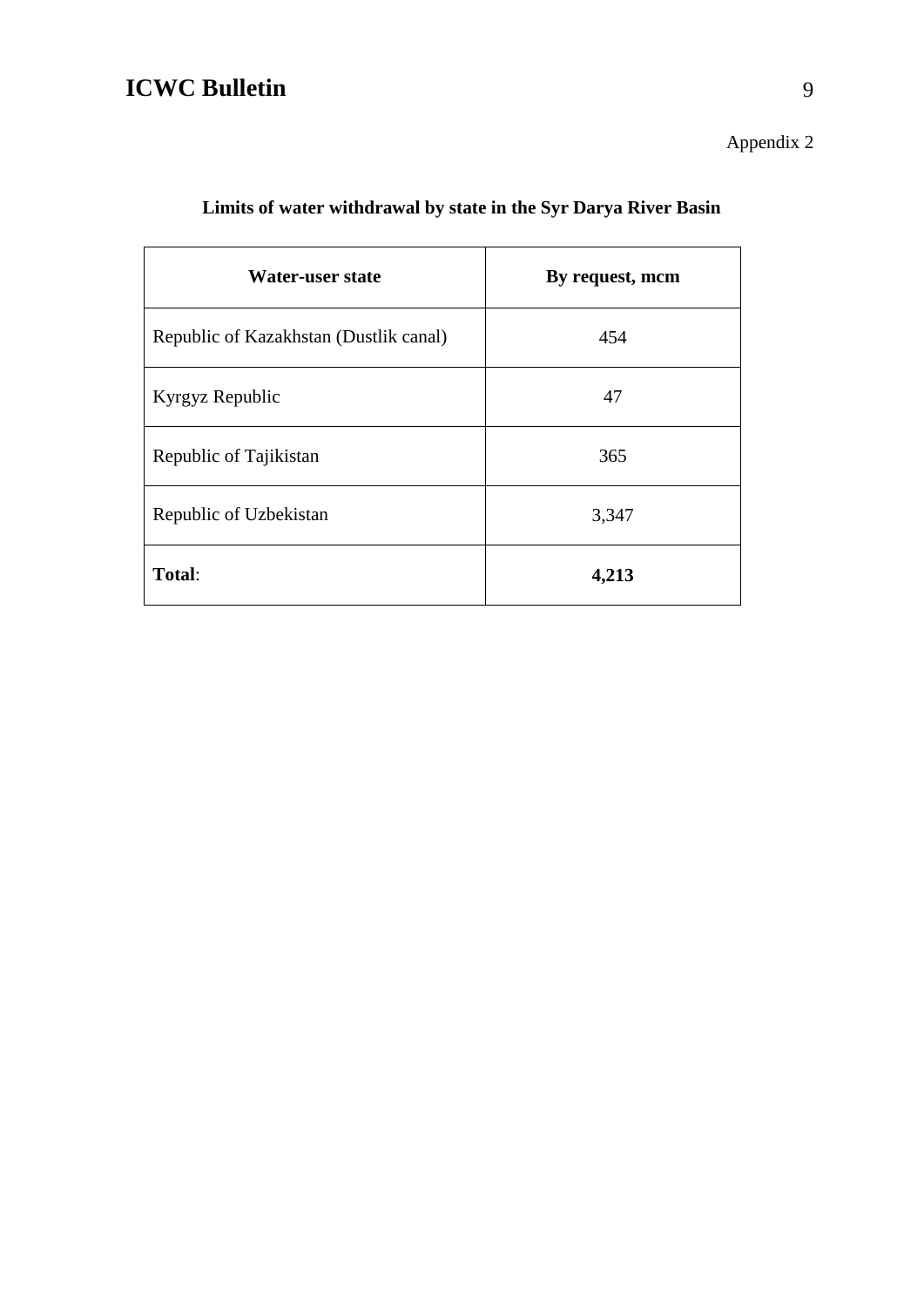Appendix 3

| Nurek reservoir                       |      | Actual |        |        |         |              |        |         |
|---------------------------------------|------|--------|--------|--------|---------|--------------|--------|---------|
|                                       | unit | X      | XI     | XII    | I       | $\mathbf{I}$ | III    | total   |
| Volume:<br>beginning of the<br>period | mcm  | 10570  | 10469  | 9915   | 8918    | 7840         | 7008   | 10570   |
| Inflow to the                         | m3/s | 339    | 248    | 230    | 180     | 180          | 205    |         |
| reservoir                             | mcm  | 909    | 644    | 616    | 482     | 435          | 548    | 3634    |
| Water releases                        | m3/s | 381    | 436    | 563    | 545     | 461          | 432    |         |
| from the reservoir                    | mcm  | 1019   | 1130   | 1508   | 1461    | 1115         | 1158   | 7390    |
| Volume: end of<br>the period          | mcm  | 10469  | 9915   | 8918   | 7840    | 7008         | 6215   | 6215    |
| Accumulation $(+)$<br>$drawdown(-)$   | mcm  | $-101$ | $-554$ | $-997$ | $-1078$ | $-832$       | $-793$ | $-4355$ |

#### **Forecast operation regimes of Nurek and Tuyamuyun reservoirs (October 2021 – March 2022)**

| Tuyamuyun                           | unit | Actual |      |      |      |              |        |       |
|-------------------------------------|------|--------|------|------|------|--------------|--------|-------|
| reservoir                           |      | X      | XI   | XII  | I    | $\mathbf{I}$ | Ш      | total |
| Volume: beginning<br>of the period  | mcm  | 2370   | 2351 | 2615 | 3150 | 3617         | 3112   | 2370  |
| Inflow to the                       | m3/s | 476    | 250  | 323  | 437  | 422          | 456    |       |
| reservoir                           | mcm  | 1276   | 647  | 866  | 1171 | 1022         | 1222   | 6205  |
| Water releases                      | m3/s | 483    | 148  | 124  | 263  | 631          | 574    |       |
| from the reservoir                  | mcm  | 1295   | 384  | 331  | 704  | 1527         | 1536   | 5777  |
| Volume: end of the<br>period        | mcm  | 2351   | 2615 | 3150 | 3617 | 3112         | 2798   | 2798  |
| Accumulation $(+)$<br>$drawdown(-)$ | mcm  | $-19$  | 263  | 535  | 468  | $-505$       | $-314$ | 428   |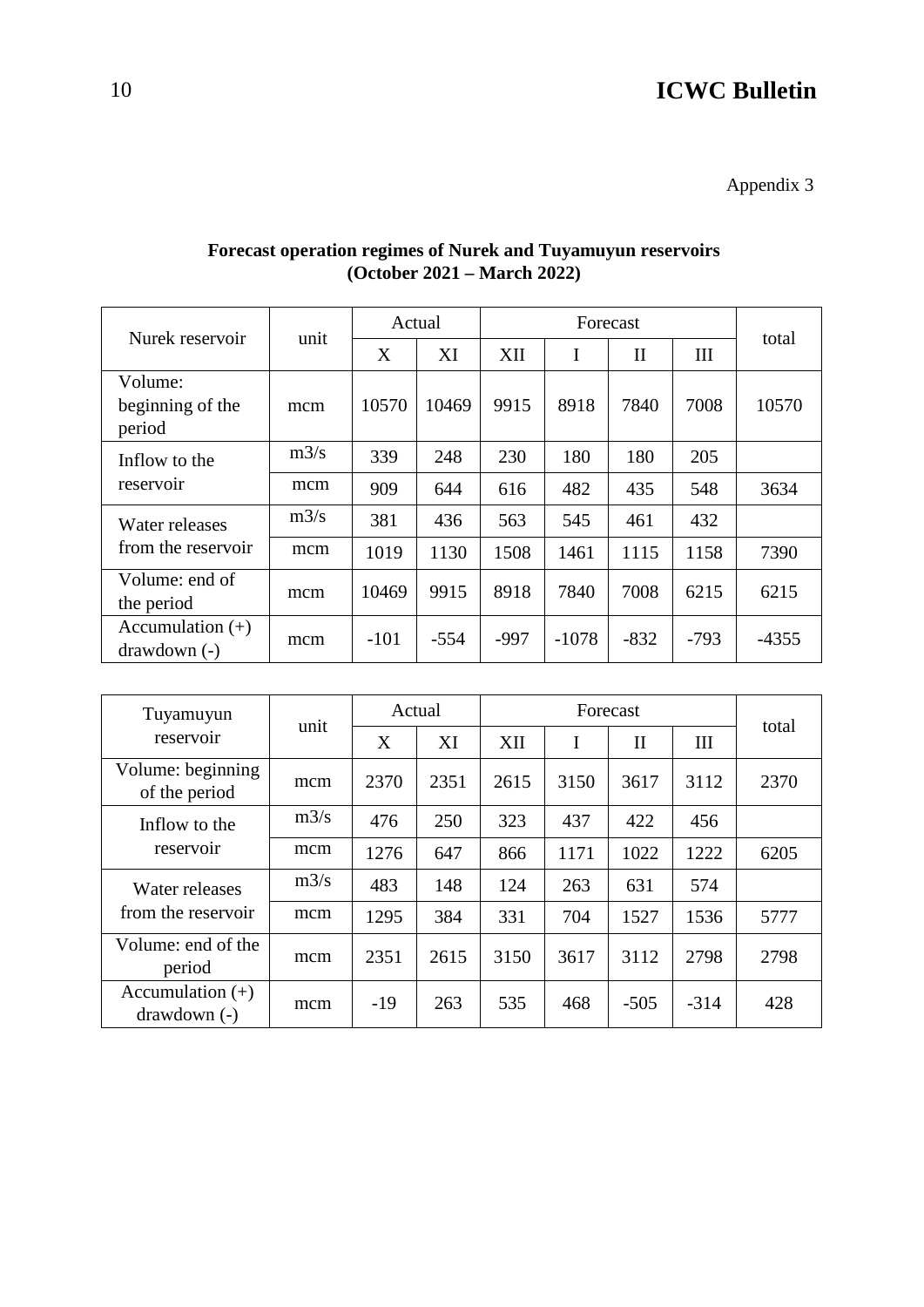Appendix 4

#### **Forecast operation schedule of Naryn-Syr Darya reservoir cascade for 1 October 2021 to 31 March 2022**

|                                                                               |      | October | November | December | January | February | March | Total<br>mcm |
|-------------------------------------------------------------------------------|------|---------|----------|----------|---------|----------|-------|--------------|
| Toktogul reservoir                                                            |      |         |          |          |         |          |       |              |
| Inflow to the reservoir                                                       | m3/s | 234     | 181      | 168      | 159     | 158      | 166   |              |
|                                                                               | mcm  | 628     | 468      | 450      | 426     | 382      | 445   | 2798         |
| Volume: beginning of the season                                               | mcm  | 12304   | 11936    | 11024    | 9837    | 8334     | 7226  |              |
| end of the season                                                             | mcm  | 11936   | 11024    | 9837     | 8334    | 7226     | 6342  |              |
| Water releases from reservoir                                                 | m3/s | 369     | 532      | 611      | 720     | 616      | 493   |              |
|                                                                               | mcm  | 988     | 1378     | 1637     | 1930    | 1491     | 1320  | 8745         |
| for domestic needs of the                                                     | m3/s | 474     | 578      | 700      | 795     | 695      | 650   |              |
| Kyrgyz Republic (CDC "Energiya" data)                                         | mcm  | 1270    | 1499     | 1875     | 2129    | 1681     | 1741  | 10195        |
| Power flows to the Kyrgyz Republic from other republics, in water equivalent: |      |         |          |          |         |          |       |              |
| Uzbekistan                                                                    | m3/s | 29      |          |          |         |          | 82    |              |
|                                                                               | mcm  | 78      |          |          |         |          | 220   | 298          |
| Kazakhstan                                                                    | m3/s | 31      | 23       | 30       | 30      | 35       | 35    |              |
|                                                                               | mcm  | 83      | 59       | 79       | 79      | 86       | 94    | 480          |
|                                                                               | m3/s | 45      | 24       | 59       | 45      | 43       | 40    |              |
| Turkmenistan                                                                  | mcm  | 120     | 61       | 159      | 121     | 105      | 107   | 672          |
| Bakhri Tochik reservoir                                                       |      |         |          |          |         |          |       |              |
| Inflow to the reservoir                                                       | m3/s | 421     | 621      | 899      | 928     | 828      | 595   |              |
| (Akdjar GS)                                                                   | mcm  | 1129    | 1609     | 2409     | 2485    | 2004     | 1592  | 11228        |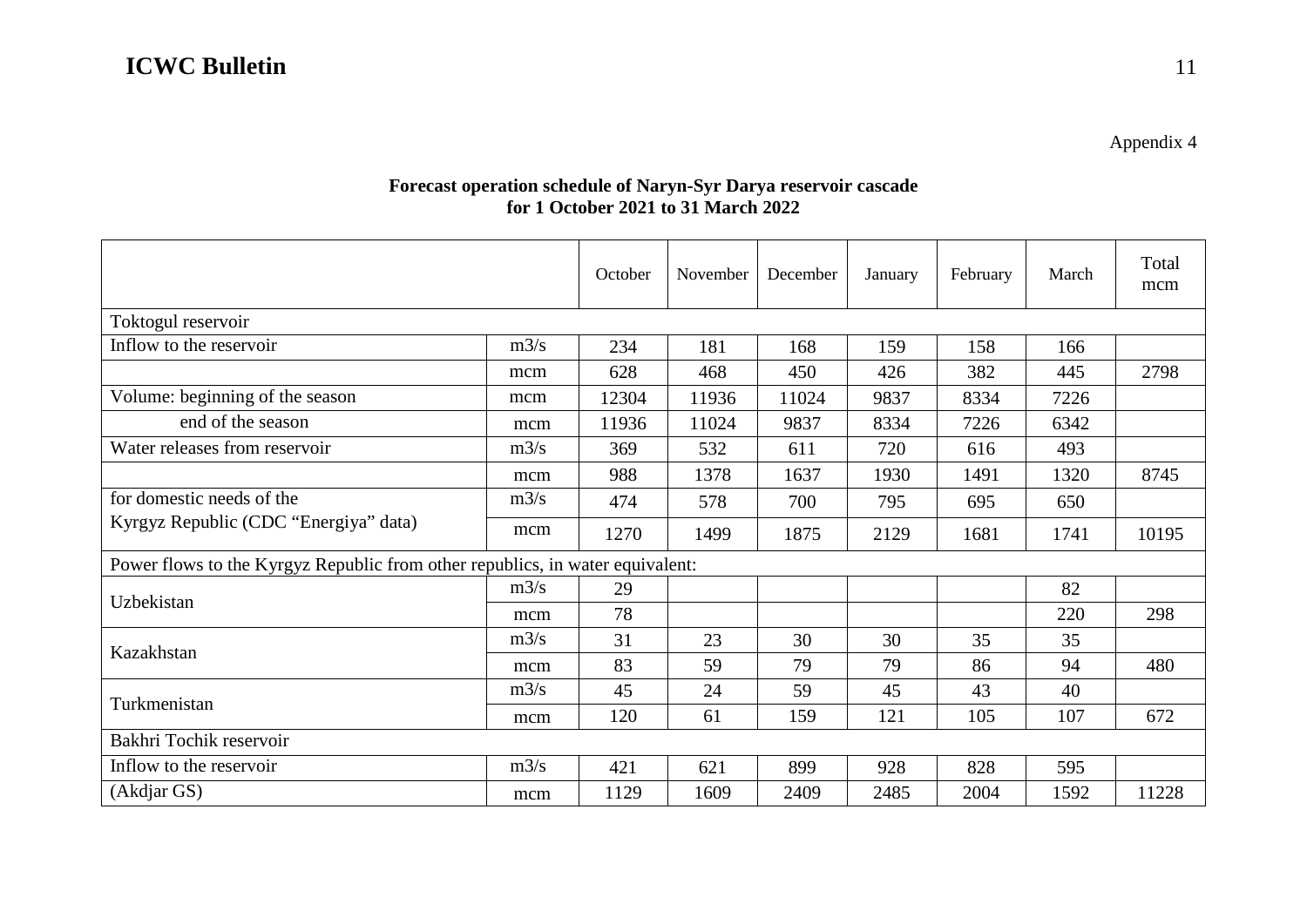|                                      |      | October      | November       | December | January | February | March | Total<br>mcm |
|--------------------------------------|------|--------------|----------------|----------|---------|----------|-------|--------------|
| Volume: beginning of the season      | mcm  | 1587         | 2426           | 2943     | 3190    | 3421     | 3432  |              |
| end of the season                    | mcm  | 2426         | 2943           | 3190     | 3421    | 3432     | 3430  |              |
| Water releases from reservoir        | m3/s | 136          | 487            | 820      | 860     | 840      | 600   |              |
|                                      | mcm  | 364          | 1263           | 2196     | 2303    | 2032     | 1607  | 9765         |
| Shardara reservoir                   |      |              |                |          |         |          |       |              |
| Inflow to the reservoir              | m3/s | 145          | 332            | 937      | 943     | 923      | 681   |              |
|                                      | mcm  | 388          | 861            | 2510     | 2527    | 2232     | 1824  | 10341        |
| Volume: beginning of the season      | mcm  | 667          | 881            | 1222     | 2175    | 3071     | 4127  |              |
| end of the season                    | mcm  | 881          | 1222           | 2175     | 3071    | 4127     | 5199  |              |
| Water releases from reservoir        | m3/s | 44           | 192            | 576      | 600     | 481      | 270   |              |
|                                      | mcm  | 118          | 498            | 1543     | 1607    | 1164     | 723   | 5653         |
| Water supply to the Aral Sea         | m3/s | 0,5          | $\overline{4}$ | 50       | 56      | 183      | 141   |              |
|                                      | mcm  | $\mathbf{1}$ | 10             | 134      | 151     | 442      | 377   | 1115         |
| Charvak reservoir                    |      |              |                |          |         |          |       |              |
| Inflow to the reservoir              | m3/s | 76           | 67             | 74       | 65      | 65       | 94    |              |
| (4 rivers in total)                  | mcm  | 204          | 174            | 198      | 175     | 156      | 252   | 1158         |
| Volume: beginning of the season      | mcm  | 1249         | 1146           | 1011     | 887     | 792      | 730   |              |
| end of the season                    | mcm  | 1146         | 1011           | 887      | 792     | 730      | 714   |              |
| Water releases from reservoir        | m3/s | 114          | 112            | 120      | 100     | 90       | 100   |              |
| (water discharge from Gazalkent HPP) | mcm  | 307          | 289            | 321      | 268     | 218      | 268   | 1670         |
| Andizhan reservoir                   |      |              |                |          |         |          |       |              |
| Inflow to the reservoir              | m3/s | 52           | 56             | 58       | 52      | 50       | 57    |              |
|                                      | mcm  | 140          | 145            | 156      | 138     | 121      | 152   | 852          |
| Volume: beginning of the season      | mcm  | 500          | 450            | 510      | 650     | 772      | 878   |              |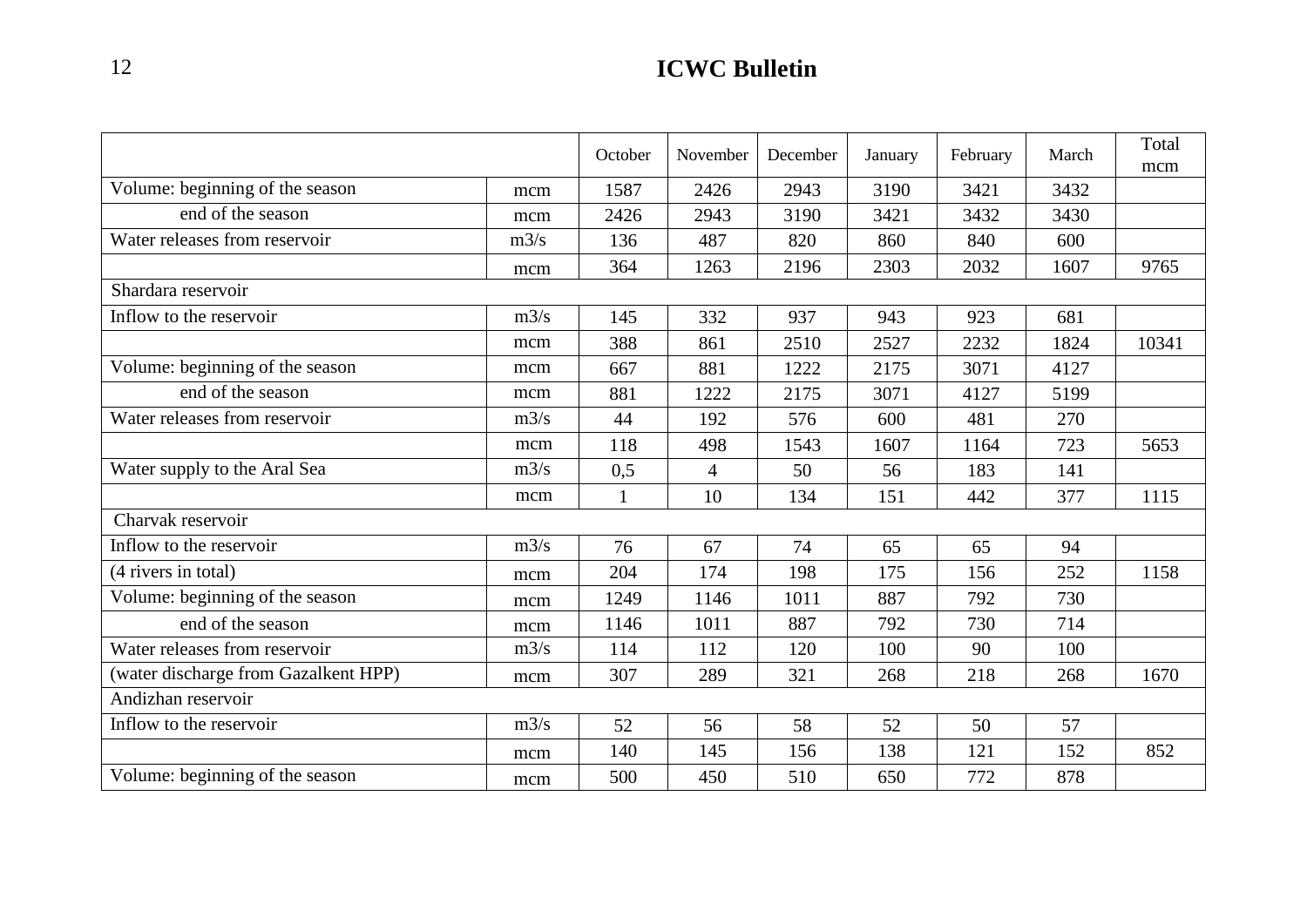|                               |      | October | November | December | January | February | March | Total<br>mcm |
|-------------------------------|------|---------|----------|----------|---------|----------|-------|--------------|
| end of the season             | mcm  | 450     | 510      | 650      | 772     | 878      | 965   |              |
| Water releases from reservoir | m3/s | 70      | 32       |          |         |          | 24    |              |
|                               | mcm  | 187     | 84       | 16       | 16      | 10       | 65    | 383          |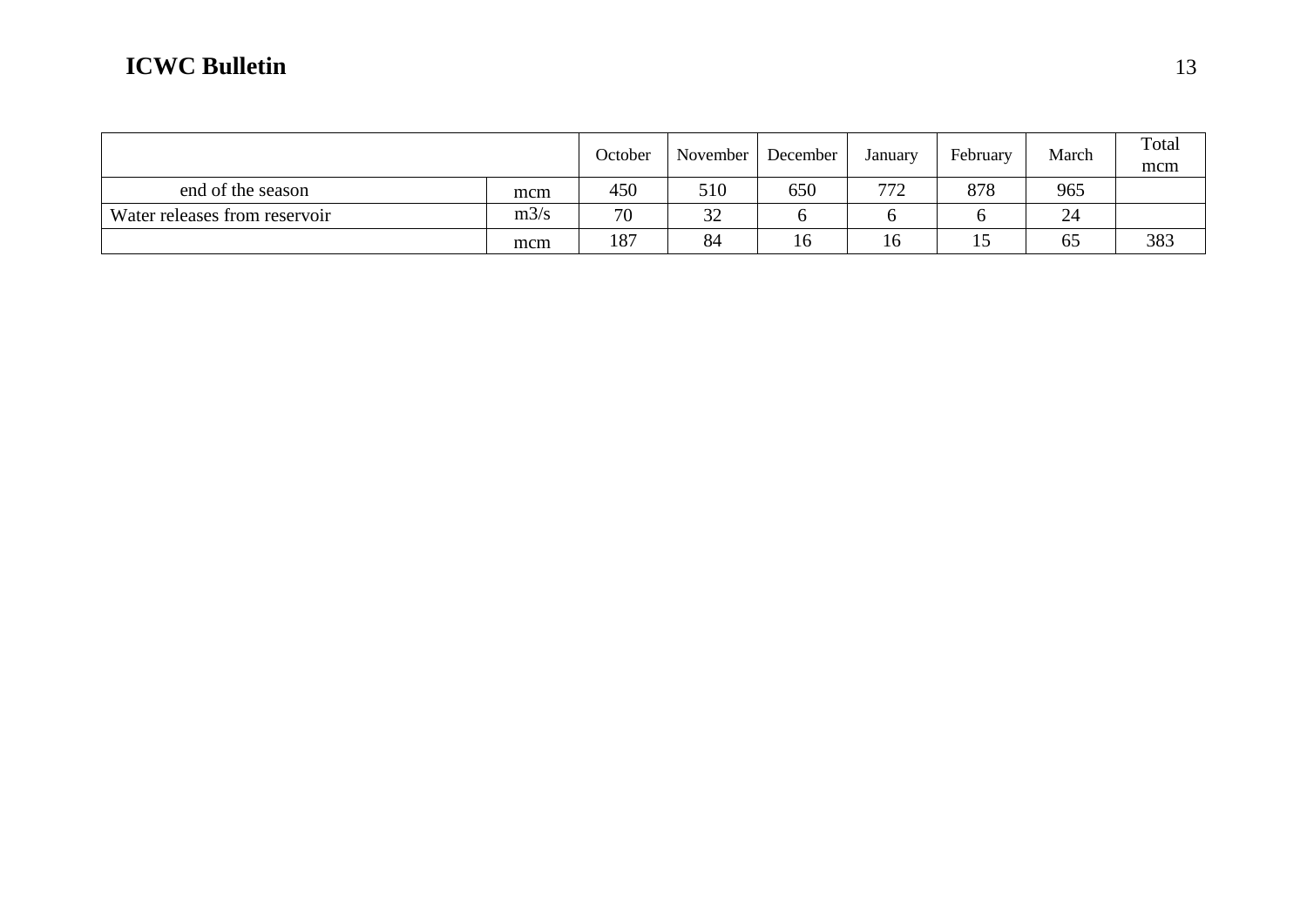### <span id="page-13-0"></span>**RESULTS OF THE USE OF WATER WITHDRAWAL LIMITS AND OPERATION REGIMES OF THE RESERVOIR CASCADES IN THE AMU DARYA AND SYR DARYA RIVER BASINS OVER THE 2021 GROWING SEASON[1](#page-13-1)**

#### **I. Amu Darya River basin**

The actual water availability in the Amu Darya River basin at the nominal Kerki gauging station (upstream of Garagumdarya) was 87.7 % of the norm over the 2021 growing season. The estimations were made taking into account the natural flow in the Vakhsh River and the regulation by the Nurek reservoir. In the past growing season, this value was 81.3 % of the norm. Water availability during the growing season 2021 was rather ambiguous: while in May-June it was within 85-93%, starting from July water availability decreased to 85-88% of the norm.

The use of the approved water withdrawal limits over the growing season under consideration is as follows (breakdown by state).

Taking into account the current water situation, 79.1 % of the approved water withdrawal limits was used totally in the basin. While the limit was 39,672.9 mcm, the actually used volume was 31,383.3 mcm, of which:

Republic of Tajikistan actually used 6,235.5 mcm or 89.7% of the total limit;

Turkmenistan actually used 12,986 mcm or 83.8 % of the total limit;

Republic of Uzbekistan actually used 12,161.8 mcm or 70.6% of the total limit.

| Water user state       | Water<br>withdrawal<br>limits,<br>growing<br>season<br>2021 | Actual, mcm | $\%$ % of use |
|------------------------|-------------------------------------------------------------|-------------|---------------|
| Republic of Tajikistan | 6952.9                                                      | 6235.5      | 89.7          |
| Turkmenistan           | 15500                                                       | 12986.0     | 83.8          |
| Republic of Uzbekistan | 17220                                                       | 12161.8     | 70.6          |
| Total                  | 39672.9                                                     | 31383.3     | 79.1          |

<span id="page-13-1"></span><sup>&</sup>lt;sup>1</sup> Information on the first item of the  $81<sup>th</sup>$  ICWC Meeting's Agenda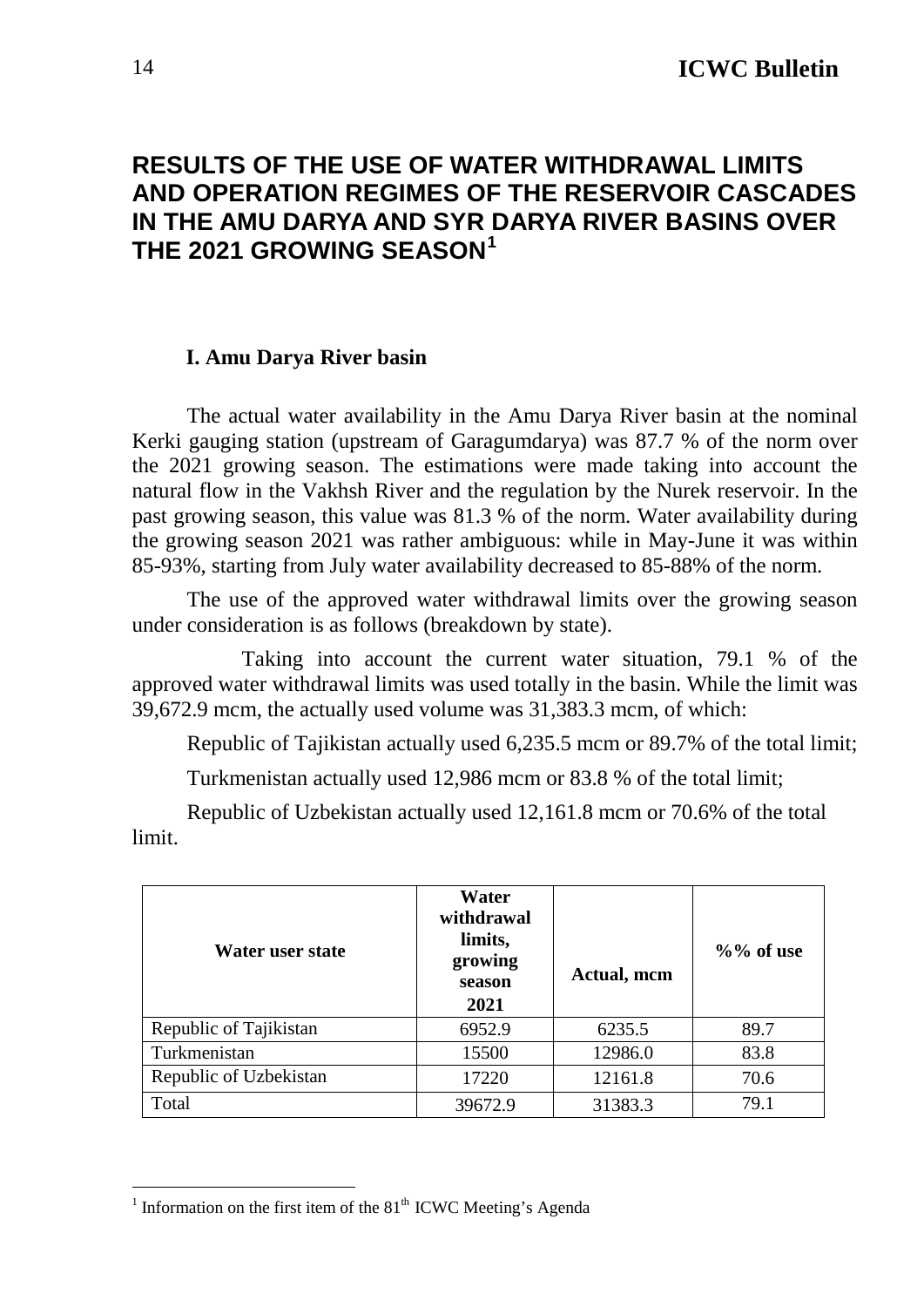The use of water limits downstream of the nominal Kerki gauging station (upstream of Garagumdarya) was 77.9 % of the total limit over the growing season, of which:

- Republic of Uzbekistan actually used 11,558.7 mcm or 72.2 % of the total limit.
- Turkmenistan actually used 12,986 mcm or 83.8 % of the total limit;

| Water user state                      | Water<br>withdrawal<br>limits,<br>growing<br>season<br>2021 | Actual, mcm | $\%$ % of use |
|---------------------------------------|-------------------------------------------------------------|-------------|---------------|
| Downstream of the nominal<br>Kerki GS | 31520                                                       | 24544.7     | 77.9          |
| Turkmenistan                          | 15500                                                       | 12986.0     | 83.8          |
| Republic of Uzbekistan                | 16020                                                       | 11558.7     | 72.2          |

The actual use of water against limits is as follows by river reach:

1. Upper reaches – 6,838.6 mcm or 83.8 % of the total limit, including 6,235.5 mcm or 89.7 % of total limit in the Republic of Tajikistan and 603.1 mcm or 50.3 % of total limit in the Republic of Uzbekistan.

2. Middle reaches – 14,649.0 mcm or 90.4 % of the total limit, including 9579.9 mcm or 91.5 % of total limit in Turkmenistan and 5069.1 mcm or 88.4 % of total limit in the Republic of Uzbekistan.

3. Lower reaches – 9894.7 mcm or 64.6 % of the total limit, including 3406.1 mcm or 67.7 % of total limit in Turkmenistan and 6488.6 mcm or 63.1 % of total limit in the Republic of Uzbekistan.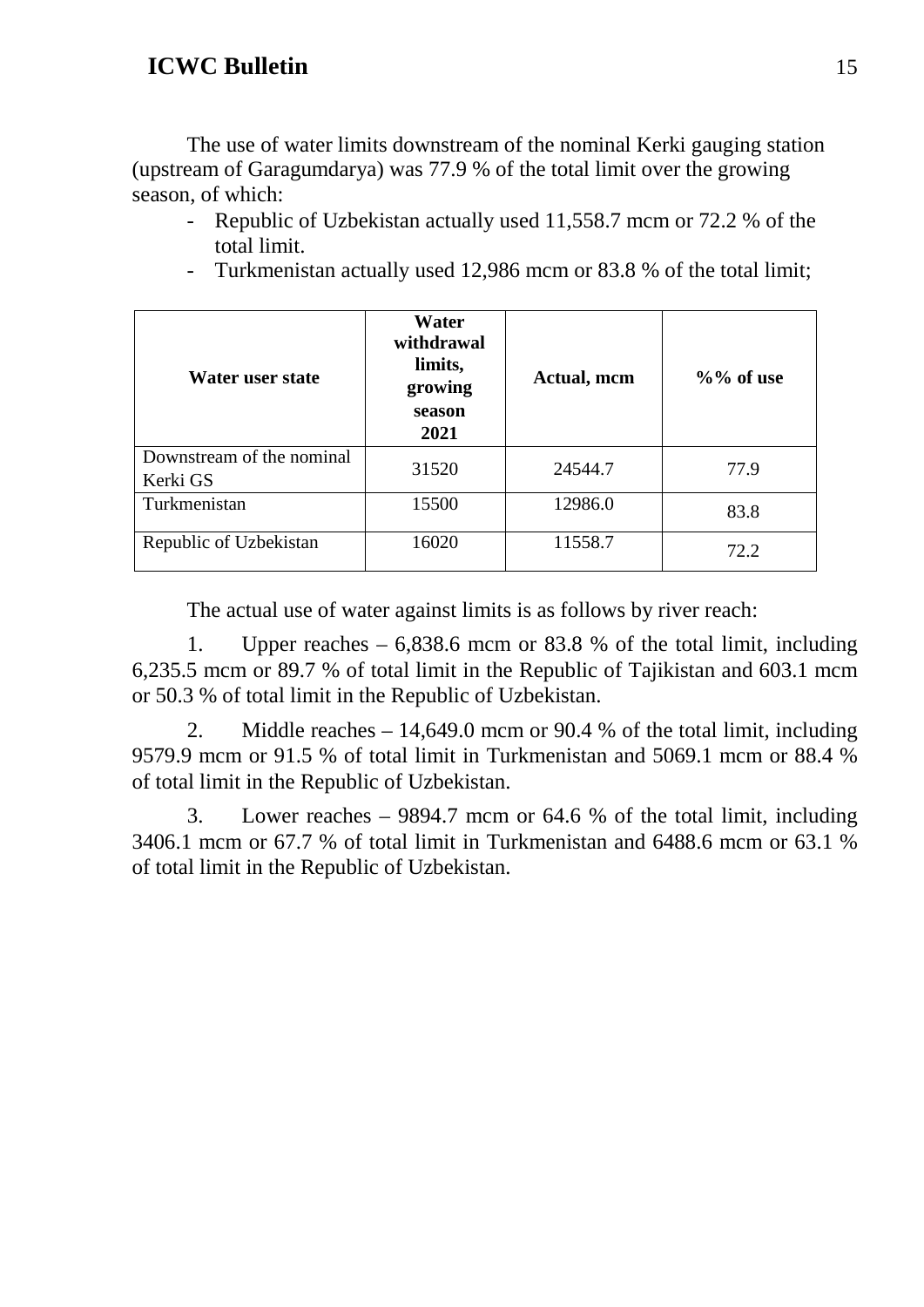| Water user state       | Water<br>withdrawal<br>limits,<br>growing<br>season<br>2021 | Actual,<br>mcm | $\%$ % of limit |  |  |
|------------------------|-------------------------------------------------------------|----------------|-----------------|--|--|
| <b>Upper reaches</b>   | 8152.9                                                      | 6838.6         | 83.8            |  |  |
| Republic of Tajikistan | 6952.9                                                      | 6235.5         | 89.7            |  |  |
| Republic of Uzbekistan | 1200                                                        | 603.1          | 50.3            |  |  |
| <b>Middle reaches</b>  | 16207.0                                                     | 14650.0        | 90.4            |  |  |
| Turkmenistan           | 10472.0                                                     | 9579.9         | 91.5            |  |  |
| Republic of Uzbekistan | 5735.0                                                      | 5070.1         | 88.4            |  |  |
| <b>Lower reaches</b>   | 15313.0                                                     | 9894.7         | 64.6            |  |  |
| Turkmenistan           | 5028.0                                                      | 3406.1         | 67.7            |  |  |
| Republic of Uzbekistan | 10285.0                                                     | 6488.6         | 63.1            |  |  |

Water supply to the river delta and the Aral Sea was planned to be 2,100 mcm for the growing season. However, actual supply was 626 mcm or 29.8 %.

Forecast regimes of Nurek and Tuyamuyun reservoirs were calculated based on normal flow conditions.

The inflow to the Nurek reservoir was expected to be 15,113 mcm in the given growing season; however, the actual inflow was 15,465 mcm or 102.3 %. Water releases from the reservoir were planned to be 11,454 mcm; the actual releases were 11,826 mcm or 103.2 %.

By the end of the growing season 2021, water storage in the reservoir was planned to be 10,520 mcm. The actual volume was 10,573 mcm or 100.5 %.

The inflow to the Tuyamuyun reservoir was expected to be 18,324 mcm in the given growing season; however, the actual inflow was 12,900 mcm or 70.4 %. Water releases from the reservoir were planned to be 17,774 mcm; while the actual water releases were 13,180 mcm or 74.1 %.

By the end of the growing season 2021, water storage in the reservoir was planned to be 3,203 mcm; however, the actual storage was 2,372 mcm or 74.1 %.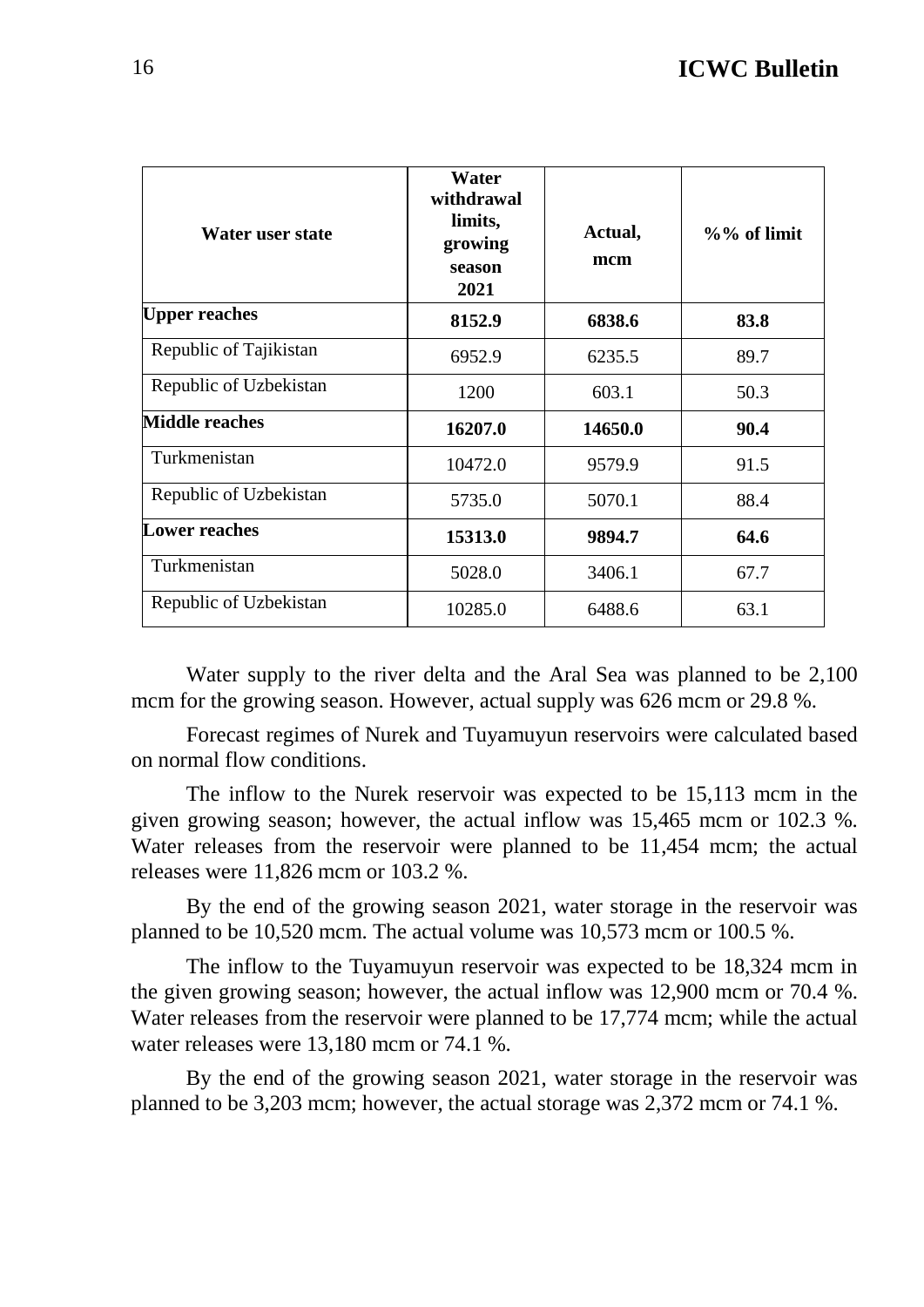| Item                                  |          | unit   | Nurek reservoir | Tuyamuyun<br>reservoir |
|---------------------------------------|----------|--------|-----------------|------------------------|
| Volume: beginning of the<br>season    |          | mcm    | 6383            | 2652                   |
|                                       | forecast | mcm    | 15113           | 18324                  |
| Inflow to the reservoir               | actual   | mcm    | 15465           | 12900                  |
|                                       |          | $%$ %  | 102.3           | 70.4                   |
|                                       | forecast | mcm    | 11454           | 17774                  |
| Water releases from<br>reservoir      | actual   | mcm    | 11826           | 13180                  |
|                                       |          | $% \%$ | 103.2           | 74.1                   |
|                                       | forecast | mcm    | 10520           | 3203                   |
| Volume: end of the season             | actual   | mcm    | 10573           | 2372                   |
|                                       |          | $% \%$ | 100.5           | 74.1                   |
|                                       | forecast | mcm    | 4137            | 551                    |
| Accumulation $(+)$ ,<br>$drawdown(-)$ | actual   | mcm    | 4190            | $-280$                 |
|                                       |          | $%$ %  | 101.3           | 50.8                   |

More detailed information is provided in Tables below.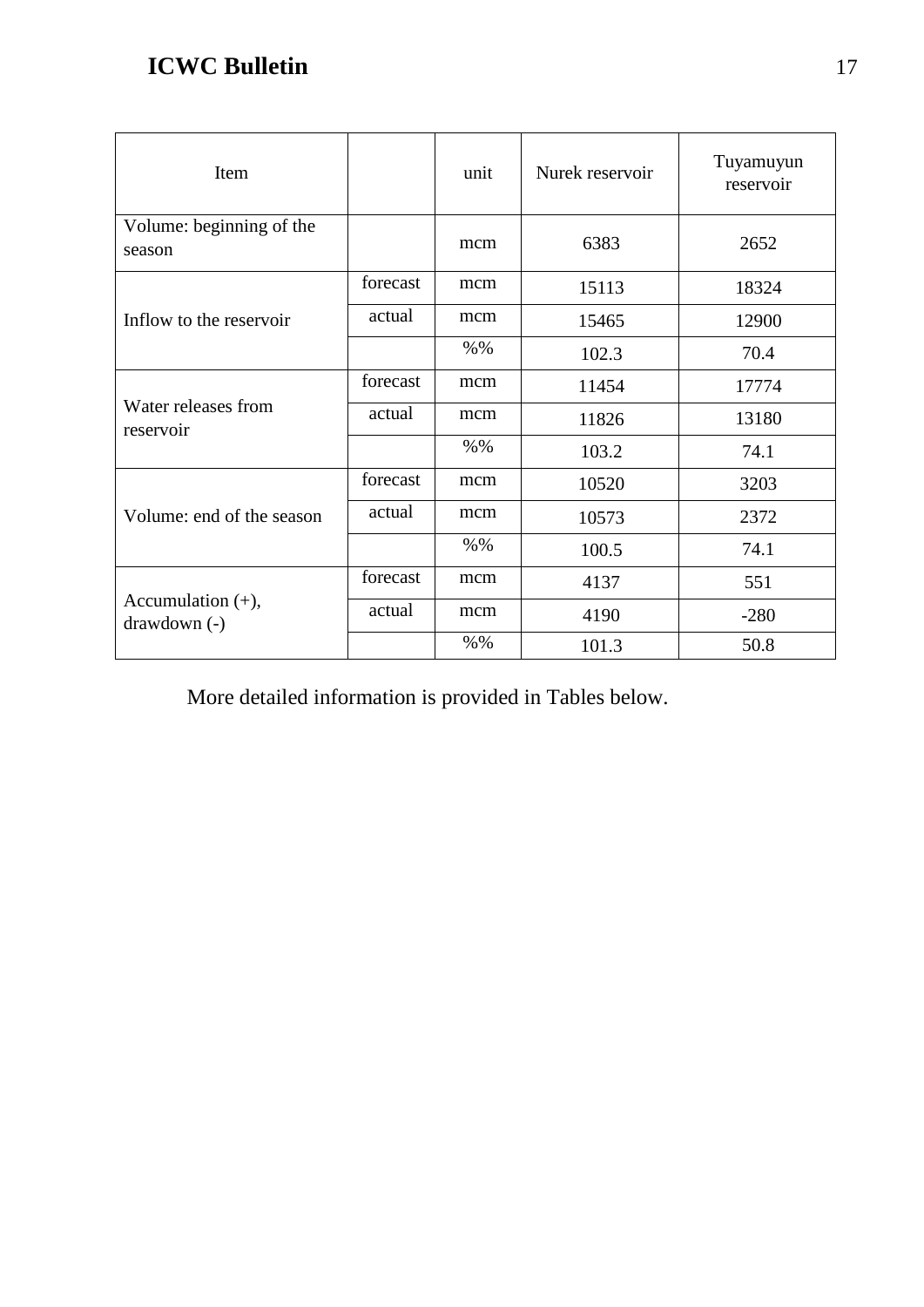| Item                                     | Limit,<br>growing<br>season     | Actual  | % 0/0 |
|------------------------------------------|---------------------------------|---------|-------|
|                                          | Upper Amu Darya Administration  |         |       |
| (Upper reaches)                          | 8152.9                          | 6838.6  | 83.9  |
| of which:                                |                                 |         |       |
| Tajikistan                               | 6952.9                          | 6235.5  | 89.7  |
| Uzbekistan                               | 1200.0                          | 603.1   | 50.3  |
| Water withdrawals from the Amu Darya     |                                 |         |       |
| at nominal Kerki gauging station         | 31520.0                         | 24544.7 | 77.9  |
| of which:                                |                                 |         |       |
| Turkmenistan                             | 15500.0                         | 83.8    |       |
| Uzbekistan                               | 16020.0                         | 11558.7 | 72.2  |
|                                          | Middle Amu Darya Administration |         |       |
| (Middle reaches)                         | 16207.0                         | 14650.0 | 90.4  |
| of which:                                |                                 |         |       |
| Turkmenistan                             | 10472.0                         | 9579.9  | 91.5  |
| Uzbekistan                               | 5735.0                          | 5070.1  | 88.4  |
| Upradik u Lower Amu Darya Administration |                                 |         |       |
| Lower reaches:                           | 15313.0                         | 9894.7  | 64.6  |
| of which:                                |                                 |         |       |
| Turkmenistan                             | 5028.0                          | 3406.1  | 67.7  |
| Uzbekistan                               | 10285.0                         | 6488.6  | 63.1  |
| Total for the basin                      | 39672.9                         | 31383.3 | 79.1  |
| of which:                                |                                 |         |       |
| Tajikistan                               | 6952.9                          | 6235.5  | 89.7  |
| Turkmenistan                             | 15500.0                         | 12986.0 | 83.8  |
| Uzbekistan                               | 17220.0                         | 12161.8 | 70.6  |

### **Analysis of the use of water withdrawal limits in the Amu Darya River basin over the growing season 2021, mcm**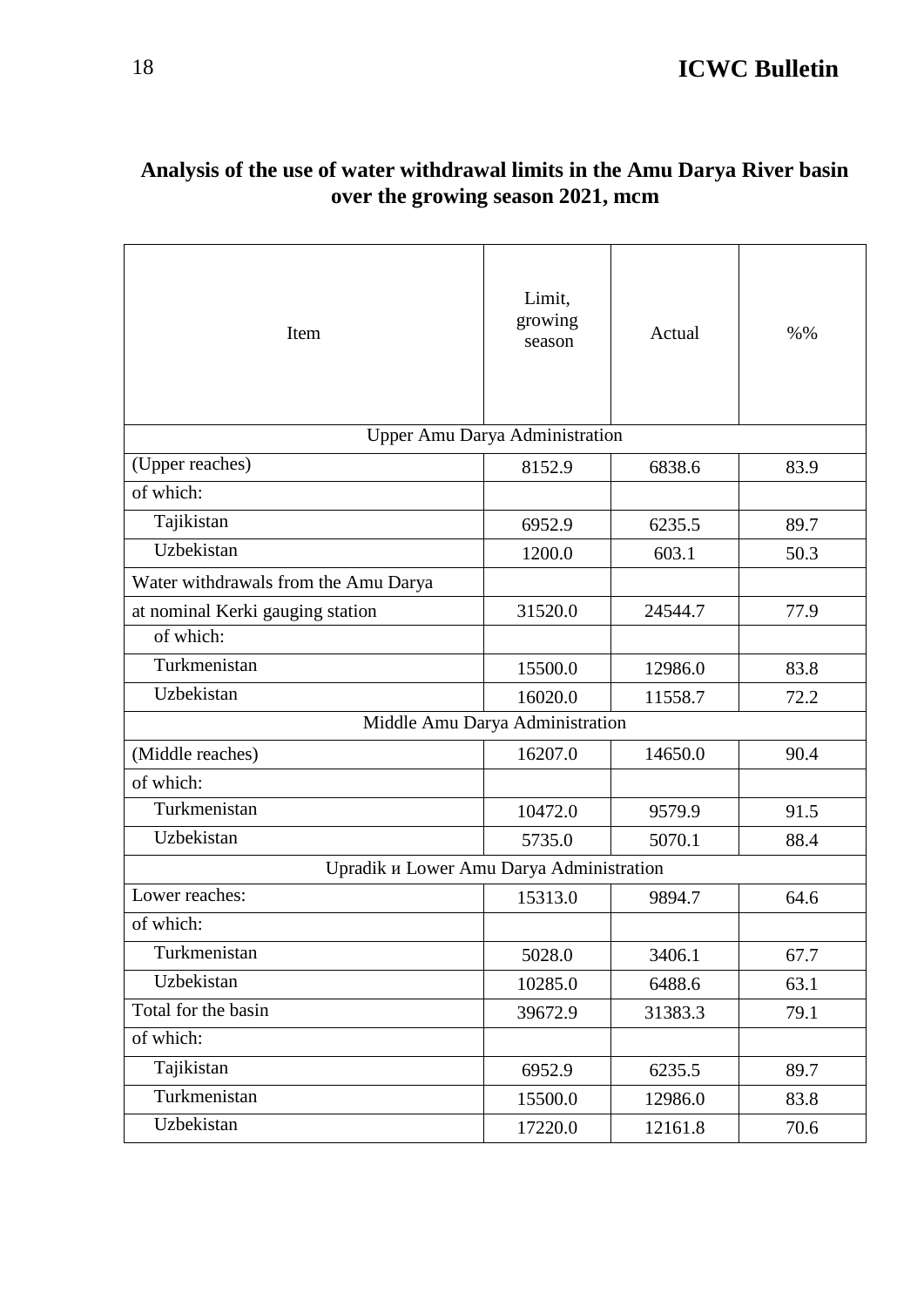| Nurek reservoir                       | Unit | Months |      |      |       |             |       |              |  |  |
|---------------------------------------|------|--------|------|------|-------|-------------|-------|--------------|--|--|
|                                       |      | IV     | V    | VI   | VII   | <b>VIII</b> | IX    | <b>TOTAL</b> |  |  |
| Volume: beginning of the<br>season    | mcm  | 6383   | 6307 | 7305 | 8529  | 10193       | 10571 | 6383         |  |  |
|                                       | m3/s | 415    | 912  | 1124 | 1412  | 1136        | 853   |              |  |  |
| Inflow to the reservoir               | mcm  | 1076   | 2443 | 2913 | 3781  | 3042        | 2210  | 15465        |  |  |
| Water releases from the               | m3/s | 408    | 632  | 718  | 863   | 1008        | 850   |              |  |  |
| reservoir                             | mcm  | 1058   | 1693 | 1860 | 2311  | 2700        | 2203  | 11826        |  |  |
| Volume: end of the season             | mcm  | 6307   | 7305 | 8529 | 10193 | 10571       | 10573 | 10574        |  |  |
| Accumulation $(+)$ ,<br>$drawdown(-)$ | mcm  | $-76$  | 998  | 1224 | 1664  | 378         | 3     | 4191         |  |  |

### **Actual regime of operation of the Nurek and Tuyamuyun reservoirs (April–September 2021)**

| Tuyamuyun reservoir                   | Unit | Months |       |      |        |      |        |              |  |  |
|---------------------------------------|------|--------|-------|------|--------|------|--------|--------------|--|--|
|                                       |      | IV     | V     | VI   | VII    | VIII | IX     | <b>TOTAL</b> |  |  |
| Volume: beginning of the<br>season    | mcm  | 2652   | 2453  | 2420 | 2701   | 2411 | 2495   | 2652         |  |  |
|                                       | m3/s | 477    | 800   | 1188 | 807    | 890  | 732    |              |  |  |
| Inflow to the reservoir               | mcm  | 1236   | 2143  | 3079 | 2161   | 2383 | 1897   | 12900        |  |  |
| Water releases from the               | m3/s | 554    | 813   | 1080 | 915    | 859  | 780    |              |  |  |
| reservoir                             | mcm  | 1435   | 2177  | 2798 | 2451   | 2299 | 2020   | 13180        |  |  |
| Volume: end of the season             | mcm  | 2453   | 2420  | 2701 | 2411   | 2495 | 2372   | 2372         |  |  |
| Accumulation $(+)$ ,<br>$drawdown(-)$ | mcm  | $-199$ | $-33$ | 281  | $-290$ | 84   | $-123$ | $-280$       |  |  |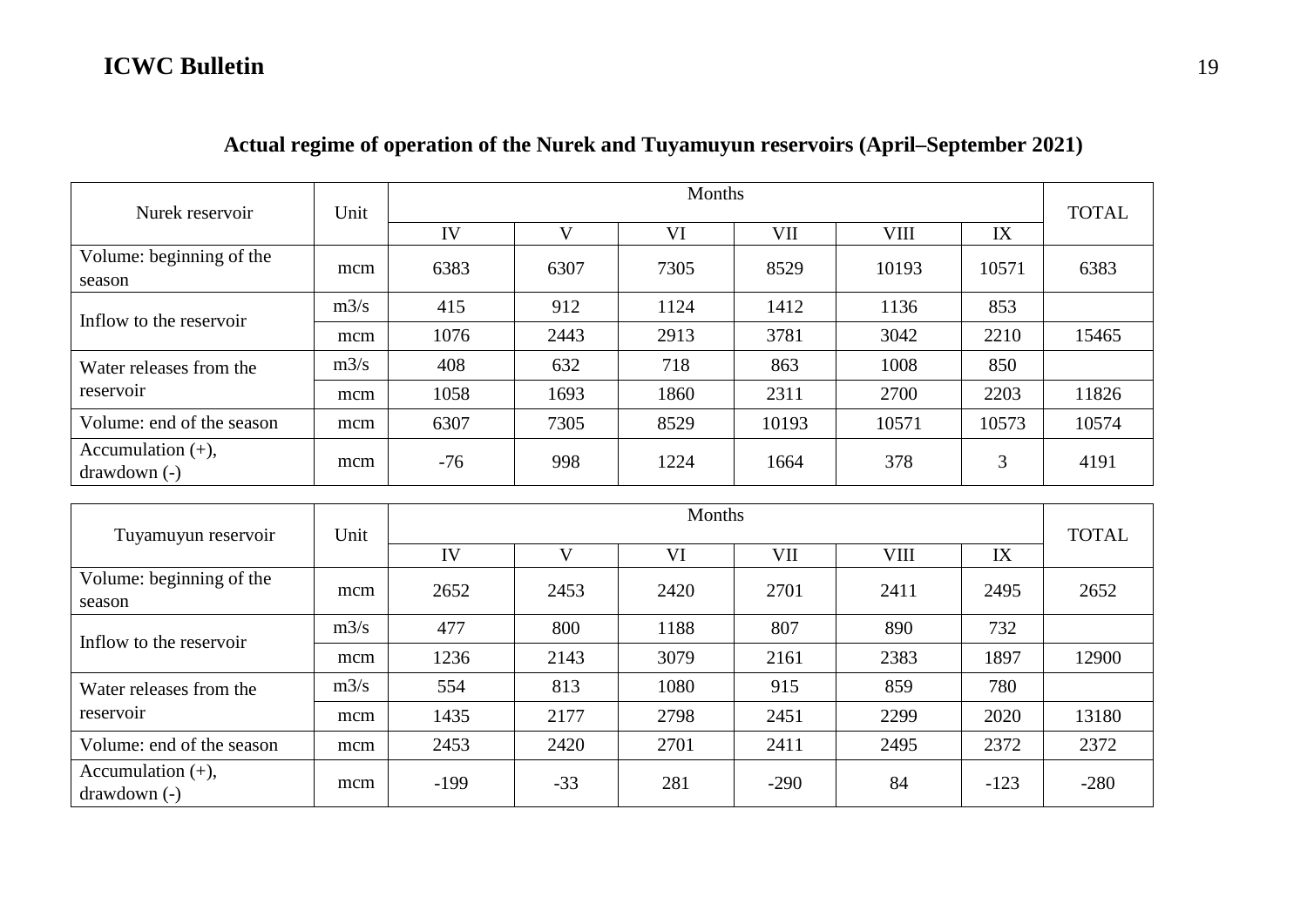| Item                                                                    | April | May | June | July | August | September | Actual<br>delivery from<br>$01.10.20$ to<br>31.03.21 |
|-------------------------------------------------------------------------|-------|-----|------|------|--------|-----------|------------------------------------------------------|
| From the<br>Amu Darya<br>River, at<br>Samanbay GS                       | 63    | 67  | 76   | 58   | 51     | 38        | 353                                                  |
| Total water<br>discharge from<br>Dustlik and<br>Suenli canals<br>system |       |     |      |      |        |           |                                                      |
| <b>CDF</b>                                                              | 56    | 43  | 40   | 42   | 42     | 50        | 273                                                  |
| TOTAL:                                                                  | 119   | 110 | 116  | 100  | 93     | 88        | 626                                                  |
| Cumulative,<br>mcm                                                      | 119   | 229 | 345  | 445  | 538    | 626       |                                                      |

### **Information on water supply to the Aral Sea and the Amu Darya River delta over the growing season 2021, mcm**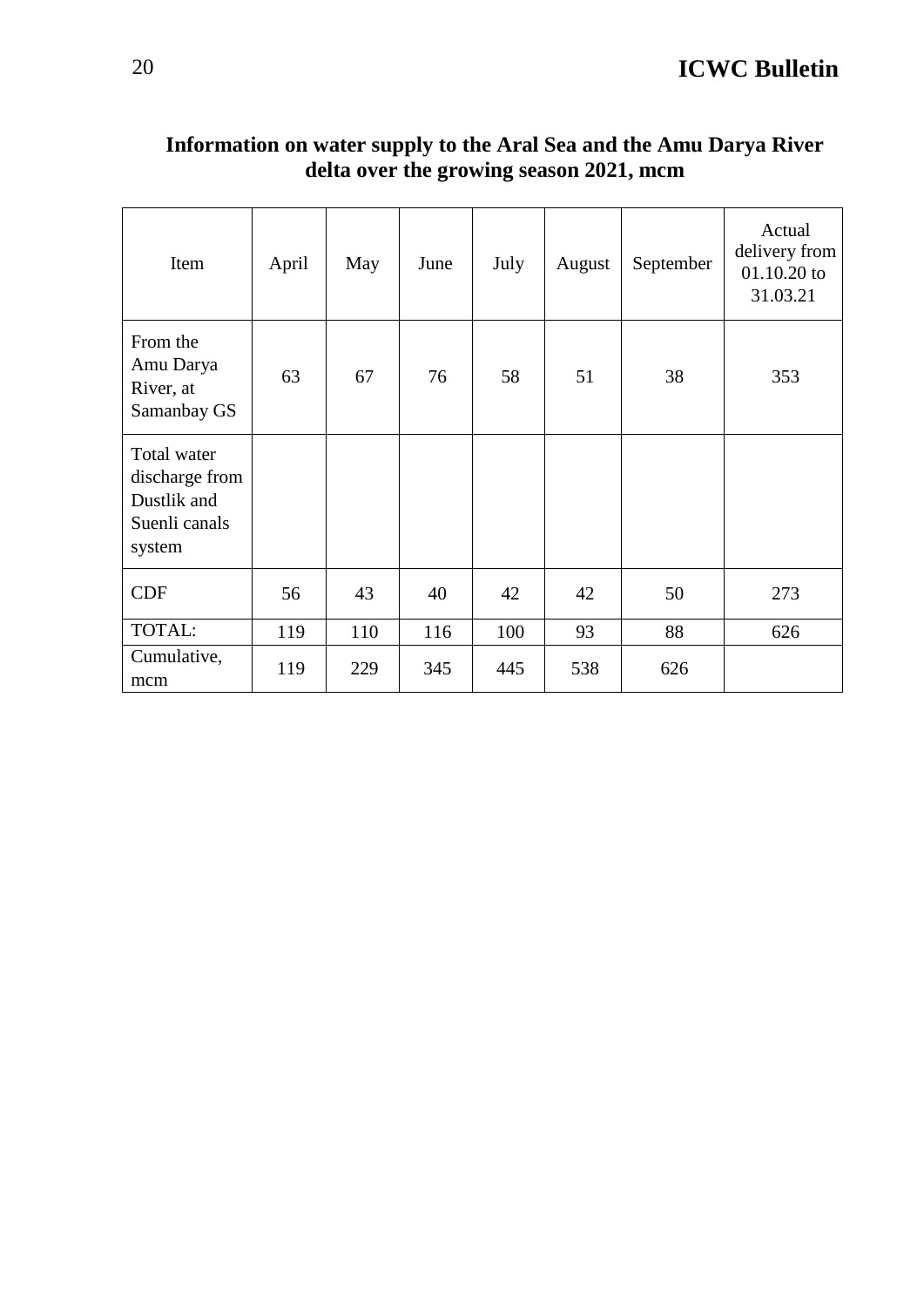#### **2. Syr Darya River basin**

#### **I. Forecast of inflows**

According to the UzHydromet's forecast, during the growing season 2021, water content was expected to be 100-105% (102.5%) of the norm in the basins of the rivers of the southern Fergana Valley, 80-90% (85%) - the Naryn River, 75- 80% (77.5%) - the Chirchik River and the Akhangaran River, 70-80% (75%) - the Karadarya river, and 75-85% (80%) in the rivers of the northern Fergana Valley.

On April 12, 2021, the expected operation mode of the Toktogul reservoir for the growing season 2021 was provided by the Coordination Dispatch Center (CDC) "Energy", while the forecast operation schedules of the Andizhan and Charvak reservoirs – by the Ministry of Water Management of Uzbekistan and the forecast operation schedule of the Shardara reservoir - by the Ministry of Ecology, Geology and Natural Resources of Kazakhstan.

According to the forecast data, the inflow to upstream reservoirs was expected as follows:

- 85% to the Toktogul reservoir;
- 61% to the Andizhan reservoir;
- 77% of the norm to the Charvak reservoir (4 rivers in total).

The total lateral inflow was expected to be 79% of the norm.

In total, water content was expected to be 79% of the norm in the Syr Darya basin.

The forecast operation schedule of the Naryn-Syr Darya reservoir cascade for the growing season was taken into account at the  $80<sup>th</sup>$  ICWC meeting and water withdrawal limits of riparian states in the Syr Darya river basin were approved.

The actual water situation, from April 1 to September 30, 2021, is as follows:

#### **II. Total inflow** (Table. 2.1)

The norm of total inflow to the Syr Darya River is 29,286 mcm over the growing season. According to UzHydromet, the forecast inflow was to be 23,051 mcm (79% of the norm).

The actual total inflow was 22,466 mcm, which is 585 mcm less or 97% of the forecast (in 2020, the total inflow for the growing season was 23,012 mcm).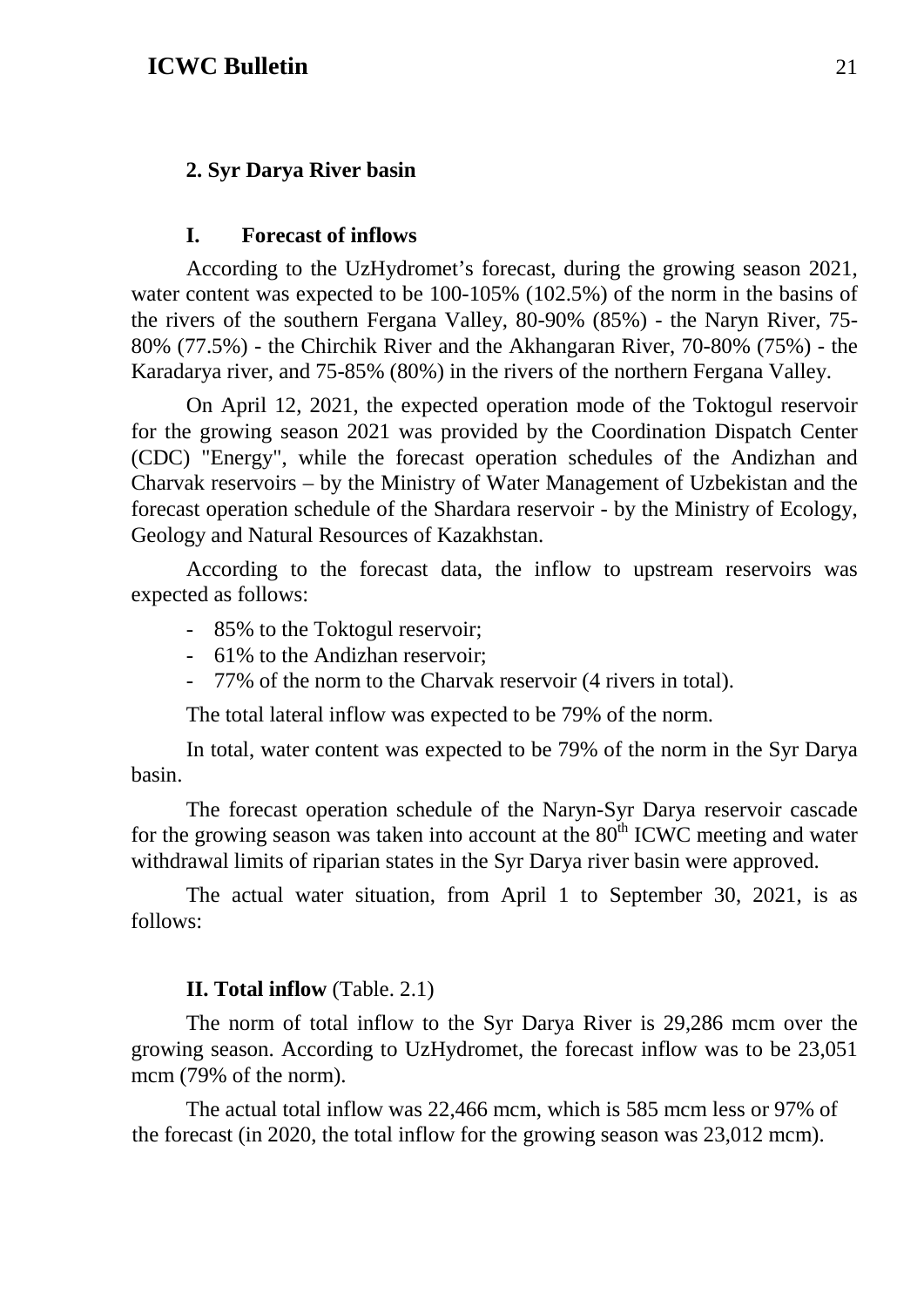#### **III. Inflow to upstream reservoirs** (Table. 2.1)

The norm of inflow to the upstream reservoirs of the Naryn-Syr Darya cascade is 18,324 mcm over the growing season. It is forecasted to be 14,375 mcm.

The actual total inflow to upstream reservoirs was 14,344 mcm or 100% of the forecast (78% of the norm), (in 2020, the total inflow for the growing season was 14,278 mcm).

#### **IV. Lateral inflow** (Table 2.1)

The norm of lateral inflow to the Syr Darya River up to Shardara reservoir is 10,962 mcm. According to UzHydromet, the forcast lateral inflow is to be 8,676 mcm (79% of the norm).

The actual lateral inflow was 8,122 mcm or 554 mcm less or 94% of the forecast (74% of the norm), (in 2020, the lateral inflow for the growing season was 8,734 mcm).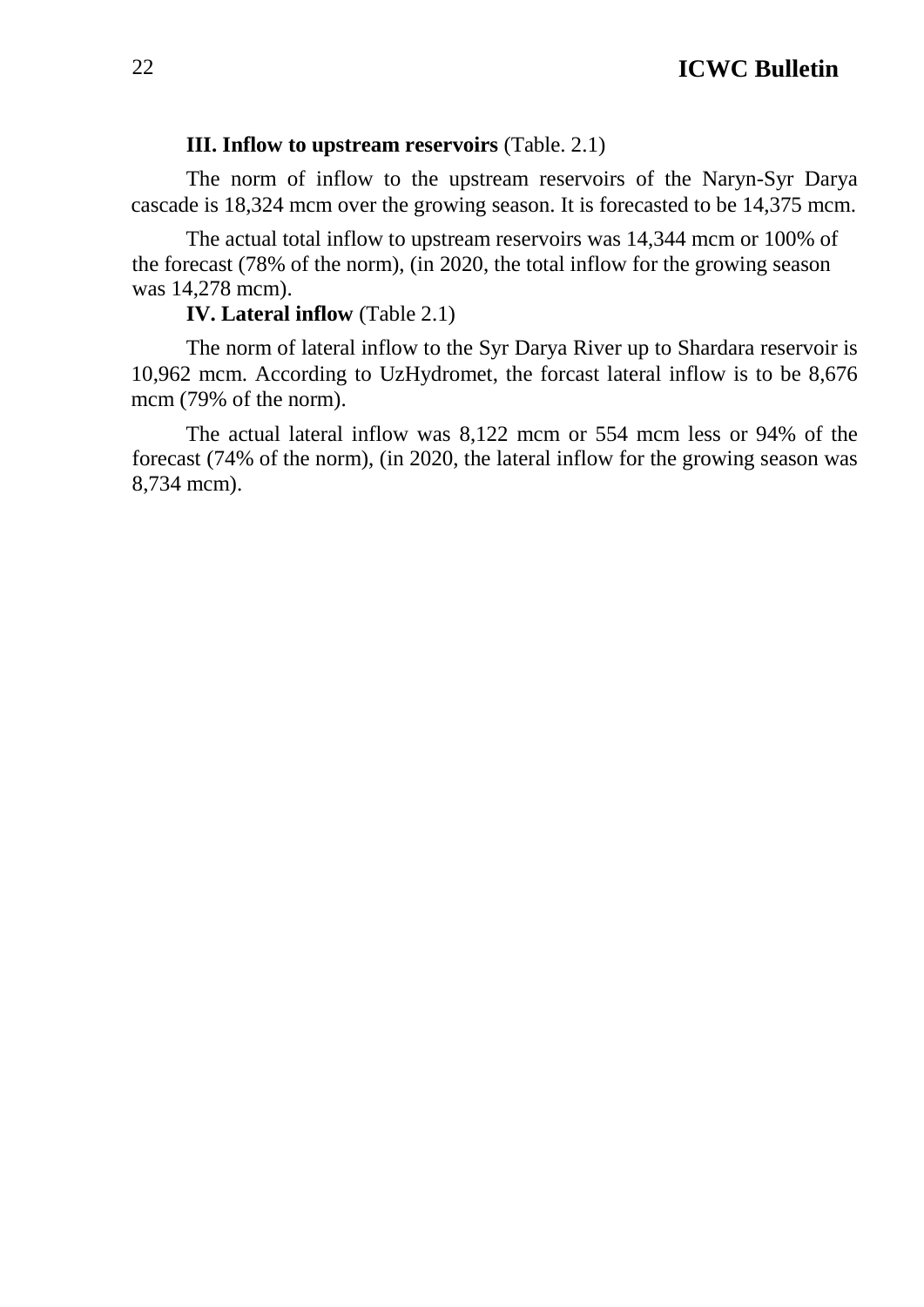|                                       |       | Growing season, mcm, 1 April – 30 September |                           |        |                                |                        |  |          |              |                          |        |                               |                        |  |
|---------------------------------------|-------|---------------------------------------------|---------------------------|--------|--------------------------------|------------------------|--|----------|--------------|--------------------------|--------|-------------------------------|------------------------|--|
|                                       |       |                                             | 2021                      |        |                                |                        |  |          | 2020         |                          |        |                               |                        |  |
| Name of water object                  | Norm  | Forecast                                    | Forecast/<br>norm<br>(% ) | Actual | Actual<br>/foreca<br>st $(\%)$ | Actual<br>norm<br>(% ) |  | Nor<br>m | Forecas<br>t | Forecast/<br>norm $(\%)$ | Actual | Actual<br>/forecas<br>$t$ (%) | Actual/<br>norm $(\%)$ |  |
| Inflow to upstream reservoirs         |       |                                             |                           |        |                                |                        |  |          |              |                          |        |                               |                        |  |
| Toktogul                              | 9620  | 8175                                        | 85                        | 8762   | 107                            | 91                     |  | 9620     | 8656         | 90                       | 8679   | 100                           | 90                     |  |
| Andizhan                              | 2927  | 1772                                        | 61                        | 1719   | 97                             | 59                     |  | 2992     | 2083         | 70                       | 1200   | 58                            | 40                     |  |
| Charvak (4 rivers in<br>total)        | 5777  | 4428                                        | 77                        | 3863   | 87                             | 67                     |  | 5748     | 5176         | 90                       | 4399   | 85                            | 77                     |  |
| Including:                            |       |                                             |                           |        |                                |                        |  |          |              |                          |        |                               |                        |  |
| - Charvak (3 rivers in<br>total)      | 5240  | 3954                                        | 75                        | 3522   | 89                             | 67                     |  | 5208     | 4702         | 90                       | 4042   | 86                            | 78                     |  |
| - Ugam river                          | 537   | 474                                         | 88                        | 341    | 72                             | 64                     |  | 540      | 474          | 88                       | 357    | 75                            | 66                     |  |
| Total                                 | 18324 | 14375                                       | 78                        | 14344  | 100                            | 78                     |  | 18360    | 15915        | 87                       | 14278  | 90                            | 78                     |  |
|                                       |       |                                             |                           |        | Lateral inflow                 |                        |  |          |              |                          |        |                               |                        |  |
| Toktogul - Uchkurgan                  | 1216  | 1095                                        | 90                        | 1040   | 95                             | 86                     |  | 1216     | 1144         | 94                       | 1076   | 94                            | 88                     |  |
| Andizhan - Uchtepe                    | 2511  | 2053                                        | 82                        | 2100   | 102                            | 84                     |  | 2521     | 2211         | 88                       | 2081   | 94                            | 83                     |  |
| Uchkurgan, Uchtepe -<br>Bakhri Tochik | 3349  | 2685                                        | 80                        | 2321   | 86                             | 69                     |  | 3362     | 3159         | 94                       | 2227   | 70                            | 66                     |  |
| Bakhri Tochik-<br>Shardara            | 2985  | 2211                                        | 74                        | 1834   | 83                             | 61                     |  | 3020     | 2843         | 94                       | 2454   | 86                            | 81                     |  |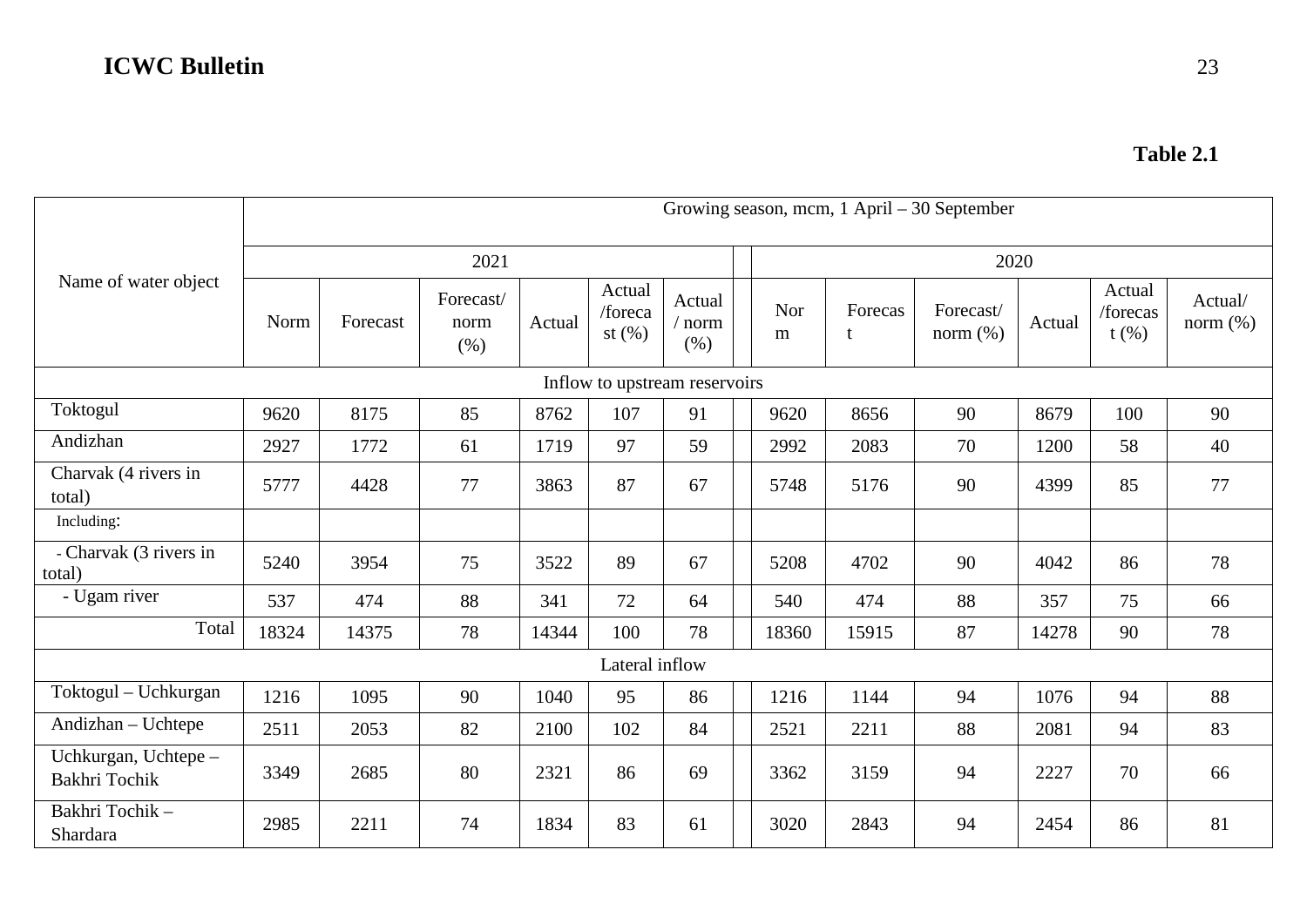|                                      |       | Growing season, mcm, $1$ April $-30$ September |                             |        |                                |                          |  |          |         |                          |        |                               |                        |
|--------------------------------------|-------|------------------------------------------------|-----------------------------|--------|--------------------------------|--------------------------|--|----------|---------|--------------------------|--------|-------------------------------|------------------------|
| Name of water object                 | 2021  |                                                |                             |        |                                |                          |  | 2020     |         |                          |        |                               |                        |
|                                      | Norm  | Forecast                                       | Forecast/<br>norm<br>$(\%)$ | Actual | Actual<br>/foreca<br>st $(\%)$ | Actual<br>norm<br>$(\%)$ |  | Nor<br>m | Forecas | Forecast/<br>norm $(\%)$ | Actual | Actual<br>/forecas<br>$t$ (%) | Actual/<br>norm $(\%)$ |
| Gazalkent-Chinaz<br>(excluding Ugam) | 901   | 632                                            | 70                          | 827    | 131                            | 92                       |  | 904      | 790     | 87                       | 896    | 113                           | 99                     |
| Total:                               | 10962 | 8676                                           | 79                          | 8122   | 94                             | 74                       |  | 11023    | 10147   | 92                       | 8734   | 86                            | 79                     |
| Overall (total inflow):              | 29286 | 23051                                          | 79                          | 22466  | 97                             | 77                       |  | 29383    | 26062   | 89                       | 23012  | 88                            | 78                     |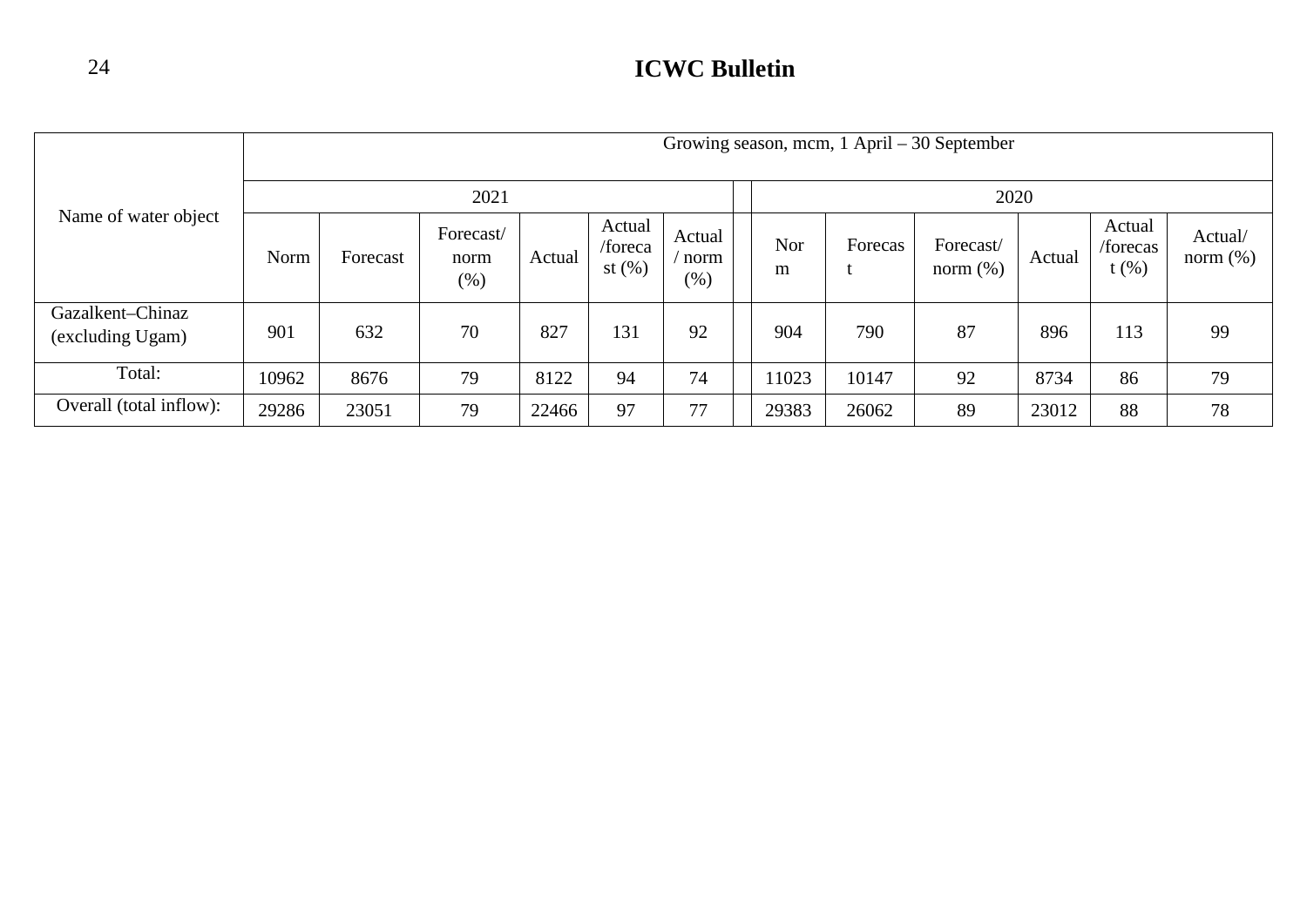#### **V. Inflow to in-stream reservoirs and water supply to the Aral Sea**  (Table.2.2)

The inflow to the Bakhri Tochik reservoir was scheduled to be 5,050 mcm over the growing season 2021.

The actual inflow to the reservoir was 5,284 mcm or 234 more than the forecast (in 2020, the inflow was 5,134 mcm).

The inflow to the Shardara reservoir was scheduled to be 4,084 mcm.

Actual inflow to the reservoir was 2,315 mcm or 1,769 mcm less than the forecast (in 2020, the inflow was 3,121 mcm).

The inflow to the Aral Sea and the Aral Sea region was scheduled to be 1,262 mcm. The actual inflow to Karateren gauging station was 201 mcm.

|                                                |                                       |        |                             | Growing season, mcm<br>1 April to 30 September        |  |              |            |                                     |                                                       |  |  |  |
|------------------------------------------------|---------------------------------------|--------|-----------------------------|-------------------------------------------------------|--|--------------|------------|-------------------------------------|-------------------------------------------------------|--|--|--|
|                                                |                                       |        | 2020                        |                                                       |  |              |            |                                     |                                                       |  |  |  |
| Item                                           | Schedule                              | Actual | Actual/<br>schedule<br>(% ) | Difference<br>(actual)<br>$\mathbf{u}_m$<br>schedule) |  | Sched<br>ule | Actu<br>al | Actua<br>1/<br>sched<br>ule<br>(% ) | Difference<br>(actual)<br>$\mathbf{u}_m$<br>schedule) |  |  |  |
|                                                | <b>Inflow to in-stream reservoirs</b> |        |                             |                                                       |  |              |            |                                     |                                                       |  |  |  |
| Inflow to<br>the Bakhri<br>Tochik<br>reservoir | 5050                                  | 5284   | 105                         | 234                                                   |  | 6185         | 5134       | 83                                  | $-1051$                                               |  |  |  |
| Inflow to<br>the<br>Shardara<br>reservoir      | 4084                                  | 2315   | 57                          | $-1769$                                               |  | 6441         | 3121       | 48                                  | $-3320$                                               |  |  |  |
|                                                |                                       |        |                             | <b>Supply to the Aral Sea</b>                         |  |              |            |                                     |                                                       |  |  |  |
| Supply to<br>the Aral<br>Sea                   | 1262                                  | 201    | 16                          | $-1061$                                               |  | 1053         | 467        | 44                                  | $-586$                                                |  |  |  |

#### **Table 2.2**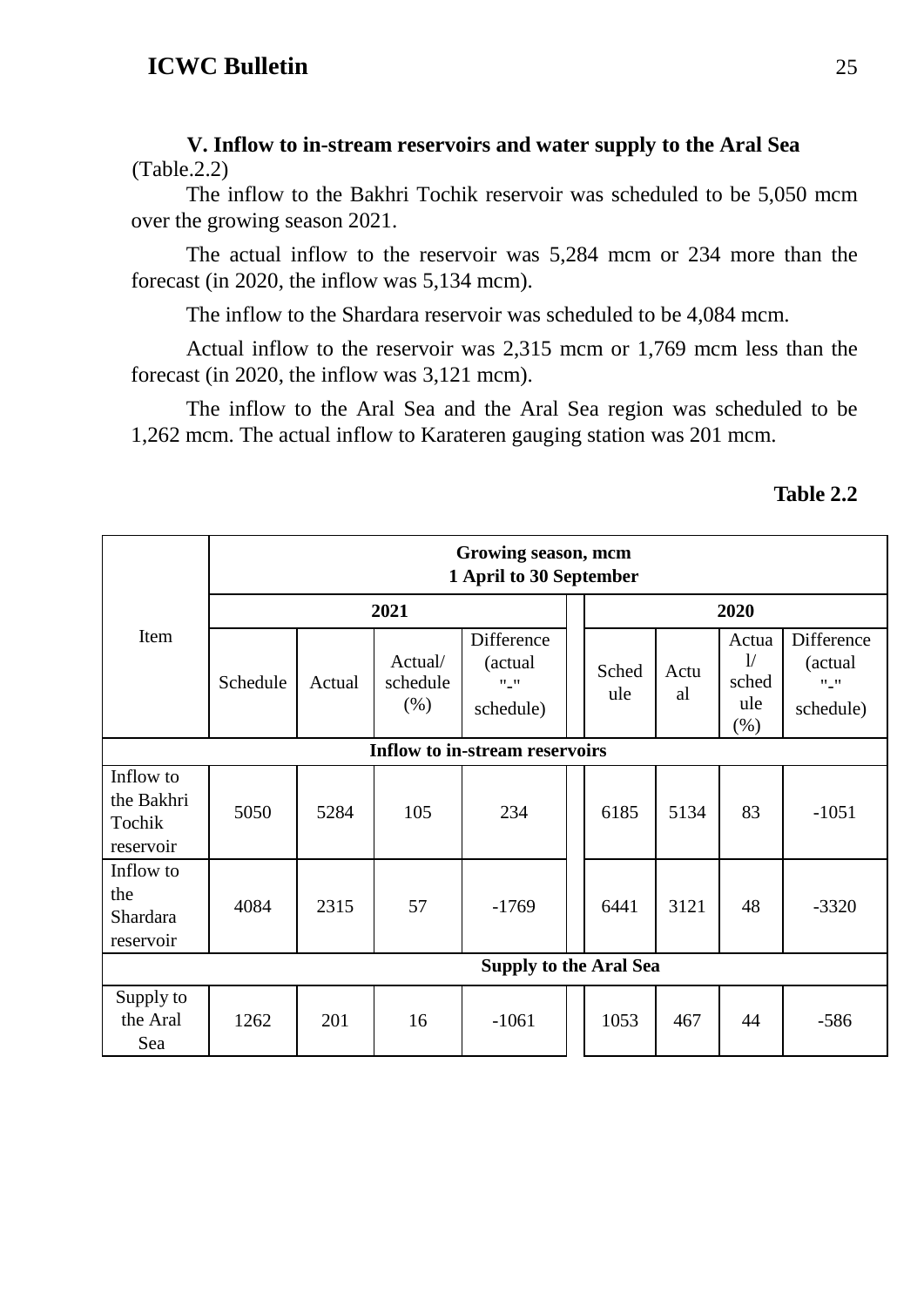#### **VI. Water releases from reservoirs** (Table 2.3)

According to the forecast operation schedule of the Naryn-Syr Darya reservoir cascade, 23,271 mcm were to be released from reservoirs over the growing season.

The actual water releases were 21,264 mcm or 2,007 mcm less than the schedule (91% of the schedule) (in 2020, 20,451 mcm were released from reservoirs).

#### **Table 2.3**

|                                                |                         |        |                             | Water releases, mcm |        |                             |  |  |  |  |  |  |
|------------------------------------------------|-------------------------|--------|-----------------------------|---------------------|--------|-----------------------------|--|--|--|--|--|--|
|                                                | 1 April to 30 September |        |                             |                     |        |                             |  |  |  |  |  |  |
| <b>Reservoir</b>                               |                         | 2021   |                             |                     |        |                             |  |  |  |  |  |  |
|                                                | Schedule                | Actual | Actual/<br>schedule<br>(% ) | Schedule            | Actual | Actual/<br>schedule<br>(% ) |  |  |  |  |  |  |
| <b>Upstream reservoirs</b>                     |                         |        |                             |                     |        |                             |  |  |  |  |  |  |
| Toktogul                                       | 5107                    | 5167   | 101                         | 5676                | 5154   | 91                          |  |  |  |  |  |  |
| Andizhan                                       | 1832                    | 1998   | 109                         | 2172                | 1611   | 74                          |  |  |  |  |  |  |
| Charvak<br>(discharge of the<br>Gazalkent HPP) | 3437                    | 3461   | 101                         | 3947                | 3236   | 82                          |  |  |  |  |  |  |
| <b>TOTAL:</b>                                  | 10376                   | 10626  | 102                         | 11795               | 10001  | 85                          |  |  |  |  |  |  |
|                                                |                         |        | <b>In-stream reservoirs</b> |                     |        |                             |  |  |  |  |  |  |
| Bakhri Tochik                                  | 6131                    | 6383   | 104                         | 6645                | 5560   | 84                          |  |  |  |  |  |  |
| <b>Shardara</b>                                | 6764                    | 4255   | 63                          | 8719                | 4890   | 56                          |  |  |  |  |  |  |
| <b>TOTAL:</b>                                  | 12895                   | 10638  | 82                          | 15364               | 10450  | 68                          |  |  |  |  |  |  |
| <b>OVERALL:</b>                                | 23271                   | 21264  | 91                          | 27159               | 20451  | 75                          |  |  |  |  |  |  |

#### **VII. Water storage in reservoirs** (Table 2.4)

The actual water storage in the Naryn-Syr Darya reservoir cascade was 18,567 mcm by the beginning of the growing season (as of 1 April 2021).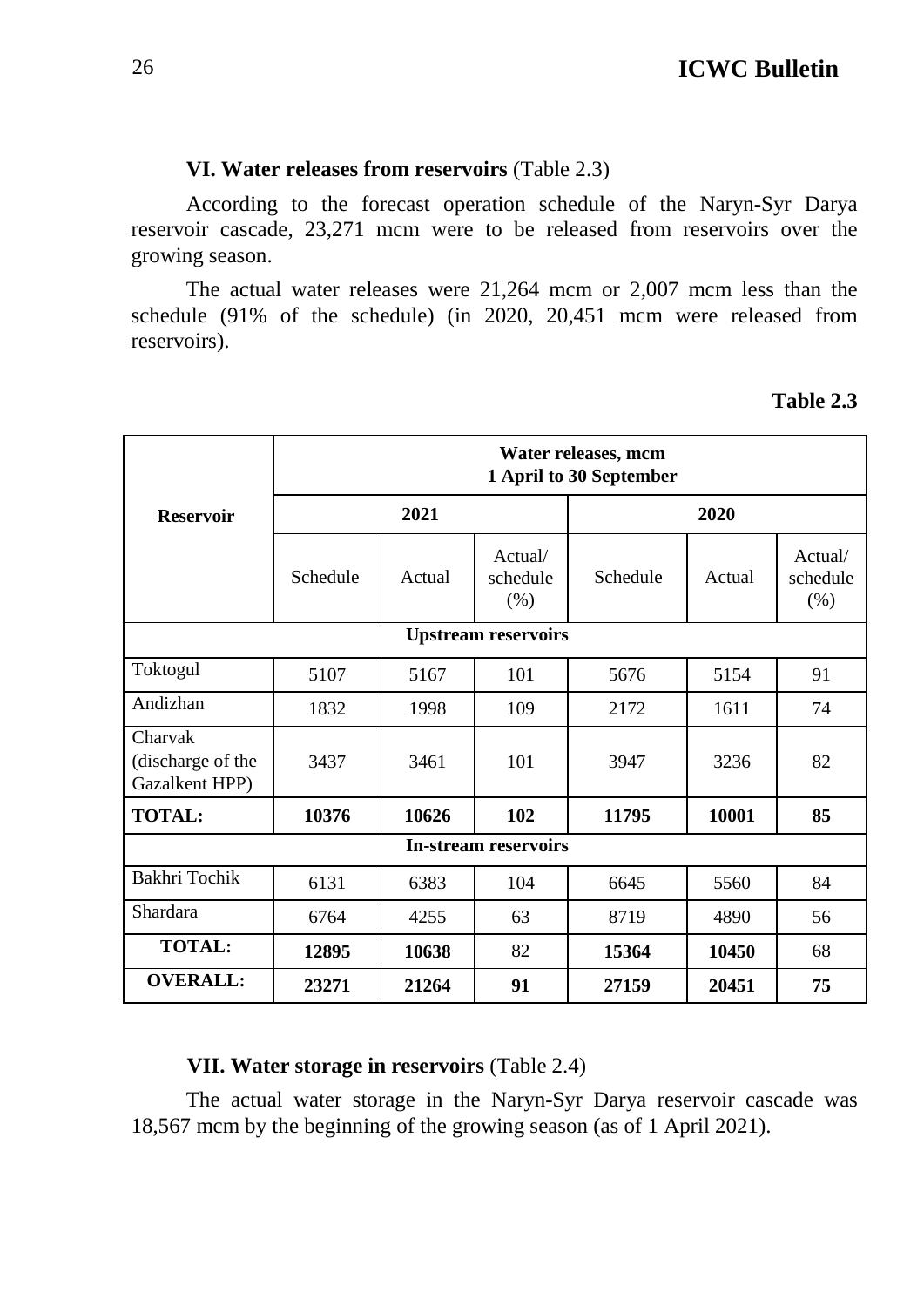In the reservoirs, the scheduled water storage was 16,506 mcm by the end of the growing season. The actual water storage was 16,307 mcm or 199 mcm less than the scheduled forecast.

In the upstream reservoirs, the scheduled water storage was to be 13,921 mcm by the end of the growing season. The actual water storage was 14,053 mcm or 132 mcm more than the scheduled forecast by the end of the growing season.

In the in-stream reservoirs, the scheduled water storage was to be 2,585 mcm by the end of the growing season. The actual water storage was 2,254 mcm or 331 mcm less than the scheduled forecast.

#### **VIII. Water supply to the states**(Table 2.5).

Water was supplied to the user states based on approved water withdrawal limits and submitted requests.

Over the non-growing season, water supply was:

- Republic of Kazakhstan: limit 903 mcm, actual 698 mcm;
- Kyrgyz Republic: limit 246 mcm, actual 144 mcm;
- Republic of Tajikistan: limit 1,905 mcm, actual 1,495 mcm;
- Republic of Uzbekistan: limit– 8,800 mcm, actual 7,611 mcm.

Actual total water withdrawals by user states amounted to 9,948 mcm.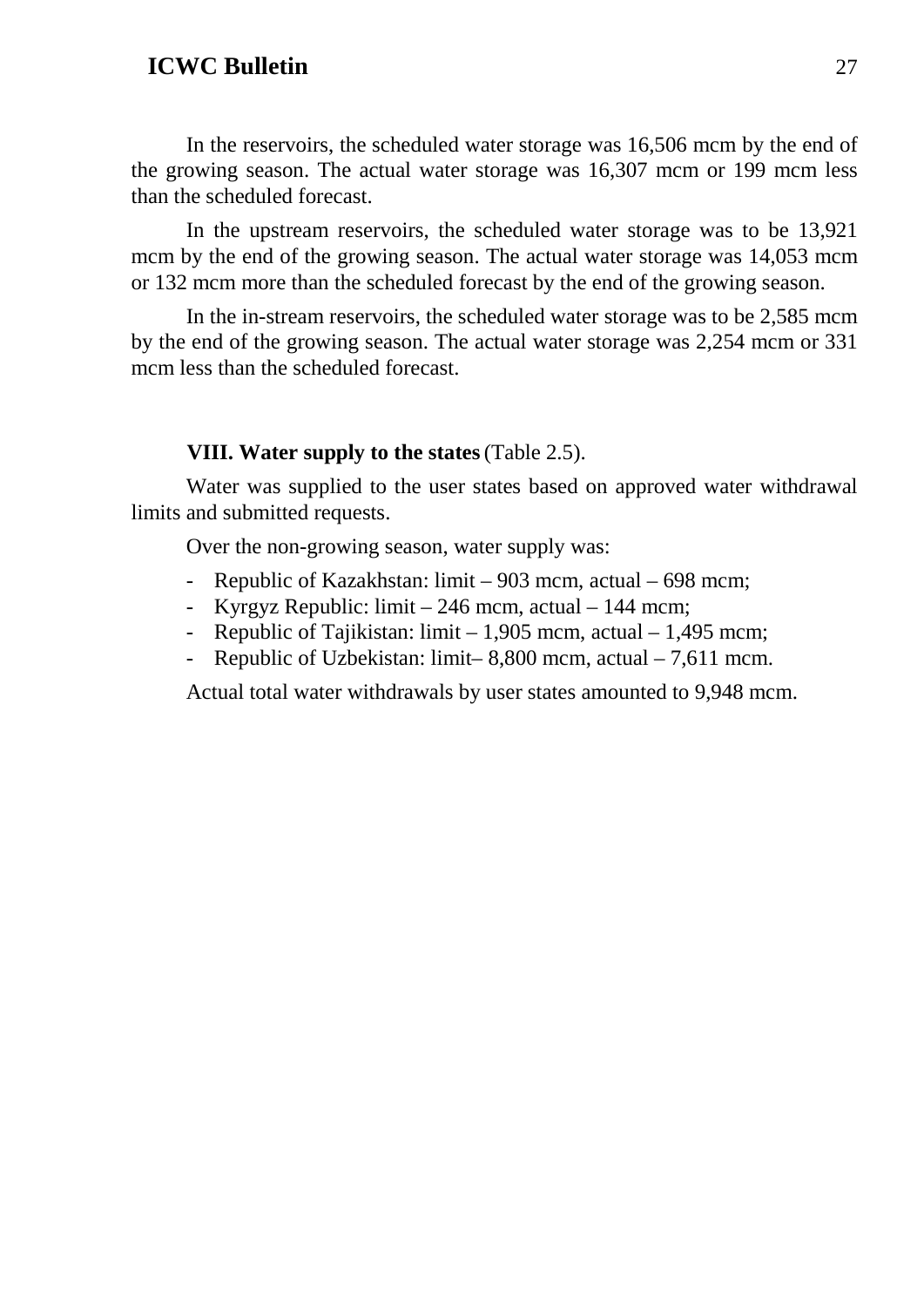### **Table 2.4**

|                      |                               |                                      |                                 | Reservoir storage, mcm                        |                                 |                                                                                                                     |
|----------------------|-------------------------------|--------------------------------------|---------------------------------|-----------------------------------------------|---------------------------------|---------------------------------------------------------------------------------------------------------------------|
| Reservoir            | Actual as of<br>April 1, 2021 | Schedule as of<br>1 October,<br>2021 | Actual as of 1<br>October, 2021 | Difference<br>(actual)<br>$"$ _"<br>schedule) | Actual as of 1<br>October, 2020 | Difference<br>(actual as of 1)<br>October 2021<br>$\rm ^{11}L^{\prime\prime}$<br>actual as of<br>1 October<br>2020) |
| Upstream reservoirs  |                               |                                      |                                 |                                               |                                 |                                                                                                                     |
| Toktogul             | 8712                          | 11650                                | 12304                           | 654                                           | 15202                           | $-2898$                                                                                                             |
| Andizhan             | 764                           | 704                                  | 500                             | $-204$                                        | 383                             | 117                                                                                                                 |
| Charvak              | 561                           | 1567                                 | 1249                            | $-318$                                        | 1282                            | $-33$                                                                                                               |
| <b>TOTAL:</b>        | 10037                         | 13921                                | 14053                           | 132                                           | 16867                           | $-2814$                                                                                                             |
| In-stream reservoirs |                               |                                      |                                 |                                               |                                 |                                                                                                                     |
| Bakhri Tochik        | 3463                          | 1604                                 | 1587                            | $-17$                                         | 1684                            | $-97$                                                                                                               |
| Shardara             | 5067                          | 981                                  | 667                             | $-314$                                        | 829                             | $-162$                                                                                                              |
| <b>TOTAL:</b>        | 8530                          | 2585                                 | 2254                            | $-331$                                        | 2513                            | $-259$                                                                                                              |
| <b>OVERALL:</b>      | 18567                         | 16506                                | 16307                           | $-199$                                        | 19380                           | $-3073$                                                                                                             |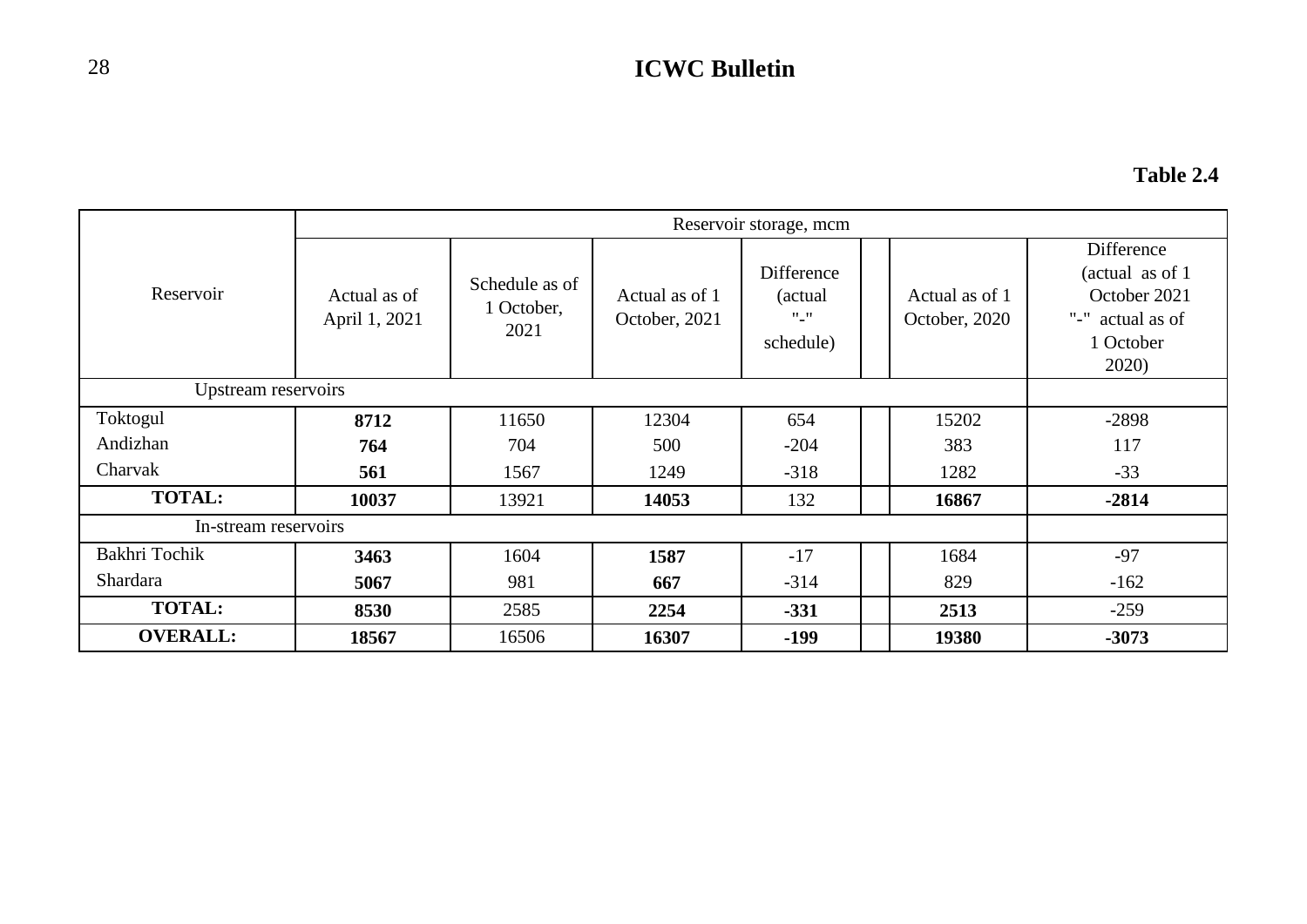| Table 2.5 |  |
|-----------|--|
|-----------|--|

| Water user state                          | Water withdrawals, 1 April to 30 September<br>2021, mcm |        |  |  |  |  |  |
|-------------------------------------------|---------------------------------------------------------|--------|--|--|--|--|--|
|                                           | limit                                                   | actual |  |  |  |  |  |
| Republic of Kazakhstan<br>(Dustlik canal) | 903                                                     | 698    |  |  |  |  |  |
| Kyrgyz Republic                           | 246                                                     | 144    |  |  |  |  |  |
| Republic of Tajikistan                    | 1905                                                    | 1495   |  |  |  |  |  |
| Republic of Uzbekistan                    | 8800                                                    | 7611   |  |  |  |  |  |
| <b>Total</b>                              | 11854                                                   | 9948   |  |  |  |  |  |

**IX. Execution of the Protocol Decisions on reciprocal exchange of power and additional releases through the Uchkurgan HPP and the operation mode of the Bakhri Tojik reservoir for the period July-August 2021** (Table 2.6).

Taking into account the expected low water availability in the Syr Darya basin for the growing season of 2021, lower snow accumulation, and less water storage in the Toktogul reservoir, to ensure inflow to the Bakhri Tojik reservoir, the decision was made and protocols on reciprocal exchange of power were signed between Ministries of Energy and Water Management of Uzbekistan, the Ministry of Energy, Ecology, Geology and Natural Resources of Kazakhstan and the Ministry of Energy and Industry of the Kyrgyz Republic.

According to the Protocol of March 2, 2021, signed between the Ministry of Energy, the Ministry of Ecology, Geology and Natural Resources of the Republic of Kazakhstan and the Ministry of Energy and Industry of the Kyrgyz Republic on power exchange, 300.6 million kWh of electricity was returned to the Republic of Kazakhstan from June 1 to August 24, 2021 and additional releases from the Uchkurgan HPP amounted to 336 mcm.

According to the Protocol on reciprocal exchange of power signed on 11 March 2021 between the Ministry of Energy, the Ministry of Water Management of the Republic of Uzbekistan and the Ministry of Energy and Industry of the Kyrgyz Republic, the return of power to the Republic of Uzbekistan from 1 June to 23 August was provided in the amount of 249.5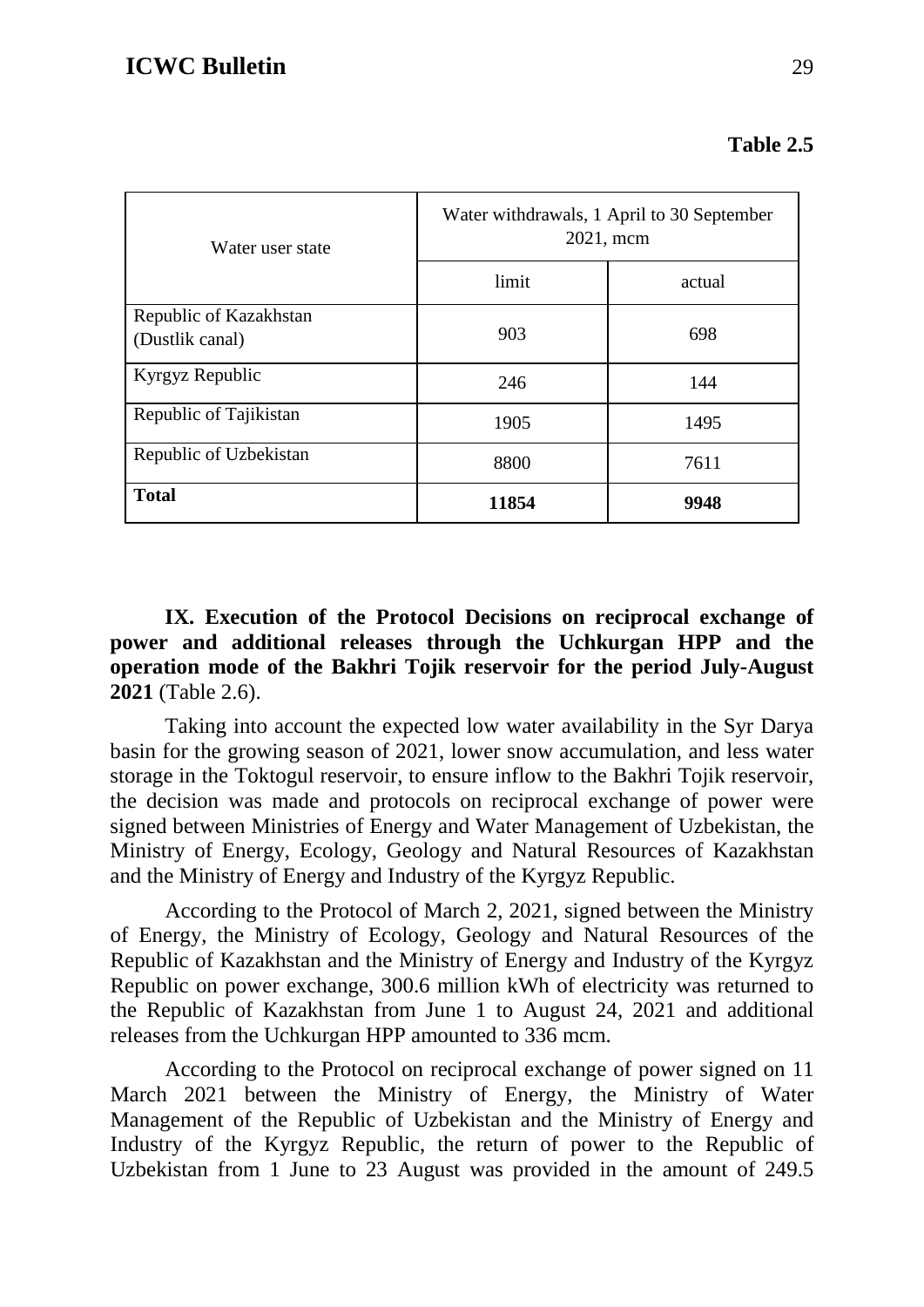million kWh, and the additional water releases from the Uchkurgan HPP were 282 mcm.

On June 16, 2021, a trilateral protocol was signed between Kazakhstan, Tajikistan and Uzbekistan on additional water releases from the Bakhri Tochik reservoir.

As a result of the above measures, including signing of trilateral and bilateral protocols, implementation of all protocol decisions by Kazakhstan, Tajikistan, Kyrgyzstan and Uzbekistan, repeated working meetings and coordinated measures taken, it was managed to deliver water to irrigated land in the middle reaches of the Syr Darya River.

**X. Actual water delivery from the "Dustlik" canal to the Kazakh territory, in line with the trilateral Protocol of June 16, 2021** (Table 2.7).

Table 2.8 shows the forecast operation schedule of the Naryn-Syr Darya reservoir cascade for the 2021 growing season.

Table 2.9 shows the actual operation regime of the Naryn-Syr Darya reservoir cascade in the 2021 growing season.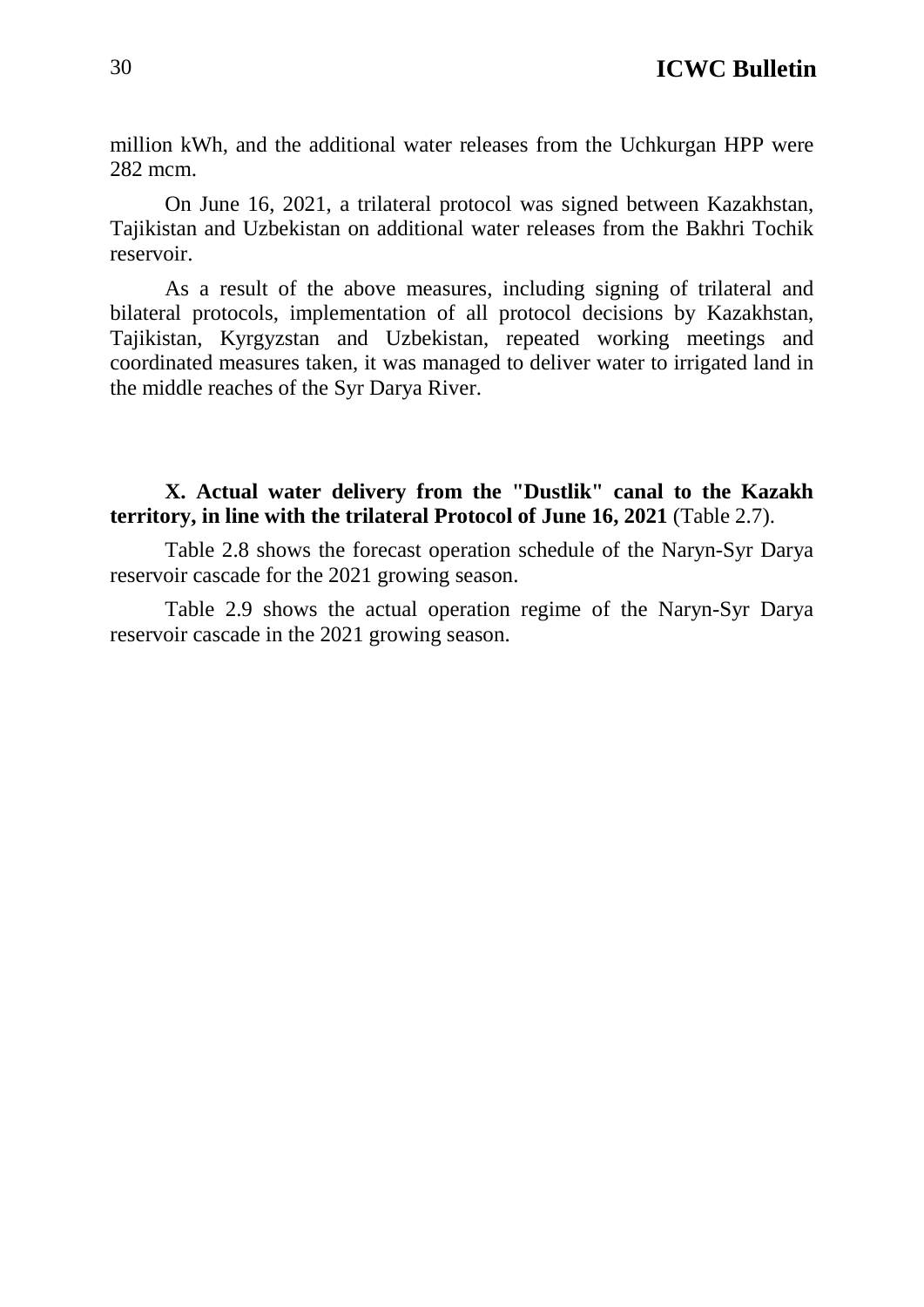| <b>Trilateral protocol</b> (additional releases Akjar+)        |                                    |     |                                                |             |              |     |                 |               |              |       |                 |  |
|----------------------------------------------------------------|------------------------------------|-----|------------------------------------------------|-------------|--------------|-----|-----------------|---------------|--------------|-------|-----------------|--|
|                                                                | June                               |     |                                                | <b>July</b> |              |     |                 | <b>August</b> |              |       |                 |  |
| <b>Item</b>                                                    | $\mathbf{I}$<br>from $16$ to<br>20 | III | ave. (16 -<br>30 June)                         | I           | $\mathbf{I}$ | III | ave.<br>monthly |               | $\mathbf{I}$ | III   | ave.<br>monthly |  |
| Inflow to reservoirs per protocol                              | 300                                | 300 | 300                                            | 300         | 300          | 300 | 300             | 300           | 300          | 300   | 300             |  |
| <b>Releases</b>                                                | 400                                | 450 | 433                                            | 530         | 530          | 530 | 530             | 500           | 440          | 365   | 433             |  |
| <b>Trilateral protocol (additional</b><br>releases $A$ kjar +) | 100                                | 150 | 133                                            | 230         | 230          | 230 | 230             | 200           | 140          | 65    | 133             |  |
|                                                                |                                    |     | <b>Actual</b> (additional releases $Akjar +$ ) |             |              |     |                 |               |              |       | mcm             |  |
| inflow                                                         | 350                                | 298 | 315                                            | 271         | 301          | 381 | 320             | 280           | 260          | 244,7 | 261             |  |
| releases                                                       | 411                                | 429 | 423                                            | 498         | 496          | 589 | 530             | 610           | 425          | 314,5 | 445             |  |
| difference (total Akjar +)                                     | 61                                 | 131 | 108                                            | 227         | 195          | 208 | 210             | 330           | 165          | 70    | 184             |  |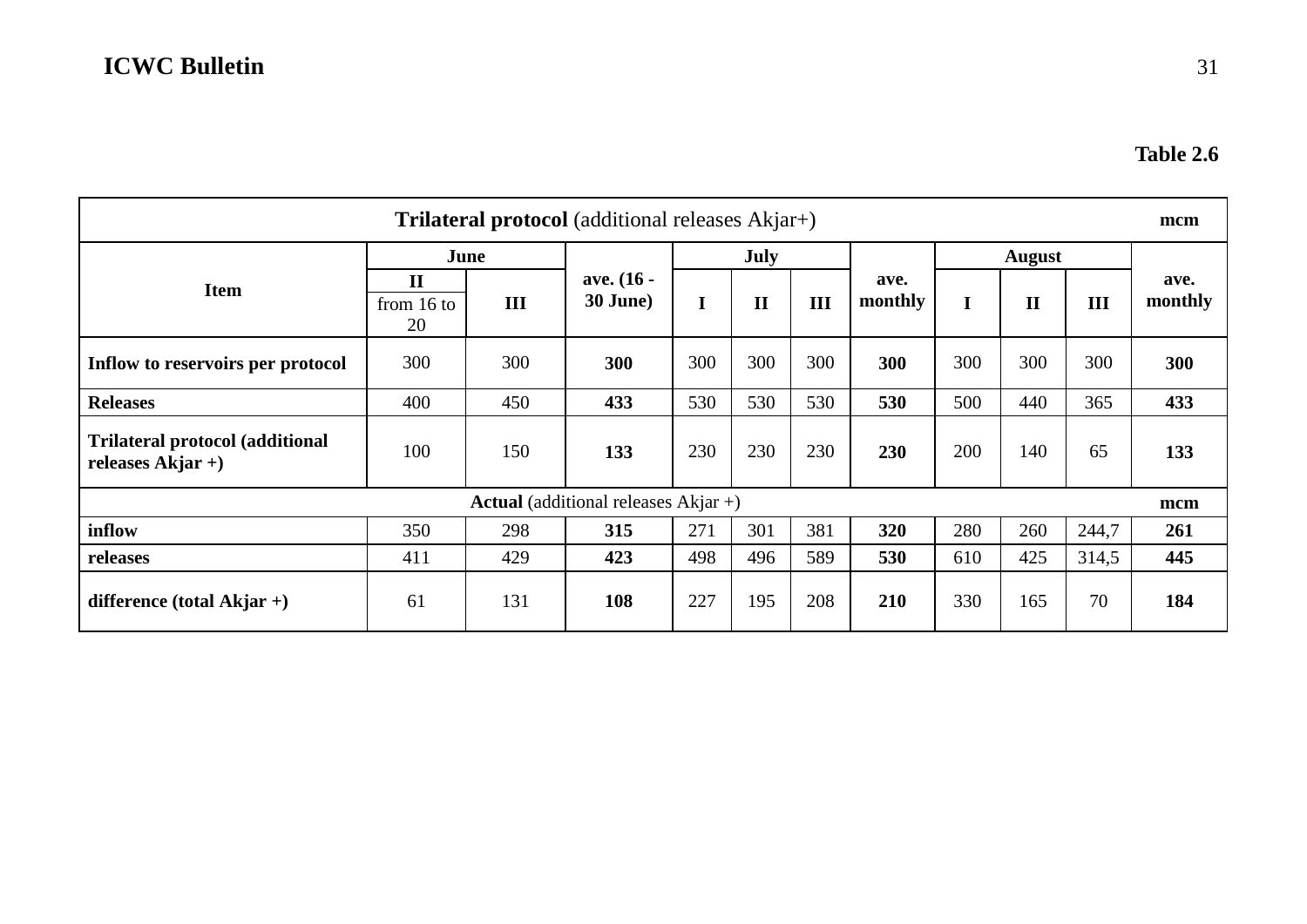|                 |                |      | June         |       |      | <b>July</b><br>June |       |                            |       |              |       | <b>August</b>              |       |              |      |                            |
|-----------------|----------------|------|--------------|-------|------|---------------------|-------|----------------------------|-------|--------------|-------|----------------------------|-------|--------------|------|----------------------------|
| <b>Item</b>     | Unit           | л.   | $\mathbf{I}$ | Ш     |      | $\mathbf{I}$        | III   | <b>Mean</b><br>mont<br>hly |       | $\mathbf{I}$ | III   | <b>Mean</b><br>mont<br>hly | ш     | $\mathbf{I}$ | III  | <b>Mean</b><br>mont<br>hly |
|                 | m3/s           | 40   | 50           | 50    | 40   | 45                  | 50    | 45.2                       | 80    | 80           | 80    | 80                         | 70    | 60           | 50   | 60                         |
| <b>Protocol</b> | mcm            | 34.6 | 43.2         | 43.2  | 34.6 | 38.9                | 43.2  | 117                        | 69.1  | 69.1         | 76.0  | 214                        | 60.5  | 51.8         | 47.5 | 160                        |
|                 | cumula<br>tive | 34.6 | 77.8         | 121.0 | 34.5 | 73.4                | 116.6 |                            | 185.8 | 254.9        | 330.9 |                            | 391.4 | 443.2        | 491  |                            |
|                 | m3/s           | 38.5 | 53           | 44.5  | 36   | 45                  | 50    | 44                         | 78    | 81           | 97    | 86                         | 100   | 70           | 50.5 | 73                         |
| <b>Actual</b>   | mcm            | 33.3 | 45.8         | 38.4  | 30.8 | 38.9                | 43.2  | 113                        | 67.6  | 70.2         | 92.3  | 230                        | 86.4  | 60.5         | 47.9 | 195                        |
|                 | cumula<br>tive | 33.3 | 79.1         | 117.5 | 30.8 | 70                  | 112.9 |                            | 180.5 | 250.6        | 342.9 |                            | 429.3 | 489.8        | 538  |                            |

**Actual water delivery from the Dustlik Canal to the Kazakh territory, in line with the Protocol of 16 June 2021**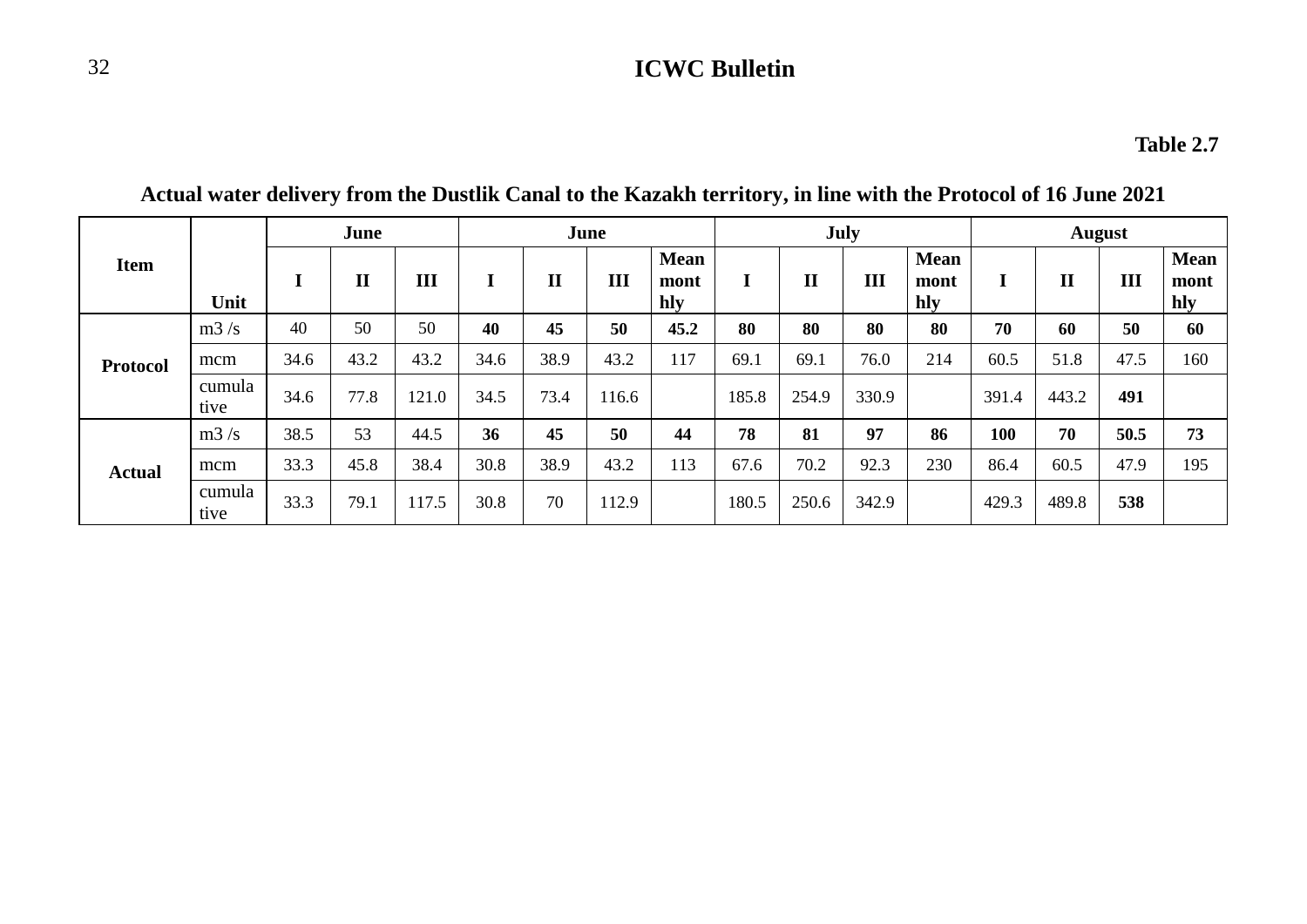#### **Forecast operation schedule of the Naryn-Syr Darya reservoir cascade, 1 April to 30 September 2021**

|                                           |                                | IV   | $\mathbf{V}$ | <b>VI</b> | <b>VII</b> | <b>VIII</b> | IX    | Total.<br>mcm |  |  |  |
|-------------------------------------------|--------------------------------|------|--------------|-----------|------------|-------------|-------|---------------|--|--|--|
| <b>Toktogul reservoir</b>                 |                                |      |              |           |            |             |       |               |  |  |  |
| Inflow to the reservoir                   | m3/s                           | 252  | 541          | 823       | 708        | 492         | 281   |               |  |  |  |
|                                           | mcm                            | 652  | 1448         | 2132      | 1897       | 1317        | 729   | 8175          |  |  |  |
| Volume: beginning of the season           | mcm                            | 8712 | 8674         | 9302      | 10421      | 11156       | 11438 |               |  |  |  |
| End of the season                         | mcm                            | 8674 | 9302         | 10421     | 11156      | 11438       | 11650 |               |  |  |  |
| Water releases from the reservoir (total) | m3/s                           | 266  | 300          | 384       | 422        | 372         | 190   |               |  |  |  |
|                                           | mcm                            | 689  | 804          | 995       | 1130       | 996         | 492   | 5107          |  |  |  |
| including: 1. domestic needs of the       | m3/s                           | 266  | 300          | 299       | 340        | 310         | 190   |               |  |  |  |
| Kyrgyz Republic                           | mcm                            | 689  | 804          | 775       | 910        | 831         | 492   | 4502          |  |  |  |
| 2. additional releases - energy receipt   |                                |      |              |           |            |             |       |               |  |  |  |
|                                           | m3/s                           |      |              | 42        | 41         | 21          |       |               |  |  |  |
| Republic of Uzbekistan                    | mcm                            |      |              | 110       | 110        | 55          |       | 275           |  |  |  |
| Republic of Kazahkstan                    | m3/s                           |      |              | 42        | 41         | 41          |       |               |  |  |  |
|                                           | mcm                            |      |              | 110       | 110        | 110         |       | 330           |  |  |  |
|                                           | <b>Bakhri Tochik reservoir</b> |      |              |           |            |             |       |               |  |  |  |
| Inflow to the reservoir                   | m3/s                           | 448  | 388          | 308       | 250        | 254         | 272   |               |  |  |  |
| (Akdjar GS)                               | mcm                            | 1160 | 1039         | 797       | 669        | 681         | 704   | 5050          |  |  |  |
| Volume: beginning of the season           | mcm                            | 3463 | 3433         | 3477      | 2988       | 2091        | 1506  |               |  |  |  |
| end of the season                         | mcm                            | 3433 | 3477         | 2988      | 2091       | 1506        | 1604  |               |  |  |  |
| Water releases from the reservoir         | m3/s                           | 461  | 347          | 440       | 500        | 392         | 185   |               |  |  |  |
|                                           | mcm                            | 1194 | 929          | 1140      | 1339       | 1050        | 480   | 6131          |  |  |  |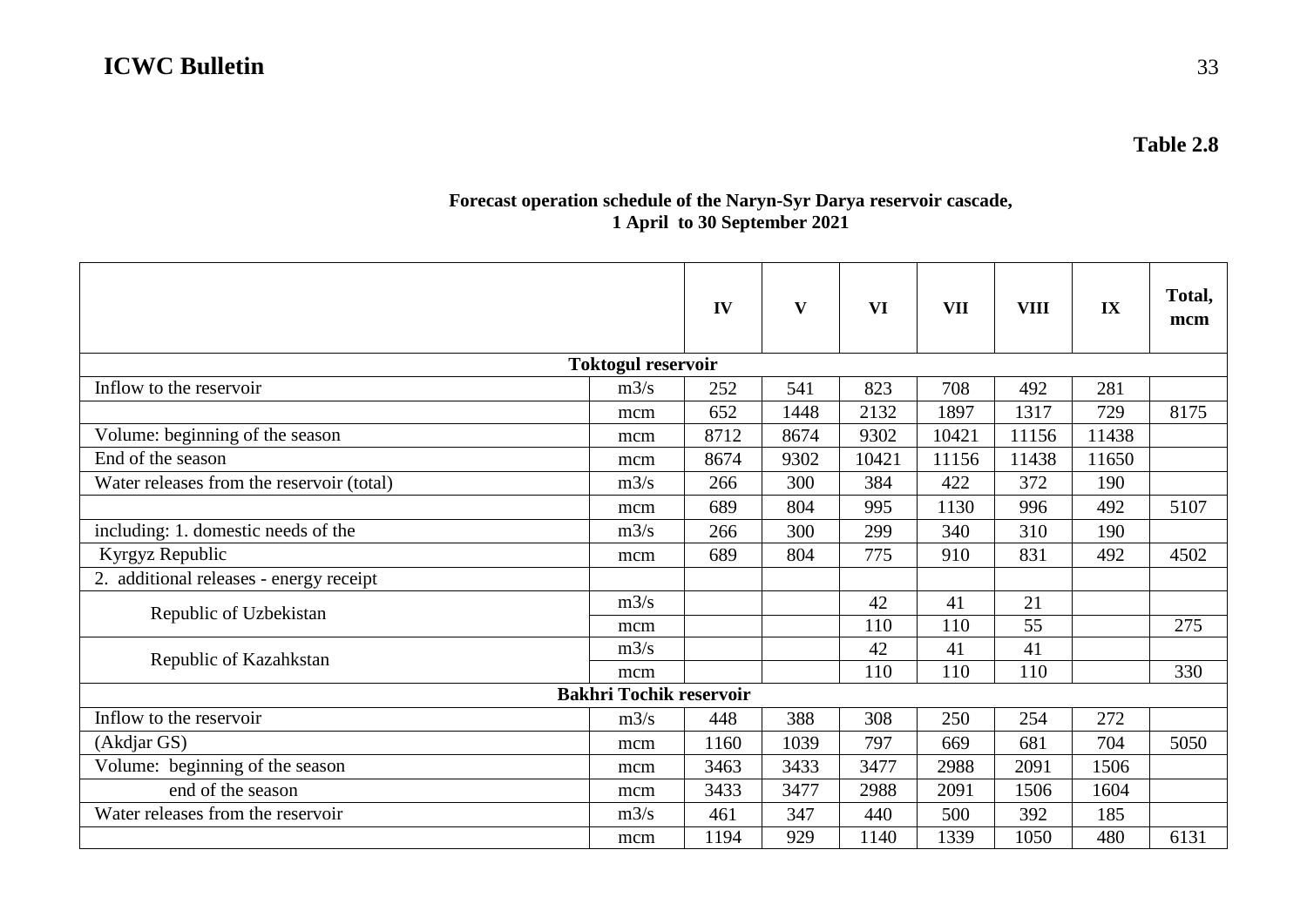|                                   |      |      |              |           |            |             |      | Total, |
|-----------------------------------|------|------|--------------|-----------|------------|-------------|------|--------|
|                                   |      | IV   | $\mathbf{V}$ | <b>VI</b> | <b>VII</b> | <b>VIII</b> | IX   | mcm    |
| Shardara reservoir                |      |      |              |           |            |             |      |        |
| Inflow to the reservoir           | m3/s | 505  | 358          | 200       | 180        | 140         | 170  |        |
|                                   |      | 1309 | 959          | 518       | 482        | 375         | 441  | 4084   |
| Volume: beginning of the season   | mcm  | 5067 | 5140         | 4513      | 3396       | 2073        | 1020 |        |
| end of the season                 | mcm  | 5140 | 4513         | 3396      | 2073       | 1020        | 981  |        |
| Water releases from the reservoir | m3/s | 400  | 520          | 520       | 520        | 450         | 150  |        |
|                                   | mcm  | 1037 | 1393         | 1348      | 1393       | 1205        | 389  | 6764   |
| Releases into the Kyzylkum canal  | m3/s | 70   | 50           | 70        | 110        | 50          | 10   |        |
|                                   | mcm  | 181  | 134          | 181       | 295        | 134         | 26   | 951    |
| Supply to the Aral Sea            | m3/s | 80   | 70           | 70        | 70         | 70          | 120  |        |
|                                   | mcm  | 207  | 187          | 181       | 187        | 187         | 311  | 1262   |
| <b>Charvak reservoir</b>          |      |      |              |           |            |             |      |        |
| Inflow to the reservoir           | m3/s | 205  | 373          | 461       | 337        | 190         | 113  |        |
| (4 rivers in total)               | mcm  | 532  | 998          | 1194      | 902        | 508         | 294  | 4428   |
| Volume: beginning of the season   | mcm  | 561  | 786          | 1292      | 1881       | 1926        | 1688 |        |
| end of the season                 | mcm  | 786  | 1292         | 1881      | 1926       | 1688        | 1567 |        |
| Water releases from the reservoir | m3/s | 125  | 184          | 233       | 320        | 278         | 160  |        |
| (Releases from Gazalkent HPP)     | mcm  | 323  | 492          | 605       | 857        | 745         | 415  | 3437   |
| <b>Andizhan reservoir</b>         |      |      |              |           |            |             |      |        |
| Inflow to the reservoir           | m3/s | 112  | 200          | 142       | 103        | 63          | 52   |        |
|                                   | mcm  | 291  | 536          | 367       | 275        | 169         | 134  | 1772   |
| Volume: beginning of the season   | mcm  | 764  | 805          | 965       | 996        | 788         | 674  |        |
| end of the season                 | mcm  | 805  | 965          | 996       | 788        | 674         | 704  |        |
| Water releases from reservoir     | m3/s | 97   | 140          | 130       | 180        | 106         | 40   |        |
|                                   | mcm  | 251  | 375          | 337       | 482        | 283         | 104  | 1832   |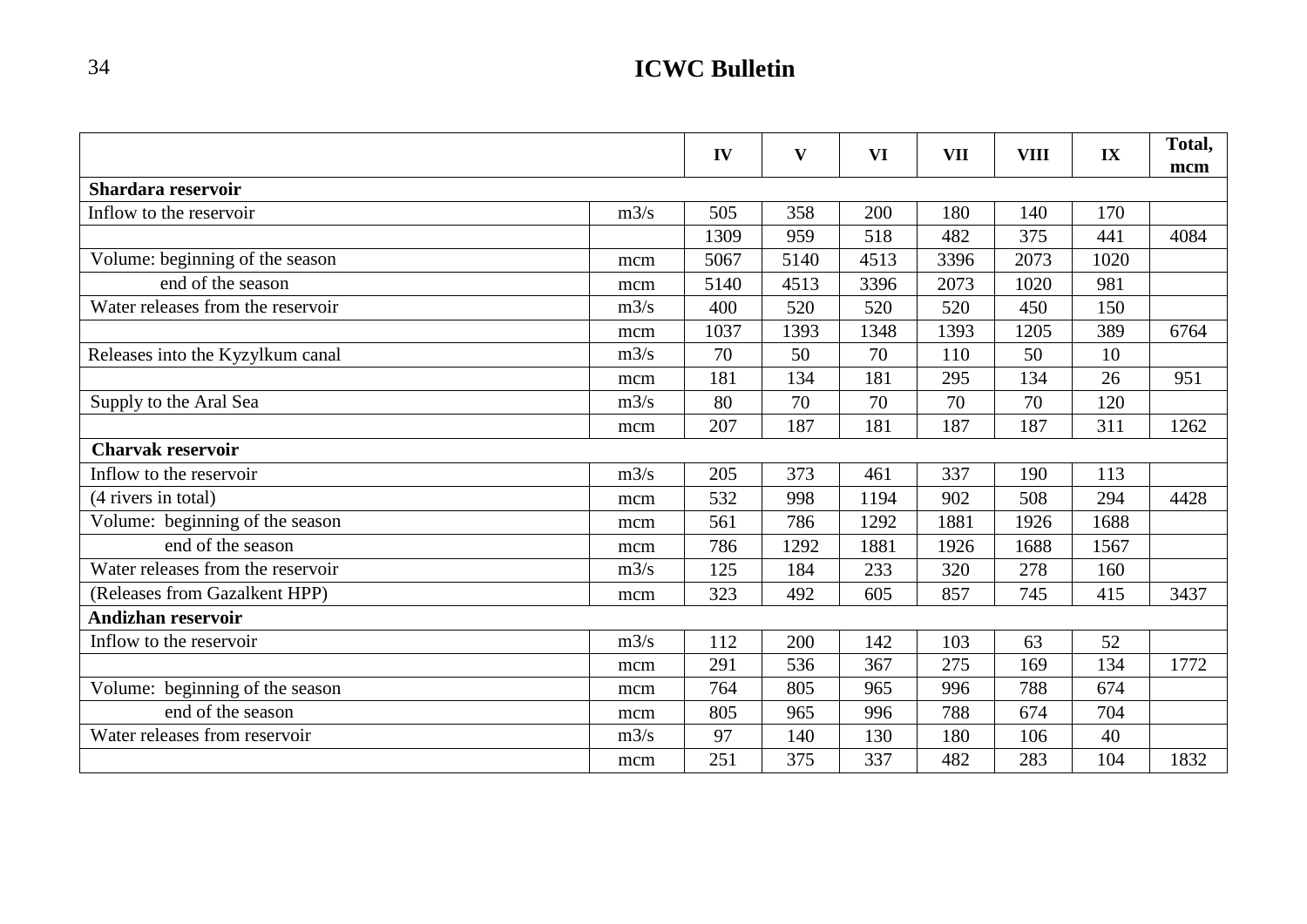#### **Actual operation schedule of the Naryn-Syr Darya reservoir cascade, 1 April to 30 September 2021**

|                                         |      | IV                             | V     | VI    | <b>VII</b> | <b>VIII</b> | IX    | Total,<br>mcm |  |  |  |  |
|-----------------------------------------|------|--------------------------------|-------|-------|------------|-------------|-------|---------------|--|--|--|--|
| <b>Toktogul reservoir</b>               |      |                                |       |       |            |             |       |               |  |  |  |  |
| Inflow to the reservoir                 | m3/s | 273                            | 846   | 748   | 677        | 458         | 313   |               |  |  |  |  |
|                                         | mcm  | 707                            | 2266  | 1939  | 1812       | 1227        | 811   | 8762          |  |  |  |  |
| Volume: beginning of the season         | mcm  | 8712                           | 8680  | 10230 | 11091      | 11782       | 12011 |               |  |  |  |  |
| end of the season                       | mcm  | 8680                           | 10230 | 11091 | 11782      | 12011       | 12304 |               |  |  |  |  |
| Water releases from the reservoir       | m3/s | 288                            | 280   | 402   | 420        | 370         | 199   |               |  |  |  |  |
| (total)                                 | mcm  | 745                            | 749   | 1041  | 1124       | 992         | 515   | 5167          |  |  |  |  |
| including: 1. Domestic needs of the     | m3/s | 288                            | 280   | 330   | 323        | 306         | 199   |               |  |  |  |  |
| Kyrgyz Republic                         | mcm  | 745                            | 749   | 854   | 866        | 818         | 515   | 4548          |  |  |  |  |
| 2. additional releases - energy receipt |      |                                |       |       |            |             |       |               |  |  |  |  |
| Republic of Uzbekistan                  | m3/s |                                |       | 40    | 45         | 22          |       |               |  |  |  |  |
|                                         | mcm  |                                |       | 103   | 121        | 58          |       | 282           |  |  |  |  |
| Republic of Kazakhstan                  | m3/s |                                |       | 33    | 51         | 43          |       |               |  |  |  |  |
|                                         | mcm  |                                |       | 84    | 137        | 115         |       | 336           |  |  |  |  |
|                                         |      | <b>Bakhri Tochik reservoir</b> |       |       |            |             |       |               |  |  |  |  |
| Inflow to the reservoir                 | m3/s | 478                            | 392   | 327   | 320        | 261         | 228   |               |  |  |  |  |
| (Akdjar GS)                             | mcm  | 1239                           | 1051  | 847   | 856        | 699         | 592   | 5284          |  |  |  |  |
| Volume: beginning of the season         | mcm  | 3463                           | 3458  | 3482  | 3090       | 2298        | 1587  |               |  |  |  |  |
| end of the season                       | mcm  | 3458                           | 3482  | 3090  | 2298       | 1587        | 1587  |               |  |  |  |  |
| Water releases from the reservoir       | m3/s | 543                            | 367   | 395   | 530        | 445         | 138   |               |  |  |  |  |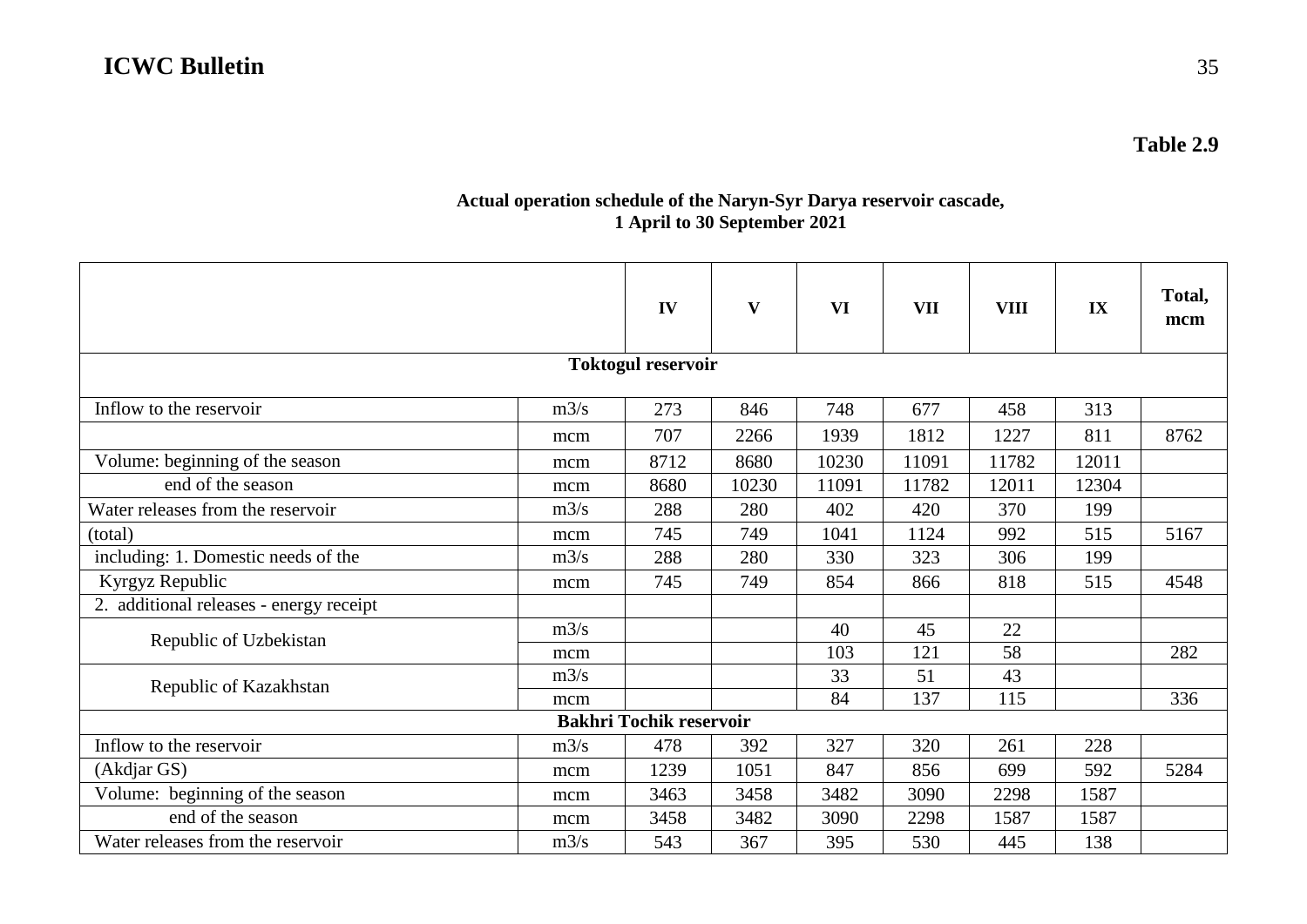|                                   |      | IV                        | V    | <b>VI</b> | <b>VII</b> | <b>VIII</b> | IX           | Total, |
|-----------------------------------|------|---------------------------|------|-----------|------------|-------------|--------------|--------|
|                                   |      |                           |      |           |            |             |              | mcm    |
|                                   | mcm  | 1408                      | 983  | 1024      | 1419       | 1193        | 356          | 6383   |
|                                   |      | Shardara reservoir        |      |           |            |             |              |        |
| Inflow to the reservoir           | m3/s | 463                       | 105  | 71        | 67         | 81          | 99           |        |
|                                   | mcm  | 1200                      | 281  | 183       | 178        | 217         | 255          | 2315   |
| Volume: beginning of the season   | mcm  | 5067                      | 4841 | 4120      | 3285       | 1481        | 706          |        |
| end of the season                 | mcm  | 4841                      | 4120 | 3285      | 1481       | 706         | 667          |        |
| Water releases from the reservoir | m3/s | 350                       | 257  | 236       | 500        | 225         | 41           |        |
|                                   | mcm  | 907                       | 690  | 611       | 1339       | 603         | 105          | 4255   |
| Releases into the Kyzylkum canal  | m3/s | 101                       | 43   | 40        | 87         | 30          | 5            |        |
|                                   | mcm  | 262                       | 114  | 104       | 232        | 81          | 13           | 807    |
| Supply to the Aral Sea            | m3/s | 56                        | 9    | 5         | 6          | 0,5         | $\mathbf{1}$ |        |
|                                   | mcm  | 145                       | 24   | 12        | 16         | 1,3         | $\mathbf{1}$ | 201    |
|                                   |      | <b>Charvak reservoir</b>  |      |           |            |             |              |        |
| Inflow to the reservoir           | m3/s | 180                       | 439  | 371       | 211        | 141         | 122          |        |
| (4 rivers in total)               | mcm  | 466                       | 1177 | 962       | 566        | 377         | 315          | 3863   |
| Volume: beginning of the season   | mcm  | 561                       | 781  | 1543      | 1870       | 1659        | 1379         |        |
| end of the season                 | mcm  | 781                       | 1543 | 1870      | 1659       | 1379        | 1249         |        |
| Water releases from the reservoir | m3/s | 118                       | 219  | 290       | 294        | 242         | 148          |        |
| (Releases from Gazalkent HPP)     | mcm  | 307                       | 586  | 751       | 786        | 647         | 383          | 3461   |
|                                   |      | <b>Andizhan reservoir</b> |      |           |            |             |              |        |
| Inflow to the reservoir           | m3/s | 109                       | 256  | 152       | 53         | 37          | 44           |        |
|                                   | mcm  | 284                       | 686  | 395       | 142        | 98          | 115          | 1719   |
| Volume: beginning of the season   | mcm  | 764                       | 798  | 1187      | 1130       | 702         | 489          |        |
| end of the season                 | mcm  | 798                       | 1187 | 1130      | 702        | 489         | 500          |        |
| Water releases from reservoir     | m3/s | 93                        | 119  | 173       | 212        | 118         | 40           |        |
|                                   | mcm  | 242                       | 319  | 450       | 569        | 315         | 103          | 1998   |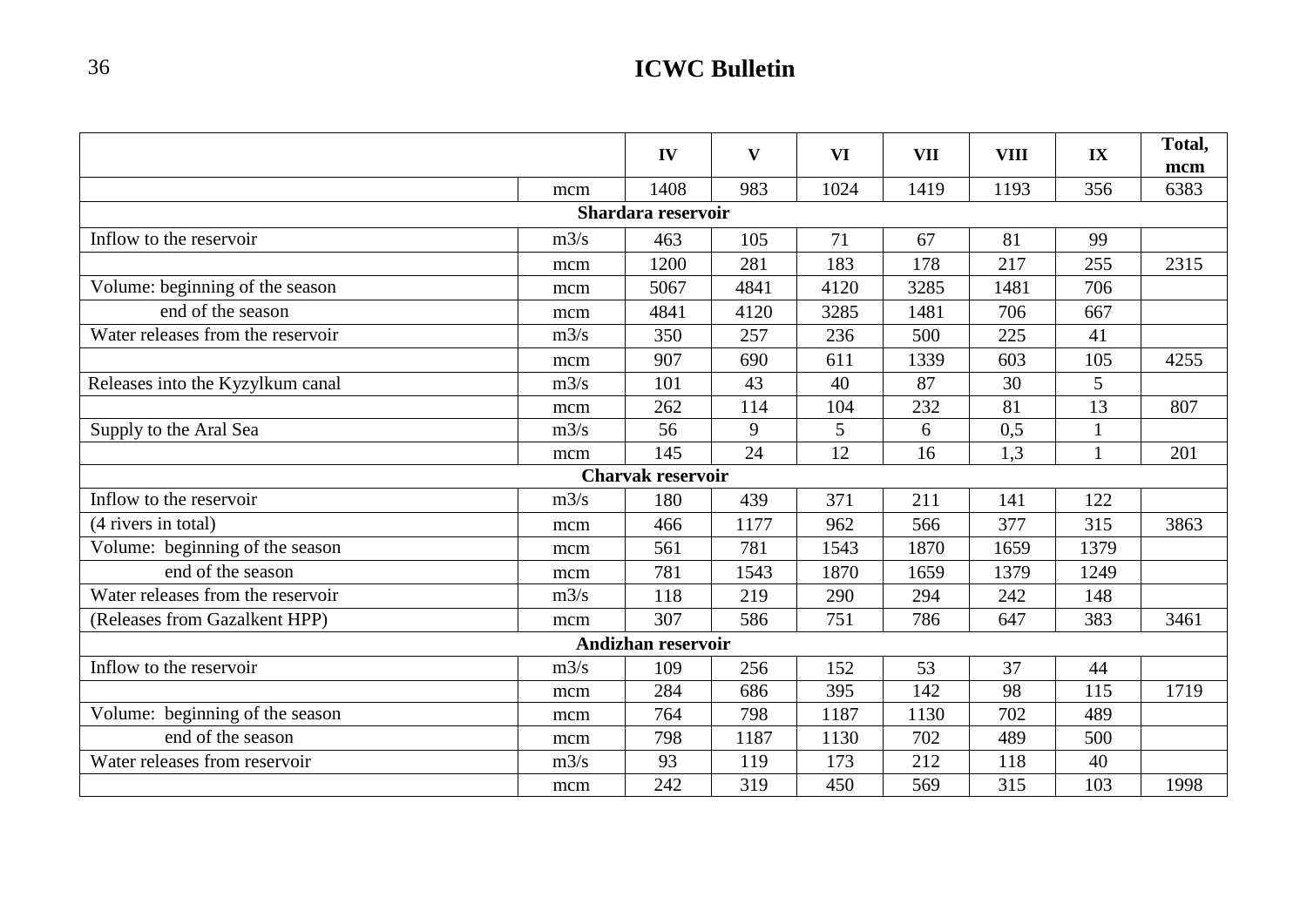### <span id="page-36-0"></span>**APPROVAL OF WATER WITHDRAWAL LIMITS AND OPERATION REGIMES OF THE RESERVOIR CASCADES DURING THE GROWING SEASON 2021 IN THE AMU DARYA AND SYR DARYA RIVER BASINS[2](#page-36-1)**

### **I. Amu Darya River basin**

#### **Limits of water withdrawal from the Amu Darya River and water supply to the river delta and the Aral Sea for the growing season 2021-2022, mcm**

|                                                                                     | Water withdrawal limits, mcm          |                                                      |  |  |  |  |
|-------------------------------------------------------------------------------------|---------------------------------------|------------------------------------------------------|--|--|--|--|
| River basin, state                                                                  | Total annual<br>$(1.10.21 - 1.10.22)$ | including growing<br>season<br>$(1.10.21 - 1.04.22)$ |  |  |  |  |
| Total withdrawal from the Amu Darya River                                           | 55 407                                | 15 734                                               |  |  |  |  |
| of which:                                                                           |                                       |                                                      |  |  |  |  |
| Republic of Tajikistan                                                              | 9837                                  | 2884                                                 |  |  |  |  |
| Republic of Uzbekistan                                                              | 1570                                  | 370                                                  |  |  |  |  |
| From the Amu Darya River to the nominal<br>Kerki gauging station                    | 44 000                                | 12 480                                               |  |  |  |  |
| Turkmenistan                                                                        | 22 000                                | 6 500                                                |  |  |  |  |
| Republic of Uzbekistan                                                              | 22 000                                | 5 9 8 0                                              |  |  |  |  |
| Plus:                                                                               |                                       |                                                      |  |  |  |  |
| - water supply to the delta and the Aral Sea,<br>including irrigation water and CDW | 4 200                                 | 2 100                                                |  |  |  |  |
| - sanitary and environmental flow to irrigation<br>systems in:                      | 800                                   | 800                                                  |  |  |  |  |
| Dashoguz province                                                                   | 150                                   | 150                                                  |  |  |  |  |
| Khorezm province                                                                    | 150                                   | 150                                                  |  |  |  |  |
| Republic of Karakalpakstan                                                          | 500                                   | 500                                                  |  |  |  |  |

<span id="page-36-1"></span> $2$  Information on the second item of the  $81<sup>th</sup>$  ICWC meeting agenda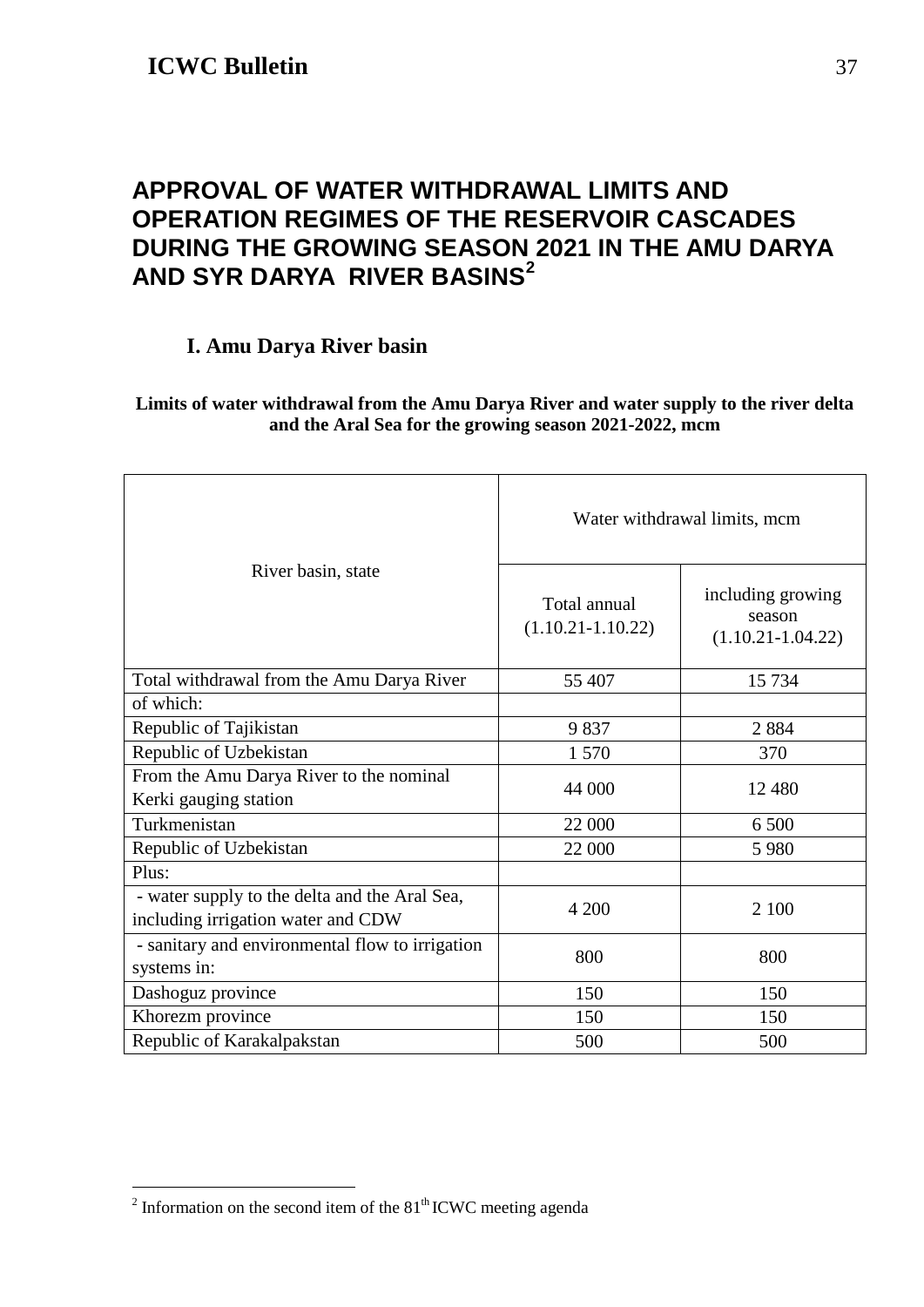| Nurek reservoir                     | Unit | Actual |        |        | Forecast |              |        |         |
|-------------------------------------|------|--------|--------|--------|----------|--------------|--------|---------|
|                                     |      | X      | XI     | XII    | I        | $\mathbf{I}$ | Ш      | total   |
| Volume: beginning of<br>the period  | mcm  | 10570  | 10469  | 9915   | 8918     | 7840         | 7008   | 10570   |
|                                     | m3/s | 339    | 248    | 230    | 180      | 180          | 205    |         |
| Inflow to the reservoir             | mcm  | 909    | 644    | 616    | 482      | 435          | 548    | 3634    |
| Water releases from the             | m3/s | 381    | 436    | 563    | 545      | 461          | 432    |         |
| reservoir                           | mcm  | 1019   | 1130   | 1508   | 1461     | 1115         | 1158   | 7390    |
| Volume: end of the<br>period        | mcm  | 10469  | 9915   | 8918   | 7840     | 7008         | 6215   | 6215    |
| Accumulation $(+)$<br>$drawdown(-)$ | mcm  | $-101$ | $-554$ | $-997$ | $-1078$  | $-832$       | $-793$ | $-4355$ |

#### **Forecast operation regimes of the Nurek and Tuyamuyun reservoirs (October 2021 to March 2022)**

| Tuyamuyun reservoir                 | Unit | Actual |      |      | total |              |        |      |
|-------------------------------------|------|--------|------|------|-------|--------------|--------|------|
|                                     |      | X      | XI   | XII  | I     | $\mathbf{I}$ | Ш      |      |
| Volume: beginning of<br>the period  | mcm  | 2370   | 2351 | 2615 | 3150  | 3617         | 3112   | 2370 |
| Inflow to the reservoir             | m3/s | 476    | 250  | 323  | 437   | 422          | 456    |      |
|                                     | mcm  | 1276   | 647  | 866  | 1171  | 1022         | 1222   | 6205 |
| Water releases from the             | m3/s | 483    | 148  | 124  | 263   | 631          | 574    |      |
| reservoir                           | mcm  | 1295   | 384  | 331  | 704   | 1527         | 1536   | 5777 |
| Volume: end of the<br>period        | mcm  | 2351   | 2615 | 3150 | 3617  | 3112         | 2798   | 2798 |
| Accumulation $(+)$<br>$drawdown(-)$ | mcm  | $-19$  | 263  | 535  | 468   | $-505$       | $-314$ | 428  |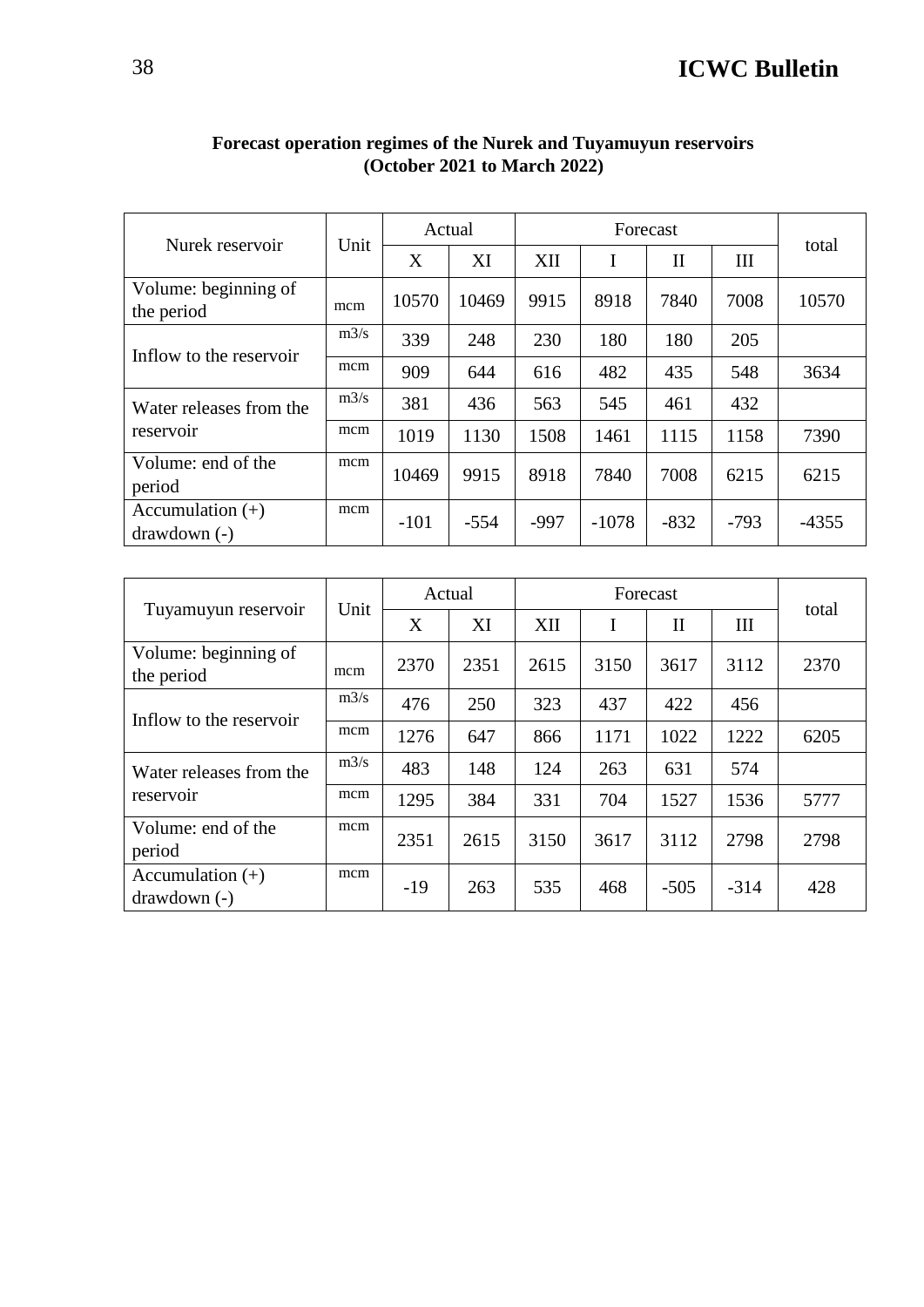#### **II. Syr Darya River basin**

#### **I. Forecast of inlfow**

On the  $24<sup>th</sup>$  of September 2021, UzHydromet provided the forecast for the non-growing season 2021-2022.

On the  $5<sup>th</sup>$  of October 2020, the expected operation regimes of the Toktogul reservoir were provided by the Coordination Dispatch Center (CDC) "Energy", while the forecast operation regimes of the Andizhan and Charvak reservoirs - by the Ministry of Water Management of the Republic of Uzbekistan.

The forecast operation schedule of Charvak reservoir was developed on the basis of forecast inflows to the reservoir provided by UzHydromet and expected releases taken at the level of the last non-growing season.

The forecast operation schedule of the Shardara reservoir for the nongrowing season was agreed with the Ministry of Ecology, Geology and Natural Resources of the Republic of Kazakhstan.

According to the data, the inflow to upstream reservoirs was expected as follows:

- 95% to the Toktogul reservoir;
- 92% to the Andizhan reservoir;
- 81% of the norm to the Charvak reservoir (sum of 4 rivers).

The total lateral inflow is expected to be 84 % of the norm.

In total, water content is expected to be 86% of the norm in the Syr Darya basin.

#### **II. Total inflow** (Table 2.1)

Over the non-growing season, the norm of total inflow in the Syr Darya basin is 16,426 mcm. The forecast inflow is 14,145 mcm (86% of the norm).

For the past 2020-2021 non-growing season, the total inflow in the Syr Darya basin was forecasted to be 16,075 mcm. The actual inflow was 13,856 mcm, which is 2,219 mcm less than the forecast or 86% of it.

#### **III. Inflow to upstream reservoirs** (Table 2.1)

The norm of inflow to the upstream reservoirs of the Naryn-Syr Darya cascade is 5,296 mcm over the non-growing season. The inflow is forecasted to be 4,808 mcm (91% of the norm).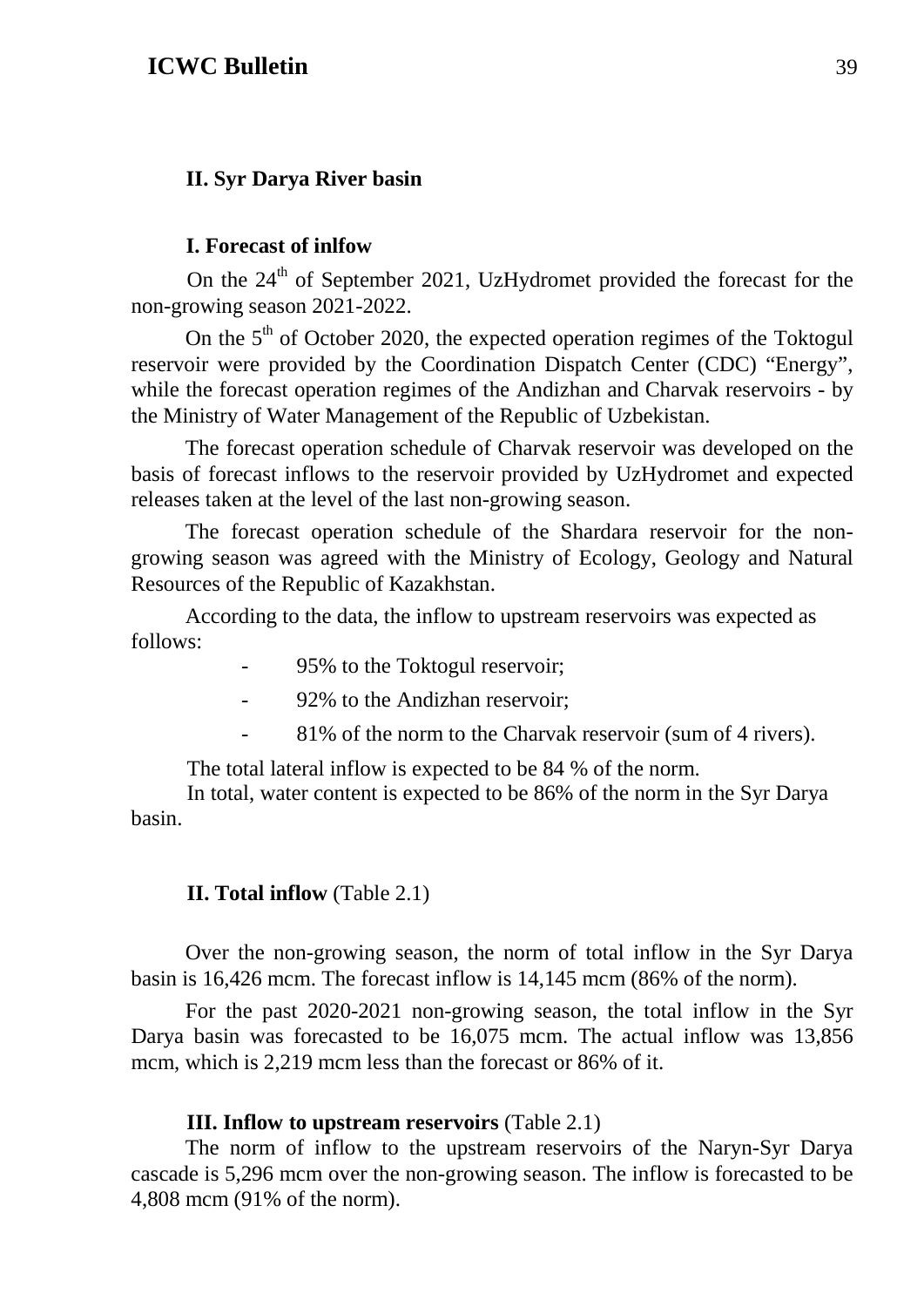The norm of inflow to the Toktogul reservoir is 2,945 mcm. It is forecasted to be 2,798 mcm (95% of the norm).

The norm of inflow to the Andizhan reservoir is 929 mcm. It is forecasted to be 852 mcm (92% of the norm).

The norm of inflow to the Charvak reservoir (sum of 4 rivers) is 1,422 mcm. The forecast inflow is 1,158 mcm (81% of the norm).

#### **IV. Lateral inflow** (Table 2.1)

The norm of lateral inflow is 11,130 mcm. The forecast lateral inflow is 9,337 mcm (84% of the norm).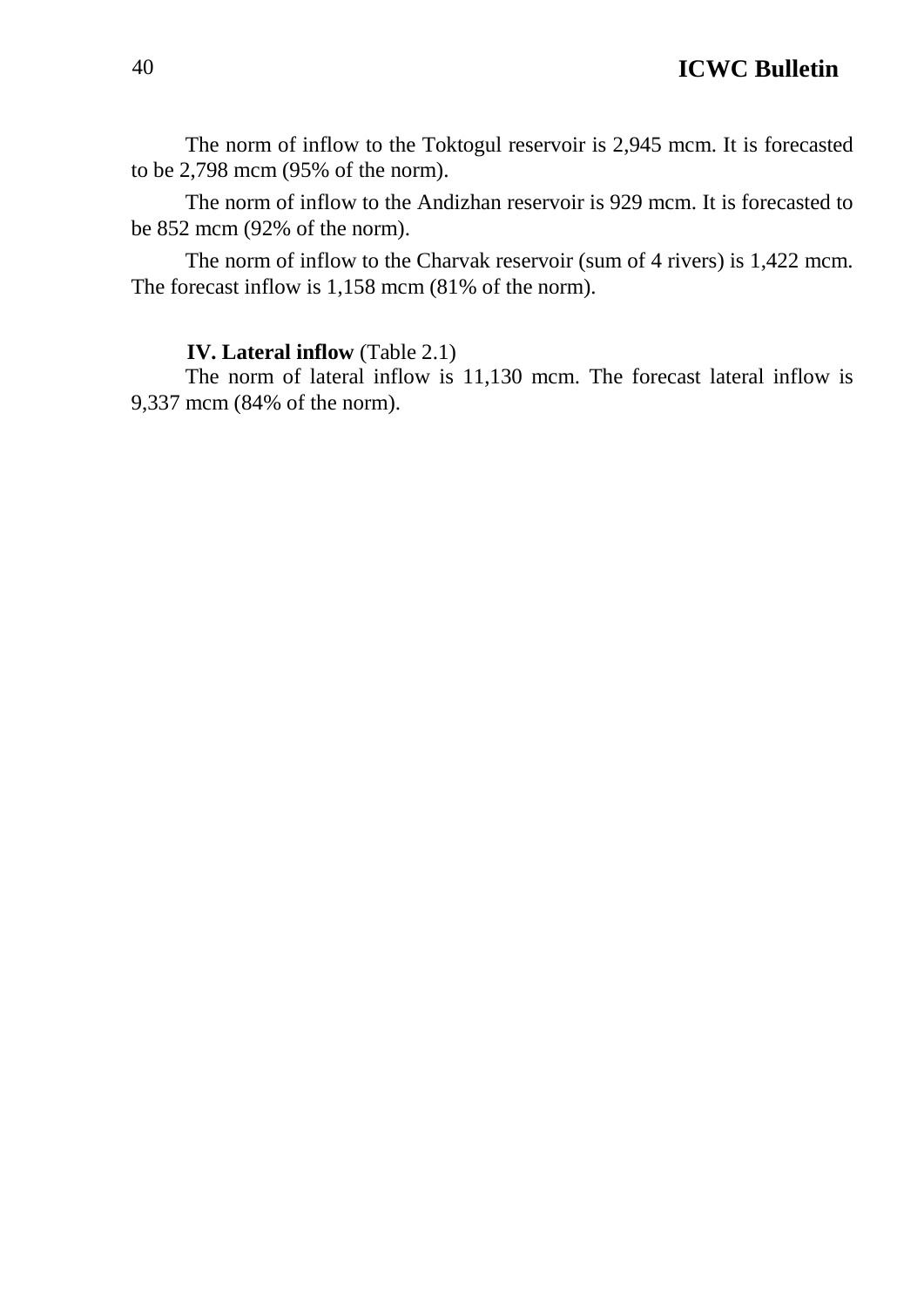|                                       | Non-growing season, mcm |          |                           |           |          |                           |        |                             |
|---------------------------------------|-------------------------|----------|---------------------------|-----------|----------|---------------------------|--------|-----------------------------|
| <b>Name</b>                           | 2021-2022               |          |                           | 2020-2021 |          |                           |        |                             |
|                                       | norm                    | forecast | forecast/<br>norm $(\% )$ | norm      | forecast | forecast/<br>norm $(\% )$ | actual | actual /<br>forecast $(\%)$ |
| Inflow to upstream reservoirs         |                         |          |                           |           |          |                           |        |                             |
| Toktogul                              | 2945                    | 2798     | 95                        | 2861      | 2861     | 100                       | 2892   | 101                         |
| Andizhan                              | 929                     | 852      | 92                        | 934       | 822      | 88                        | 783    | 95                          |
| Charvak (sum of 4 rivers)             | 1422                    | 1158     | 81                        | 1408      | 1419     | 101                       | 1129   | 80                          |
| including:                            |                         |          |                           |           |          |                           |        |                             |
| - Charvak (sum of 3 rivers)           | 1256                    | 1015     | 81                        | 1242      | 1261     | 102                       | 1004   | 80                          |
| - Ugam River                          | 166                     | 143      | 86                        | 166       | 158      | 95                        | 125    | 79                          |
| <b>Total</b>                          | 5296                    | 4808     | 91                        | 5203      | 5102     | 98                        | 4804   | 94                          |
|                                       |                         |          | <b>Lateral inflow</b>     |           |          |                           |        |                             |
| Toktogul – Uchkurgan                  | 398                     | 382      | 96                        | 4365      | 4396     | 101                       | 3475   | 79                          |
| Andizhan - Uchtepe                    | 2533                    | 2045     | 81                        | 2953      | 2985     | 101                       | 2102   | 70                          |
| Uchkurgan, Uchtepe - Bakhri<br>Tochik | 4397                    | 3611     | 82                        | 841       | 833      | 99                        | 780    | 94                          |
| Bakhri Tochik - Shardara              | 2969                    | 2513     | 85                        | 11075     | 10973    | 99                        | 9052   | 82                          |
| Gazalkent-Chinaz (excluding<br>Ugam)  | 833                     | 786      | 94                        | 16278     | 16075    | 99                        | 13856  | 86                          |
| <b>Total</b>                          | 11130                   | 9337     | 84                        | 4365      | 4396     | 101                       | 3475   | 79                          |
| <b>Overall (total inflow)</b>         | 16426                   | 14145    | 86                        | 2953      | 2985     | 101                       | 2102   | 70                          |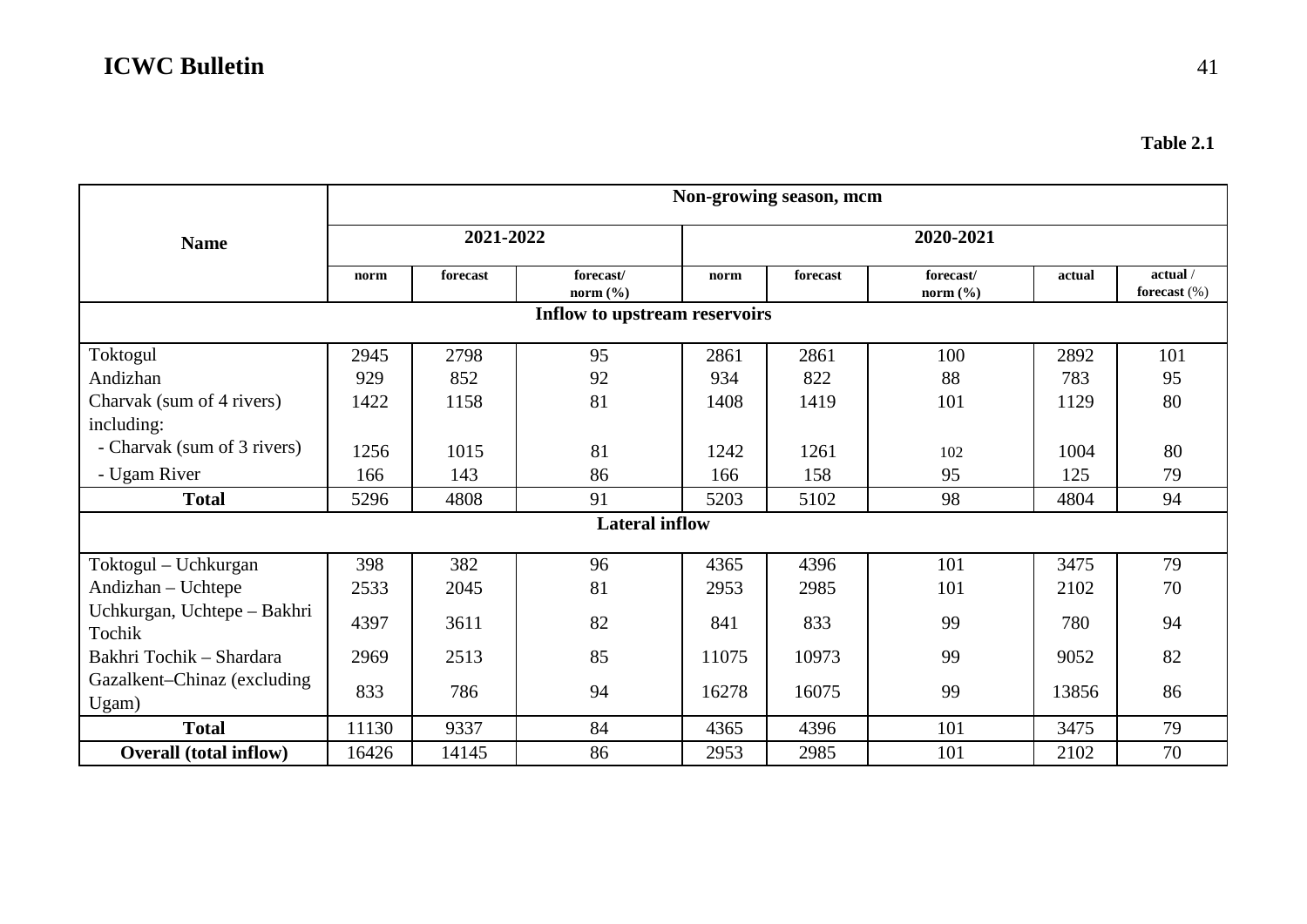**Table 2.2**

#### **V. Water storage in the reservoirs (Table 2.2)**

As of the 1 October 2021, the total water storage in the reservoirs is 16,307 mcm (including 7,963 mcm of dead storage). The water storage, excluding dead storage, is 8,344 mcm.

As of 1 October 2020, water storage in the reservoirs was 19,380 mcm (including 7,963 mcm of dead storage). The water storage in the reservoirs, excluding dead storage, was 11,417 mcm.

By the beginning of the non-growing season 2021-2022, the water storage was 3,073 mcm less than by the beginning of the non-growing season 2020- 2021.

Available water resources of the Naryn-Syr Darya reservoir cascade (total inflow plus water storage in the reservoirs, excluding dead storage) are 22,489 mcm for the non-growing season 2021-2022.

(14,145 bcm+ 8,344 bcm=22,489 bcm)

|                             | Reservoir storage, mcm          |                                       |              |  |  |  |  |
|-----------------------------|---------------------------------|---------------------------------------|--------------|--|--|--|--|
| <b>Reservoir</b>            | Actual as of October 1,<br>2021 | <b>Actual as of October</b><br>1,2020 | Dead storage |  |  |  |  |
| <b>Upstream reservoirs</b>  |                                 |                                       |              |  |  |  |  |
| Toktogul                    | 12304                           | 15202                                 | 5500         |  |  |  |  |
| Andizhan                    | 500                             | 383                                   | 150          |  |  |  |  |
| Charvak                     | 1249                            | 1282                                  | 426          |  |  |  |  |
| <b>TOTAL:</b>               | 14053                           | 16867                                 | 6076         |  |  |  |  |
| <b>In-stream reservoirs</b> |                                 |                                       |              |  |  |  |  |
|                             |                                 |                                       |              |  |  |  |  |
| Bakhri Tochik               | 1587                            | 1684                                  | 917          |  |  |  |  |
| <b>Shardara</b>             | 667                             | 829                                   | 970          |  |  |  |  |
| <b>TOTAL:</b>               | 2254                            | 2513                                  | 1887         |  |  |  |  |
| <b>OVERALL:</b>             | 16307                           | 19380                                 | 7963         |  |  |  |  |

**VI. Water releases from reservoirs (Table 2.3)** 

According to the forecast operation regime of the Naryn-Syr Darya reservoir cascade, 26,216 mcm фку planned to be released from the reservoirs in the non-growing season 2021-2022.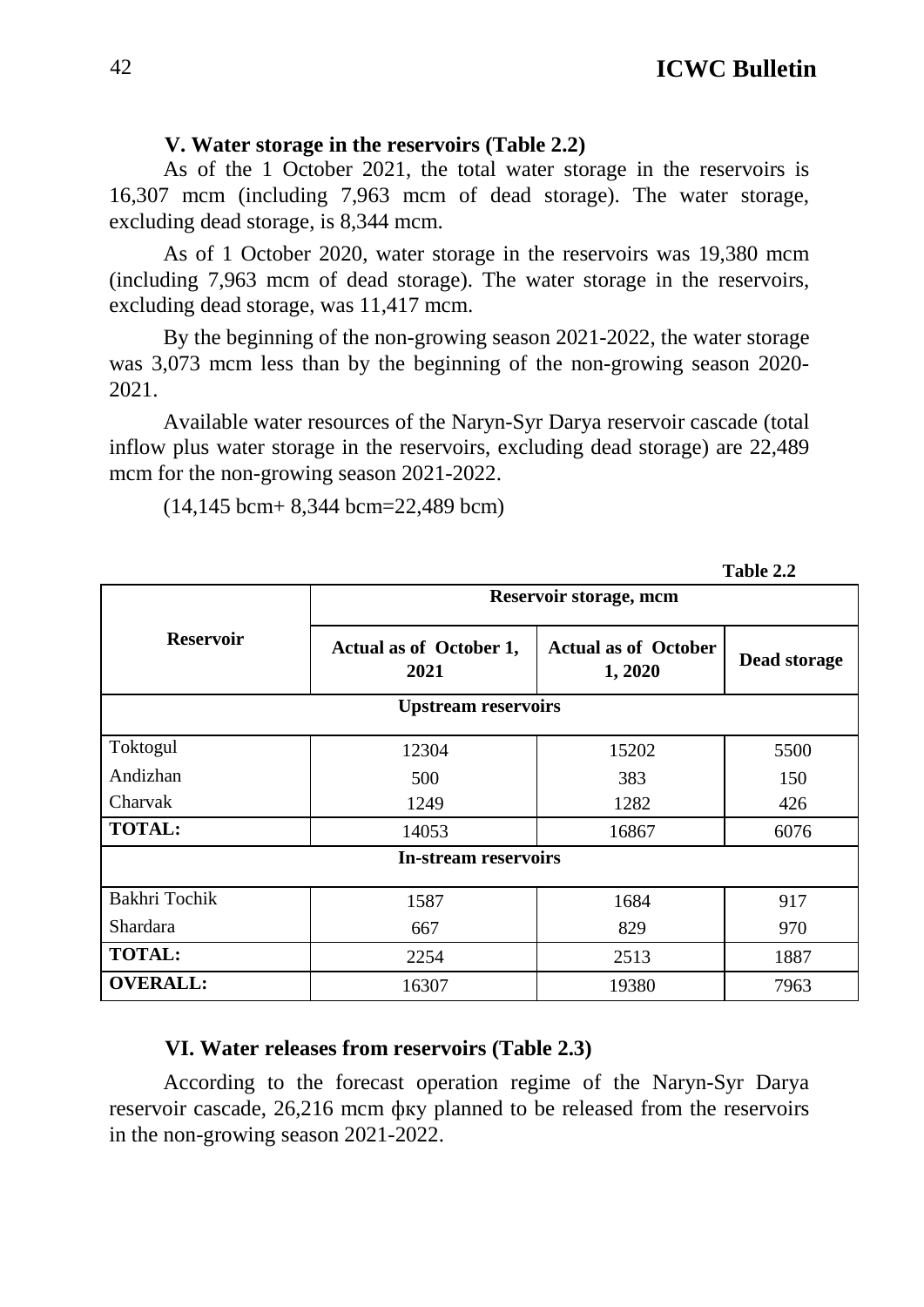According to the forecast operation regime of the Naryn-Syr Darya reservoir cascade for the non-growing season 2020-2021, 29,247 mcm were planned to be released. However, actual releases from the reservoirs were 27,673 mcm (1,574 mcm less than the scheduled amount).

| Table 2.3 |  |
|-----------|--|
|-----------|--|

|                                                | Water releases, mcm             |                                 |                   |  |  |
|------------------------------------------------|---------------------------------|---------------------------------|-------------------|--|--|
| Reservoir                                      | Forecast schedule,<br>2021-2022 | Forecast schedule,<br>2020-2021 | Actual, 2020-2021 |  |  |
| Upstream reservoirs                            |                                 |                                 |                   |  |  |
| Toktogul                                       | 8745                            | 8679                            | 9379              |  |  |
| Andizhan                                       | 383                             | 480                             | 378               |  |  |
| Charvak (discharge<br>of the Gazalkent<br>HPP) | 1670                            | 1637                            | 1748              |  |  |
| TOTAL:                                         | 10798                           | 10796                           | 11505             |  |  |
| In-stream reservoirs                           |                                 |                                 |                   |  |  |
| Bakhri Tochik                                  | 9765                            | 11256                           | 11090             |  |  |
| Shardara                                       | 5653                            | 7195                            | 5078              |  |  |
| TOTAL:                                         | 15418                           | 18451                           | 16168             |  |  |
| <b>OVERALL:</b>                                | 26216                           | 29247                           | 27673             |  |  |

#### **VII. Water withdrawal limits** (Table 2.4)

Taking into account requests submitted by water user states, the following water withdrawal limits are proposed for the non-growing season.

The total water withdrawal limits of all states are 4,213 mcm for the nongrowing season.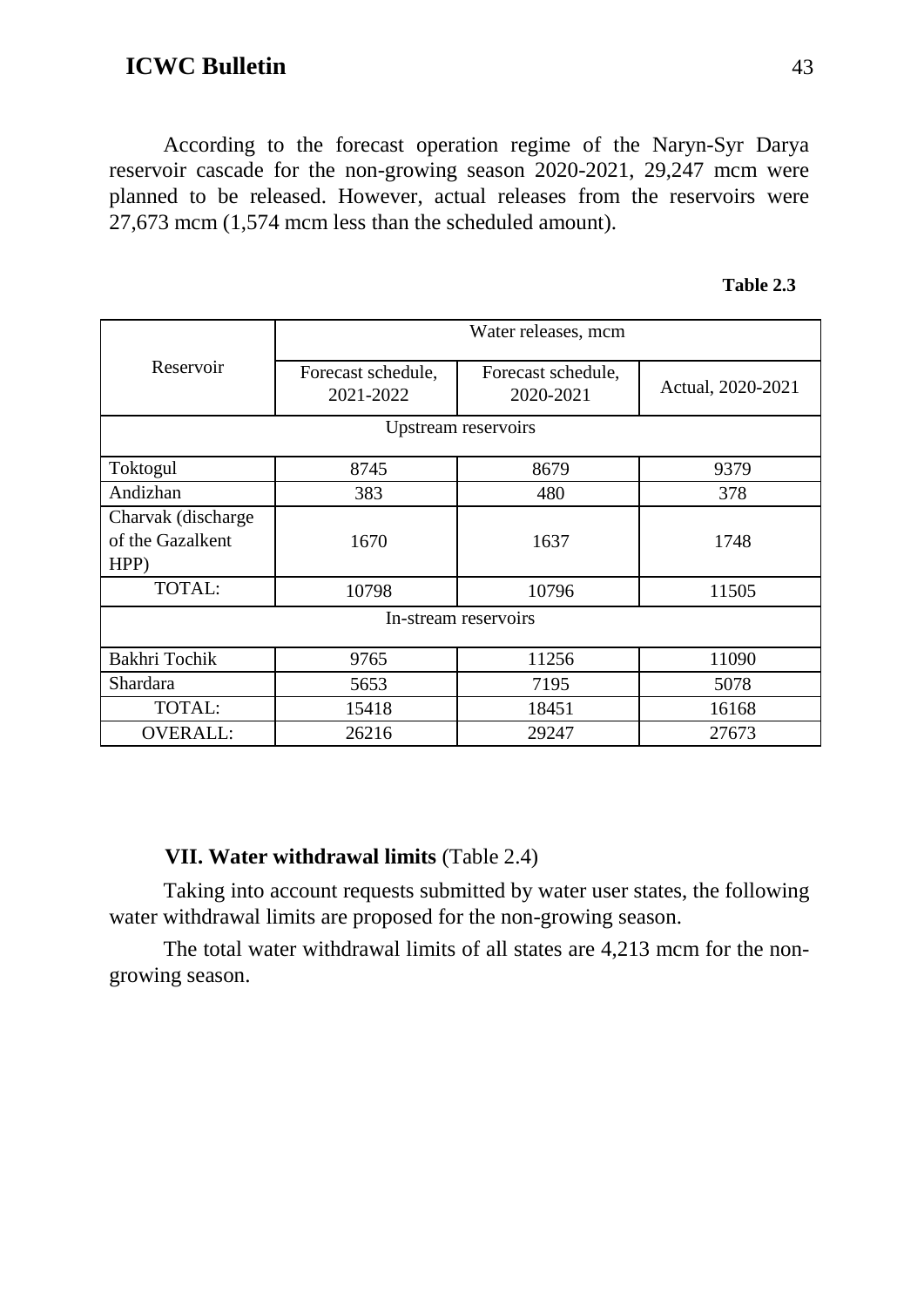| Water user state                       | Based on request,<br>mcm |
|----------------------------------------|--------------------------|
| Republic of Kazakhstan (Dustlik canal) | 454                      |
| Kyrgyz Republic                        | 47                       |
| Republic of Tajikistan                 | 365                      |
| Republic of Uzbekistan                 | 3347                     |
| <b>Total from Syr Darya river</b>      | 4213                     |

According to the long-term annual average data, water supply to the Aral Sea and the Aral Sea region is expected to be 1,115 mcm in the non-growing season.

Over the non-growing season 2020-2021, water supply to the Aral Sea and the Aral Sea region, as measured at Karateren GS, was 1,151 mcm.

The schedule of operation regime of the Naryn-Syr Darya reservoir cascade over the period from 1 October 2021 to 31 March 2022 was developed according to the forecast and based on water storage in the reservoirs and requests submitted by water user states (Table 2.5).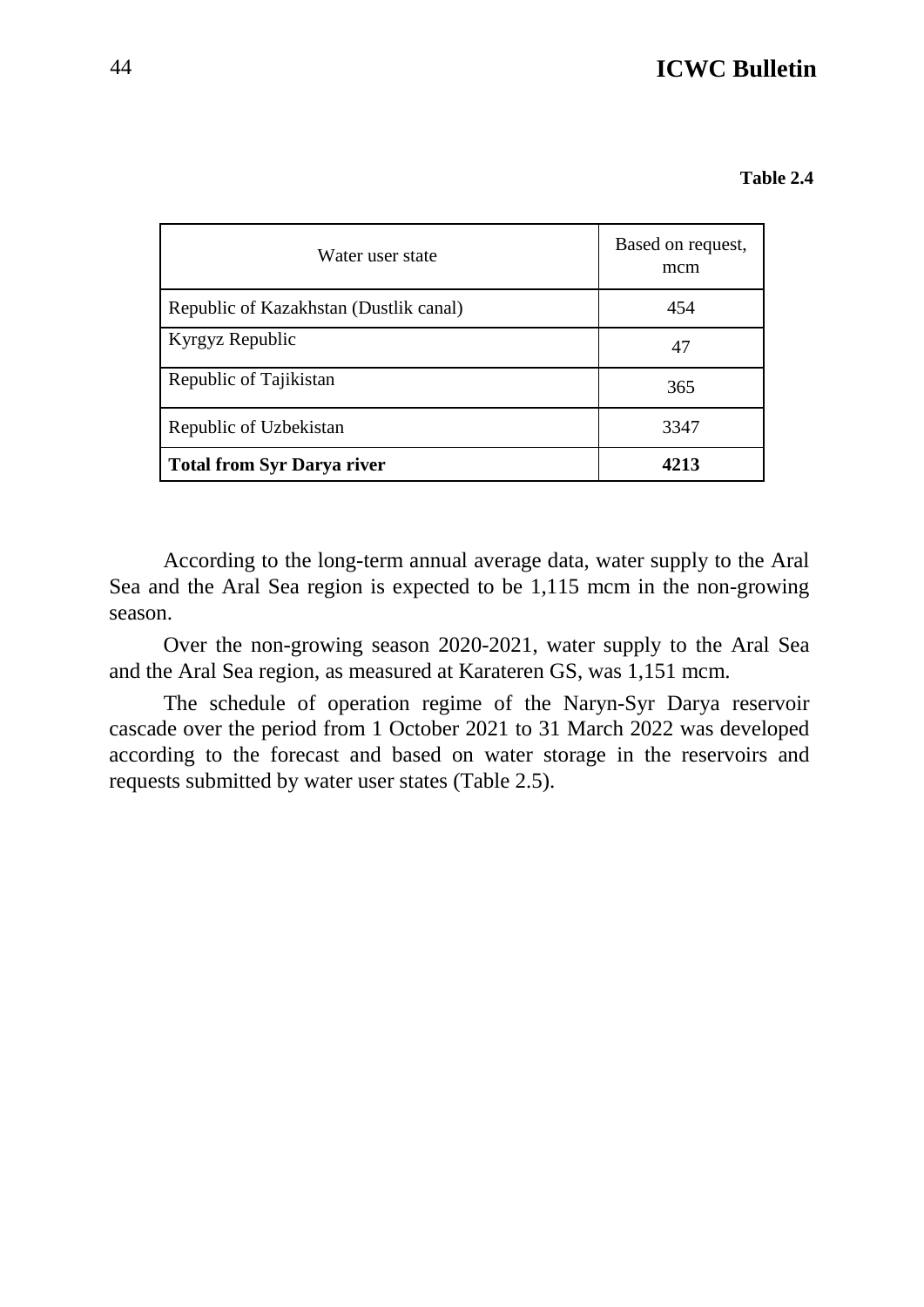#### **Forecast operation schedule of the Naryn-Syr Darya reservoir cascade, 1 October 2021 to 31 March 2022**

|                                                                              |      | October | <b>November</b> | <b>December</b> | <b>January</b> | February | <b>March</b> | Total, mcm |
|------------------------------------------------------------------------------|------|---------|-----------------|-----------------|----------------|----------|--------------|------------|
| <b>Toktogul reservoir</b>                                                    |      |         |                 |                 |                |          |              |            |
| Inflow to the reservoir                                                      | m3/s | 234     | 181             | 168             | 159            | 158      | 166          |            |
|                                                                              | mcm  | 628     | 468             | 450             | 426            | 382      | 445          | 2798       |
| Volume: beginning of the season                                              | mcm  | 12304   | 11936           | 11024           | 9837           | 8334     | 7226         |            |
| end of the season                                                            | mcm  | 11936   | 11024           | 9837            | 8334           | 7226     | 6342         |            |
| Water releases from the reservoir                                            | m3/s | 369     | 532             | 611             | 720            | 616      | 493          |            |
|                                                                              | mcm  | 988     | 1378            | 1637            | 1930           | 1491     | 1320         | 8745       |
| Domestic needs of the Kyrgyz Republic                                        | m3/s | 474     | 578             | 700             | 795            | 695      | 650          |            |
| (according to data from CDC "Energy")                                        | mcm  | 1270    | 1499            | 1875            | 2129           | 1681     | 1741         | 10195      |
| Power flows to the Kyrgyz Republic from other republics, in water equivalent |      |         |                 |                 |                |          |              |            |
| Uzbekistan                                                                   | m3/s | 29      |                 |                 |                |          | 82           |            |
|                                                                              | mcm  | 78      |                 |                 |                |          | 220          | 298        |
| Kazakhstan                                                                   | m3/s | 31      | 23              | 30              | 30             | 35       | 35           |            |
|                                                                              | mcm  | 83      | 59              | 79              | 79             | 86       | 94           | 480        |
| Turkmenistan                                                                 | m3/s | 45      | 24              | 59              | 45             | 43       | 40           |            |
|                                                                              | mcm  | 120     | 61              | 159             | 121            | 105      | 107          | 672        |
| <b>Bakhri Tochik reservoir</b>                                               |      |         |                 |                 |                |          |              |            |
| Inflow to the reservoir                                                      | m3/s | 421     | 621             | 899             | 928            | 828      | 595          |            |
| (Akdjar GS)                                                                  | mcm  | 1129    | 1609            | 2409            | 2485           | 2004     | 1592         | 11228      |
| Volume: beginning of the season                                              | mcm  | 1587    | 2426            | 2943            | 3190           | 3421     | 3432         |            |
| end of the season                                                            | mcm  | 2426    | 2943            | 3190            | 3421           | 3432     | 3430         |            |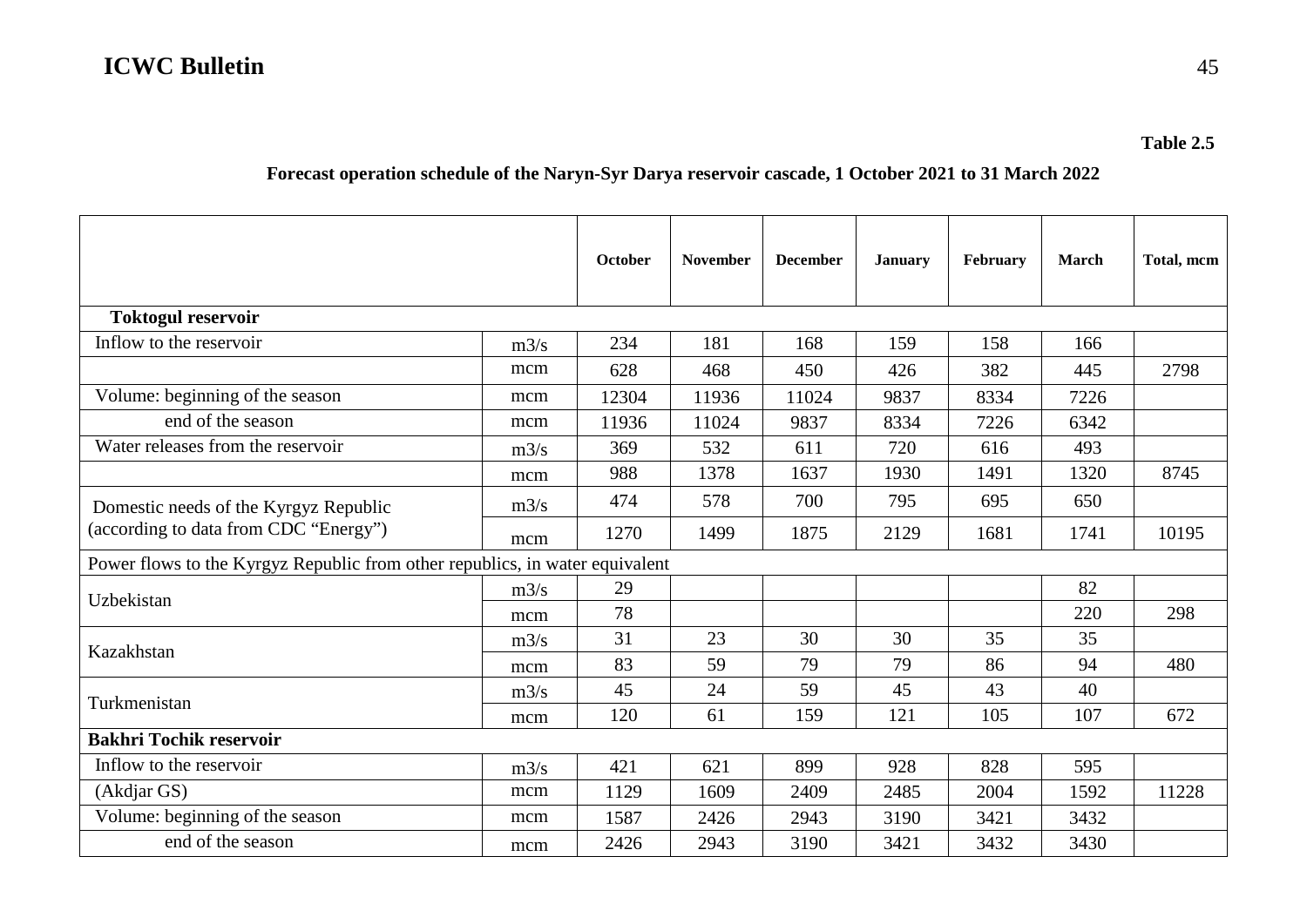|                                       |      | October      | <b>November</b> | <b>December</b> | <b>January</b> | February | <b>March</b> | Total, mcm |
|---------------------------------------|------|--------------|-----------------|-----------------|----------------|----------|--------------|------------|
| Water releases from the reservoir     | m3/s | 136          | 487             | 820             | 860            | 840      | 600          |            |
|                                       | mcm  | 364          | 1263            | 2196            | 2303           | 2032     | 1607         | 9765       |
| Shardara reservoir                    |      |              |                 |                 |                |          |              |            |
| Inflow to the reservoir               | m3/s | 145          | 332             | 937             | 943            | 923      | 681          |            |
|                                       | mcm  | 388          | 861             | 2510            | 2527           | 2232     | 1824         | 10341      |
| Volume: beginning of the season       | mcm  | 667          | 881             | 1222            | 2175           | 3071     | 4127         |            |
| end of the season                     | mcm  | 881          | 1222            | 2175            | 3071           | 4127     | 5199         |            |
| Water releases from the reservoir     | m3/s | 44           | 192             | 576             | 600            | 481      | 270          |            |
|                                       | mcm  | 118          | 498             | 1543            | 1607           | 1164     | 723          | 5653       |
| Supply to the Aral Sea                | m3/s | 0,5          | $\overline{4}$  | 50              | 56             | 183      | 141          |            |
|                                       | mcm  | $\mathbf{1}$ | 10              | 134             | 151            | 442      | 377          | 1115       |
| <b>Charvak reservoir</b>              |      |              |                 |                 |                |          |              |            |
| Inflow to the reservoir               | m3/s | 76           | 67              | 74              | 65             | 65       | 94           |            |
| (sum of 4 rivers)                     | mcm  | 204          | 174             | 198             | 175            | 156      | 252          | 1158       |
| Volume: beginning of the season       | mcm  | 1249         | 1146            | 1011            | 887            | 792      | 730          |            |
| end of the season                     | mcm  | 1146         | 1011            | 887             | 792            | 730      | 714          |            |
| Water releases from the reservoir     | m3/s | 114          | 112             | 120             | 100            | 90       | 100          |            |
| (Discharge from the<br>Gazalkent HPP) | mcm  | 307          | 289             | 321             | 268            | 218      | 268          | 1670       |
| <b>Andizhan reservoir</b>             |      |              |                 |                 |                |          |              |            |
| Inflow to the reservoir               | m3/s | 52           | 56              | 58              | 52             | 50       | 57           |            |
|                                       | mcm  | 140          | 145             | 156             | 138            | 121      | 152          | 852        |
| Volume: beginning of the season       | mcm  | 500          | 450             | 510             | 650            | 772      | 878          |            |
| end of the season                     | mcm  | 450          | 510             | 650             | 772            | 878      | 965          |            |
| Water releases from the reservoir     | m3/s | 70           | 32              | 6               | 6              | 6        | 24           |            |
|                                       | mcm  | 187          | 84              | 16              | 16             | 15       | 65           | 383        |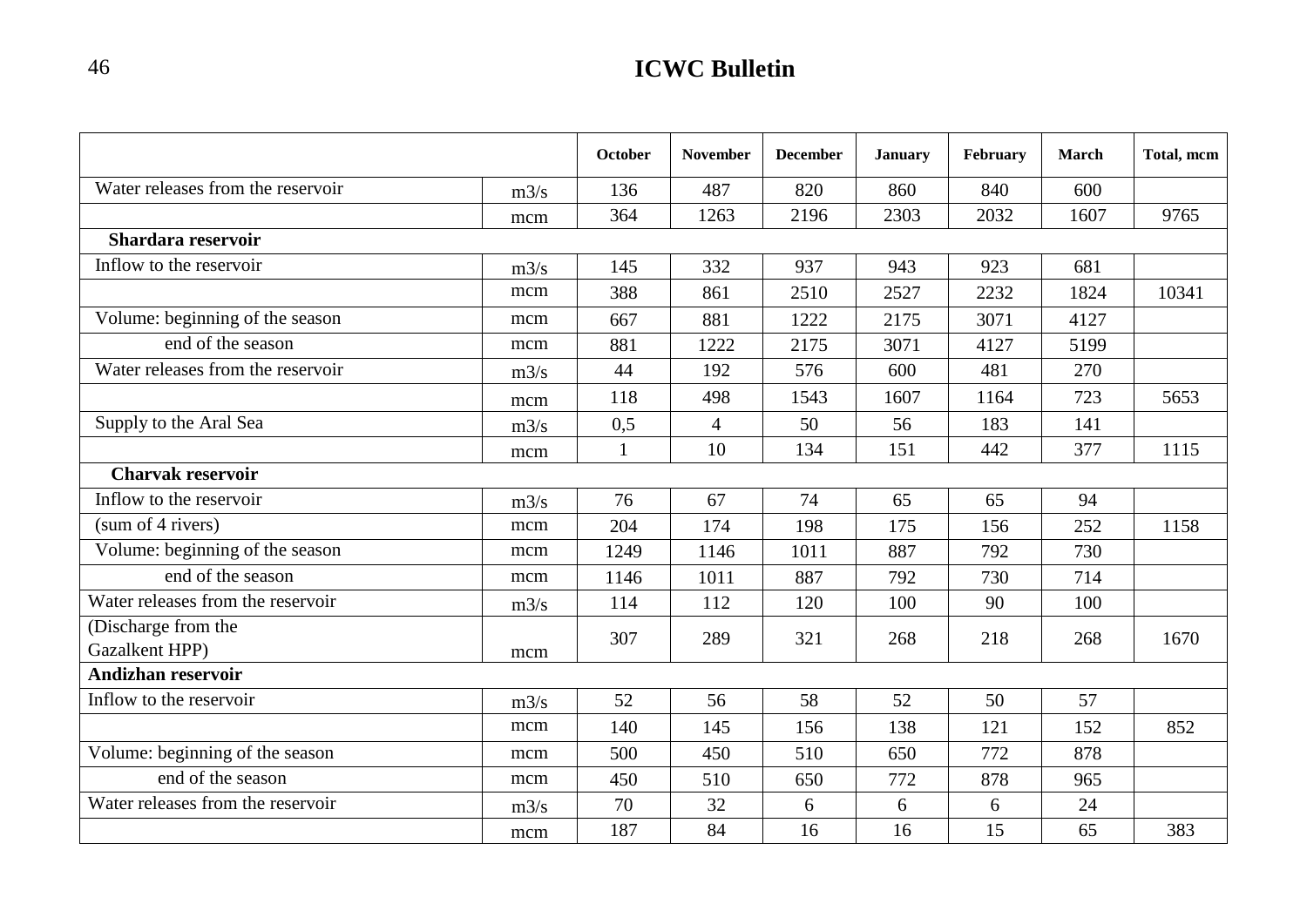### <span id="page-46-0"></span>**FOLLOW UP ON PROPOSALS AND INITIATIVES VOICED AT THE SUMMIT OF THE HEADS OF IFAS FOUNDER-STATES IN THE CITY OF TURKMENBASHI[3](#page-46-1)**

### **SIC ICWC's activities on initiatives of the Heads of IFAS founder-states voiced at summit in Turkmenbashi**

(as of 18 November 2021)

### **General information**

XII meeting of the Council of Heads of IFAS Founder-States took place in the city of Turkmenbashi on the  $24<sup>th</sup>$  of August 2018. The Heads of State put forward a number of initiatives to address existing problems. Since the  $77<sup>th</sup>$  ICWC meeting (November 5-6, Almaty), the follow up to these initiatives has been discussed at ICWC meetings.

The decision of the  $80<sup>th</sup>$  meeting on this subject states: "(1) Take note of work done by ICWC bodies as a follow-up to proposals and initiatives put forward in Turkmenbashi at the Summit of the Heads of IFAS founder-states Take note of the information provided by the SIC ICWC on initiatives of the Heads of IFAS Founder-States voiced at Summit (Turkmenbashi, August 24, 2018). (2) SIC ICWC is to prepare ToR for development of a feasibility study on automation of gauging stations in the Syr Darya Basin, including small rivers, and submit it to ICWC members in due course; (3) BWO Amu Darya and BWO Syr Darya together with SIC ICWC are to define more precisely the actual water losses along the Amu Darya and the Syr Darya."

### **1. Automation of gauging stations in the Amu Darya and the Syr Darya basins**

Pursuant to the decision of the 80th ICWC meeting (11 May, videoconference) on preparation of the draft ToR of a feasibility study on automation of gauging stations in the Syr Darya river basin, including small rivers, the members of the ICWC working group on "Improvement of water quality and accuracy of water accounting" have collected materials on the main gauging stations of the Syr Darya and small rivers (together with BWO "Syr Darya"). The ToR prepared by SIC ICWC specialists for the project FS for the upper, middle and lower reaches of the Syr Darya River within the territories of four riparian

<span id="page-46-1"></span> $3$  Information on the third item of  $81<sup>st</sup>$  ICW meeting's agenda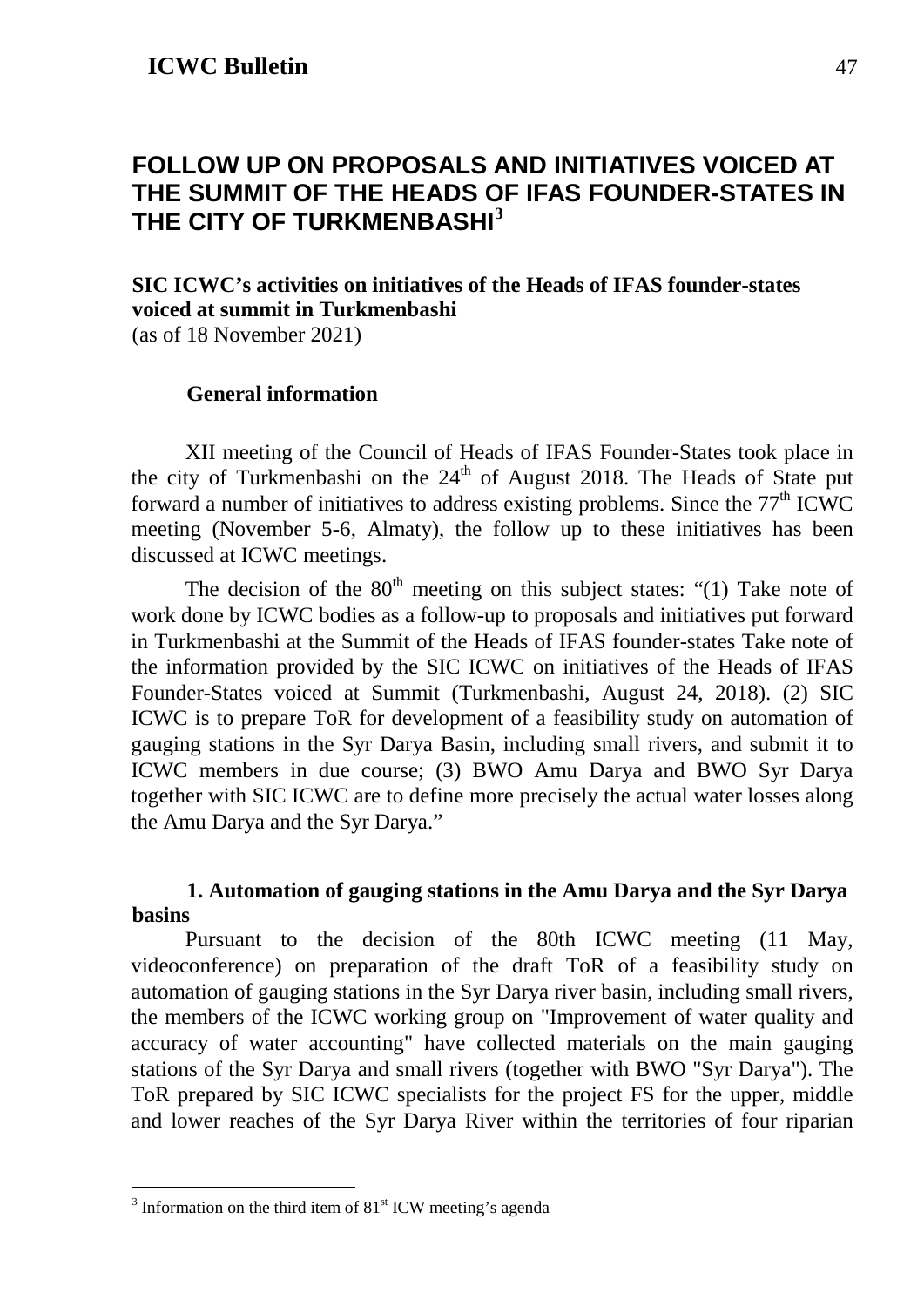republics, including small rivers, was submitted to ICWC members and heads of executive bodies for approval (ref. № 132 of 06.10.21).

SIC ICWC as part of the  $35<sup>th</sup>$  call for proposals on research projects announced by the Ministry of Innovations of Uzbekistan on "Agriculture, Veterinary and Environmental Sciences" submitted a project proposal titled "Development of Hydrological Regulation Technology for Intake Structures on Large Rivers". The project proposal was rejected by the Technical Council.

#### **2. Establishment of a water-energy consortium**

The work on the establishment of a water- energy consortium or any other economic mechanism is included as part of a developed project under theme 4.7 "Regional mechanisms for low-carbon, climate-resilient transformations of energy, water, land nexus in Central Asia" (Government of German, "International Climate Initiative 2020", partners - OECD, EBRD, UNECE, SIC ICWC). A regional conference on the High-level policy dialogue for the effective development of energy, water and land nexus in Central Asia was held and launched the preparatory stage for given four-year project (15 October, Tashkent).

#### **3. IWRM implementation, water conservation and rational water use**

The policy briefs "Planning IWRM: theory, practice, challenges and recommendations" and "Water Conservation Lessons in the Republic of Uzbekistan" were drafted. Negotiations were started with the colleagues from the Tajik branch of SIC ICWC on preparation of a review on Tajikistan.

To implement the proposal of the President of Uzbekistan on adoption of a Regional Program of Rational Water Use in Central Asia, work is underway with national and international partners. In particular, the matter of coordination of potential regional actions on rational use of water resources in Central Asia is included in the project proposal under theme 4.7. "Regional mechanisms for lowcarbon, climate-resilient transformations of energy, water, land nexus in Central Asia" (Government of German, "International Climate Initiative 2020", partners - OECD, EBRD, UNECE, SIC ICWC).

As part of preparation to launch this project, SIC ICWC together with national experts from Central Asian countries prepared a Discussion Paper "Water, food and energy security in Central Asia: benefits of cross-sectoral (nexus) solutions" for the planned German/OECD project. The Discussion Paper was presented at the High-level policy dialogue on 15 October in Tashkent.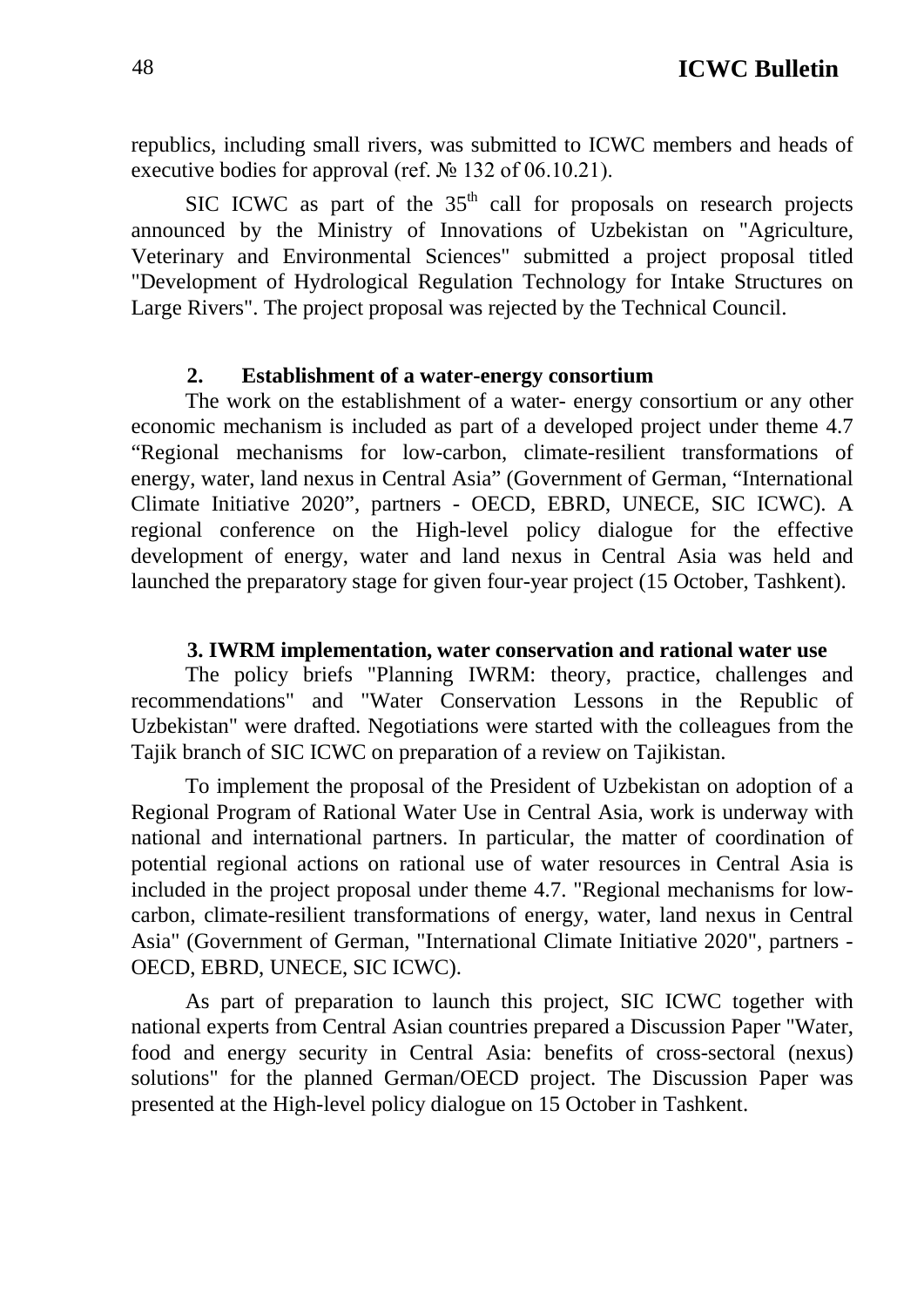#### **4. Water accounting**

SIC keeps ten-day monitoring of water balance in the Amu Darya and the Syr Darya basins and regularly informs on balance discrepancies in the river basins. Regular analytical reports on the situation in the basin for each ten-day period are published on the SIC's website in the "Water-management situation in the Amu Darya basin" and "Water-management situation in the Syr Darya basin" sections, and in the weekly information bulletin "Water management, irrigation and environment in EECCA", which is disseminated to more than 70 recipients.

Pursuant to the decision of the  $80<sup>th</sup>$  ICWC meeting (11 May, videoconference) on more precise definition of the actual water losses along the Amu Darya and the Syr Darya together with BWO "Amu Darya" and BWO "Syr Darya" (1) the information on situation with flow discrepancies for last 10 years and a proposal on formation of a working group to identify losses along the Amu Darya and the Syr Darya were submitted to ICWC members, heads of BWO "Amu Darya" and BWO "Syr Darya" (ref. No.77 of 25.05.21). The request for nomination of experts to the working group was repeatedly sent to MEGNR of Kazakhstan (ref. № 90 dated 17.06.21) and MEWR of Tajikistan (ref. № 94 dated 21.06.21). BWO Syr Darya (№01/144 dated 26.05.21) and BWO Amu Darya (№137/01 dated 15.06.21) have nominated their candidatures. SIC ICWC had a meeting with members of the working group from BWO "Syr Darya" (June 21); (2) a calculation methodology was determined and tested on river balances of the Amu Darya and the Syr Darya from 1992 to 2010.

Under the contract with BWO "Amu Darya", research is underway on more precise definition of the Amu Darya River balance items and development of XLSX routine.

SIC ICWC together with the Institute of Geographic Sciences and Natural Resources Research of the Chinese Academy of Sciences and with participation of BWO "Amu Darya" and its territorial divisions are implementing the project "Development of e-rules of flow regulation in the Amu Darya River basin" under the contract with the Ministry of Innovative Development of Uzbekistan.

#### **5. Mitigation of the Aral Sea disaster**

Regular RS-based monitoring (once in 2 months) is conducted over the status of lakes and wetlands in the Aral Sea and the Aral Sea region. The monitoring results are uploaded on the Portal - [www.cawater-info.net.](http://www.cawater-info.net/) During the reporting period, information "About the state of water bodies and wetlands in the Southern Aral Region", including recommendations to prioritize water needs in the lower reaches, was submitted to the Ministry of Water Management of Uzbekistan, the State Committee for Environmental Protection of Uzbekistan, the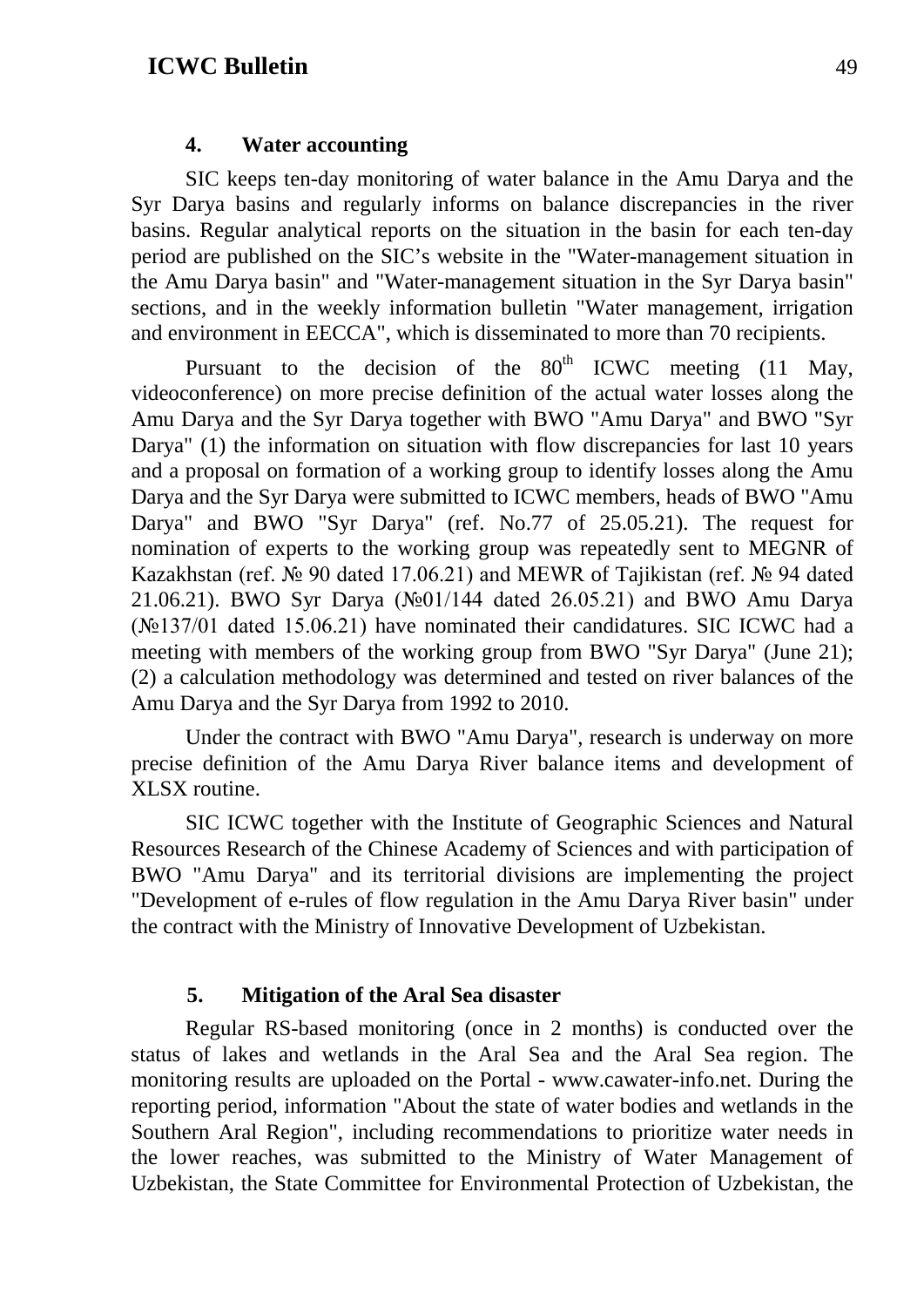Ministry of Emergency of Uzbekistan, Jokargy Kenes of Karakalpakstan, UzHydromet, and the Committee on Environment and Environmental Protection of the Legislative Chamber of Oliy Majlis of Uzbekistan (ref. No. 81 of 01.06.21; ref. №130 of 30.09.2021; ref. 136 of 07.10.21).

SIC ICWC had an expedition to the Amu Darya river delta and the Southern Aral Region in the territory of Uzbekistan (since June 10). The main tasks were: (1) assessment of the ecological status of lake systems in the Southern Aral Region; (2) improvement of SIC ICWC methodology for determining areas of water bodies and wetlands (based on RS and GIS-research data); (3) investigation of water regime of the Sudochie, Dzhyltyrbas, Muinak, Rybachie and other local water bodies in the Southern Aral Region; (4) assessment and analysis of the existing water management system in the delta of the Amu Darya River (with the focus on operability of gauging stations installed as part of the CAWa project to monitor water level and water surface area). Based on the expedition results, a report was prepared.

Negotiations were held with national agencies of Uzbekistan and international partners to mobilize financing for two comprehensive expeditions to study 1.5 million hectares of the dried Aral Sea bed in the territory of Uzbekistan and develop a geoinformation system in support of decision-making. In 2019- 2020, SIC ICWC together with the International Innovation Center for the Aral Region under the President of Uzbekistan organized two expeditions to study the dried bed of the Aral Sea on an area of 1.2 million hectares with the support from the UN Multi-Partner Human Security Trust Fund for the Aral Sea region. At present, it is necessary to study the remaining part of the dried seabed. The political support is provided by the inclusion of the project "Development of environmental and water monitoring system in the Aral Sea region and on the dried sea bed" (Project 2.7) as a priority in the Aral Sea Basin Program (ASBP-4) which was approved by the IFAS Board decision of 29 June 2021 and supported by interest from the State Forestry Committee of Uzbekistan (in-coming No. 03/34-2051 dated 12.05.21), State Committee of Ecology of Uzbekistan (No. 03- 02/3-313 dated 07.05.21) and Ministry of Innovations of Uzbekistan (No. 02- 35/2873 dated 12.05.21). A request for assistance in including this work in the portfolio of projects for financing from the UN Multi-Partner Human Security Trust Fund for the Aral Sea region was submitted to the Ministry of Investments and Foreign Trade of the Republic of Uzbekistan and UNDP (ref. №105 of 09.07.21, ref. №110 of 31.07.21; ref. № 140 of 25.10.21).

SIC ICWC applied to the Ministry of Innovations of the Republic of Uzbekistan with a proposal to develop together with its German partner "Map Taylor" the methodology of RS-based assessment of drought-resistant trees on the dried Aral Sea bed using very high-resolution satellite images from the European Space Agency (ESA) (ref. №99 of 05.07.21).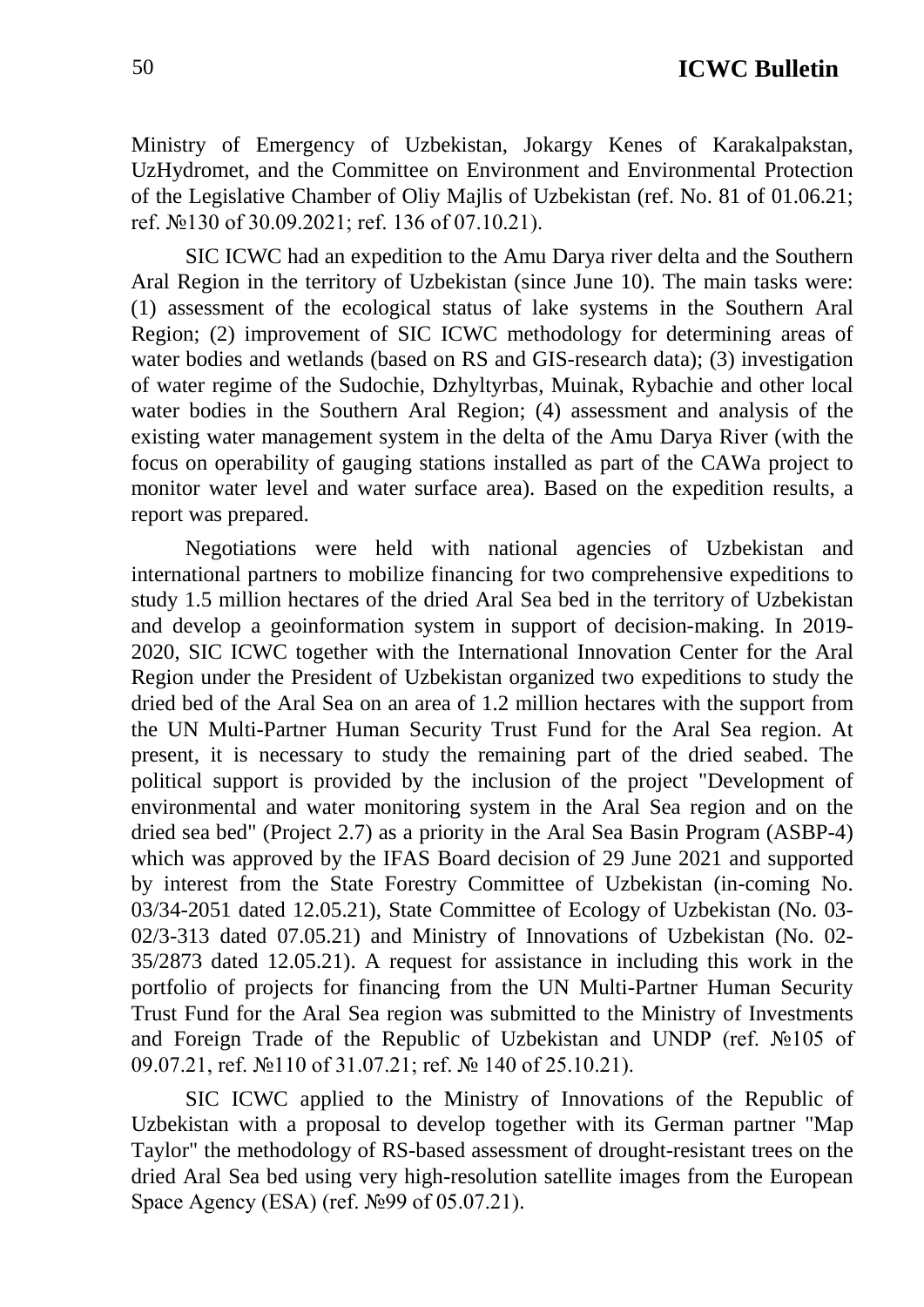SIC ICWC (Sh. Kenzhabaev) was included into the interdepartmental working group for organization of the International Conference dedicated transformation of the Aral Sea region into the zone of environmental innovation and technologies in November 2021 (PP RUz of 29.07.21, № 5202 "On measures for implementation of the special UN GA resolution of 18 May 2021 "On declaring the Aral Sea region a zone of environmental innovations and technologies").

#### **6. Water diplomacy**

The coverage of water issues in the statements made by the Central Asian countries at general debates of the UN General Assemblies from 1992 to 2020 was reviewed. For more details, see section "Scientific cooperation".

#### **7. Scientific cooperation**

As a follow up to the initiative on conducting joint interdisciplinary research on the basis of SIC ICWC and SIC ICSD, the Expert Platform on Water Security, Sustainable Development and Future Studies (EPFS) continued to be created and developed. The EPFS web-site was developed, www.cawater-info.net/expertplatform/. As part of the contract with UNECE for the project "Support to the Network of Russian Speaking Water Management Organizations in Eastern Europe, Caucasus and Central Asia": (1) International NWO EECCA videoconference "Transboundary Water Cooperation in the EECCA countries: Lessons Learned and Future Directions" (2-3 March) was held. A collection of EECCA papers "Experience of developing transboundary cooperation in EECCA countries" was published following the Conference; (2) a database of regional experts in various fields (water sector, agriculture, land resources, environment and ecology, energy etc.) was developed and put online for open use, filling and further development; (3) an analytical review of statements made by EECCA countries at UNGA - "Statements made by the Central Asian countries at the UN General Assembly in 1992-2020: Key highlights and priorities" (www.cawaterinfo.net/expert-platform/un-ga-1992-2020.htm) and "Environment and Transboundary Cooperation at the Statements made by the EECCA countries at the UN General Assembly in 1992-2020" (www.cawater-info.net/expertplatform/eecca-un-ga-1992-2020.htm) - was completed; (4) a case study of best practices on IWRM and transboundary water cooperation in EECCA countries was conducted and a collection of relevant papers was published.

Since 2018, SIC ICWC has been raising an issue on the need to strengthen the scientific potential of water community in Central Asia (appeals to the Deputy Prime Minister of Uzbekistan, ref. № 01/01-09-13-166 of 22.01.2018 together with the Rector of TIIAME, Director of SIIWP; to universities, regional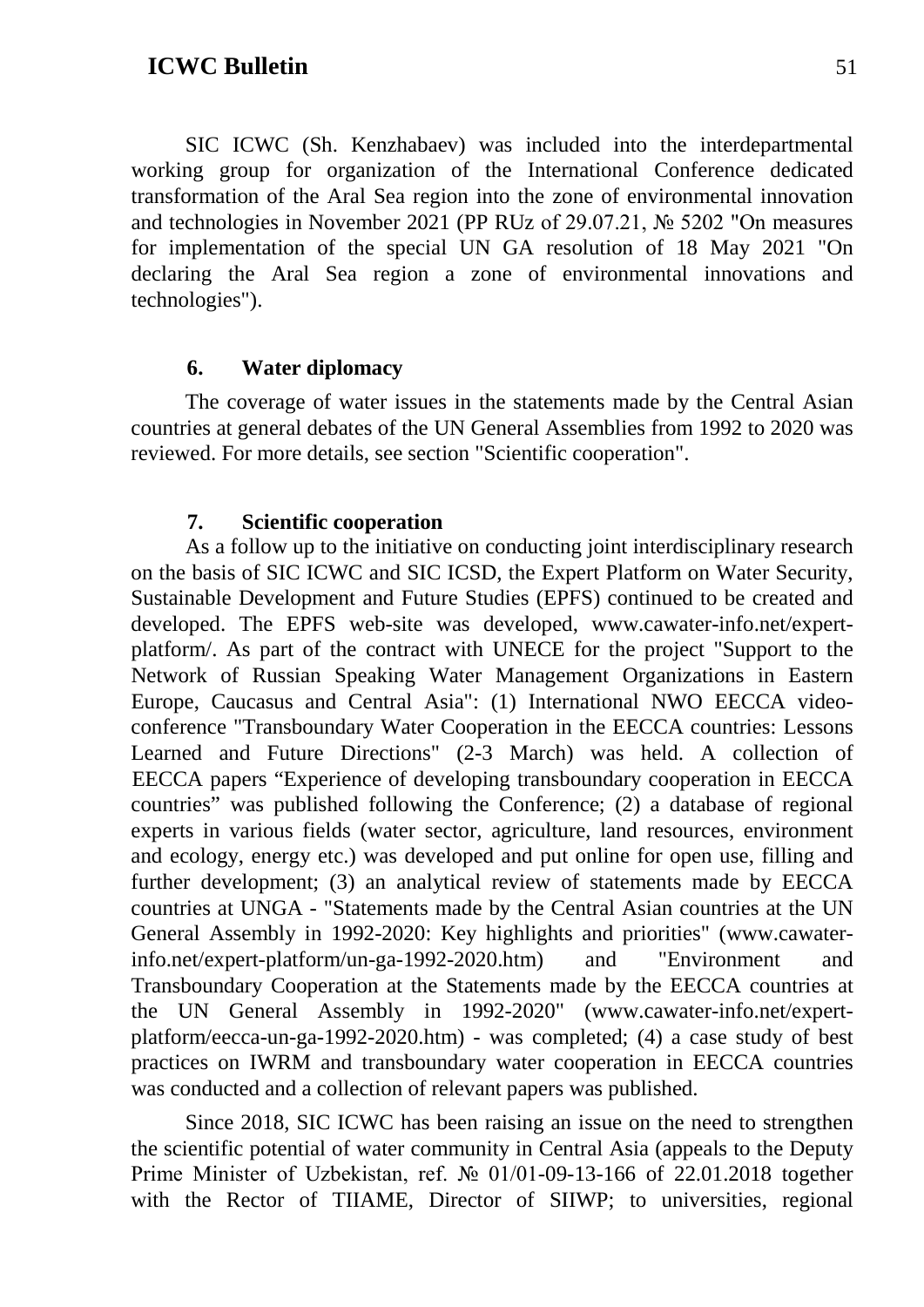organizations of CA countries, ref. № 45 of 12.02.2018, etc.). On 24 June 2021, an order (CM RUz Order № 03/18-Yu-14-2/8506) was issued to consider the SIC application for financing science in the water sector (address to Mr. A.N. Aripov, Prime Minister of Uzbekistan, ref. № 92 of 21.06.2021). A working group was formed among the representatives of the Ministry of Water Management of Uzbekistan, Ministry of Innovations of Uzbekistan, Ministry of Finance of Uzbekistan, SIC ICWC, TIIIAME, SIIWP and HydroIngeo (ref. No.02-35/3931 of 02.07.21) and its first meeting was held on July 15. During the meeting, SIC's Deputy Director Sh. Kenjabayev spoke about the state-of-affairs in science development in the water sector, outlined a list of the main thematic research areas in water, land reclamation and IWRM by to their relevance. Following the results of the meeting, it was decided to organize foresight with the involvement of experts from relevant ministries, departments and research institutes to form a portfolio of promising projects in the water sector for subsequent submission to the Government for possible financing.

#### **8. ASBP-4**

The IFAS Board meeting approved ASBP-4 (34 investment projects, implementation period - 2021-2030) - an important basis for the development and implementation of projects aimed at improving the environmental and socioeconomic situation in the region (June 29, Dushanbe). The decision stated that (1) EC IFAS together with ICWC and ICSD were to ensure implementation of ASBP-4; (2) EC IFAS was to monitor implementation of ASBP-4 and regularly inform the IFAS Board members on the progress.

As a contribution to ASBP-4 and to strengthen collaboration between the two IFAS Commissions, SIC ICWC and SIC ICSD, it was proposed to arrange joint development of a Regional Action Plan on Adaptation to Climate Change. The development of such a plan is envisaged in ASBP-4 (Project 2.1.1), as well as in the Road Map to the agreed Regional Environmental Program for Sustainable Development in Central Asia (REPSD CA).

In order to strengthen the coordinating role of ICWC in water issues, it is proposed to hear periodically at ICWC meetings the information on projects implemented with the involvement of development partners.

#### **9. IFAS reformation**

During the period under consideration, three meetings of the Working Group (WG) on institutional and legal improvement of IFAS were held: (1)  $4<sup>th</sup>$  meeting, May 27, online: EC IFAS presented information on progress made, examples of structure, objectives and tasks of river basin commissions in different regions of the world (Sava, Nile, Mekong, Columbia river basins), discussed further steps to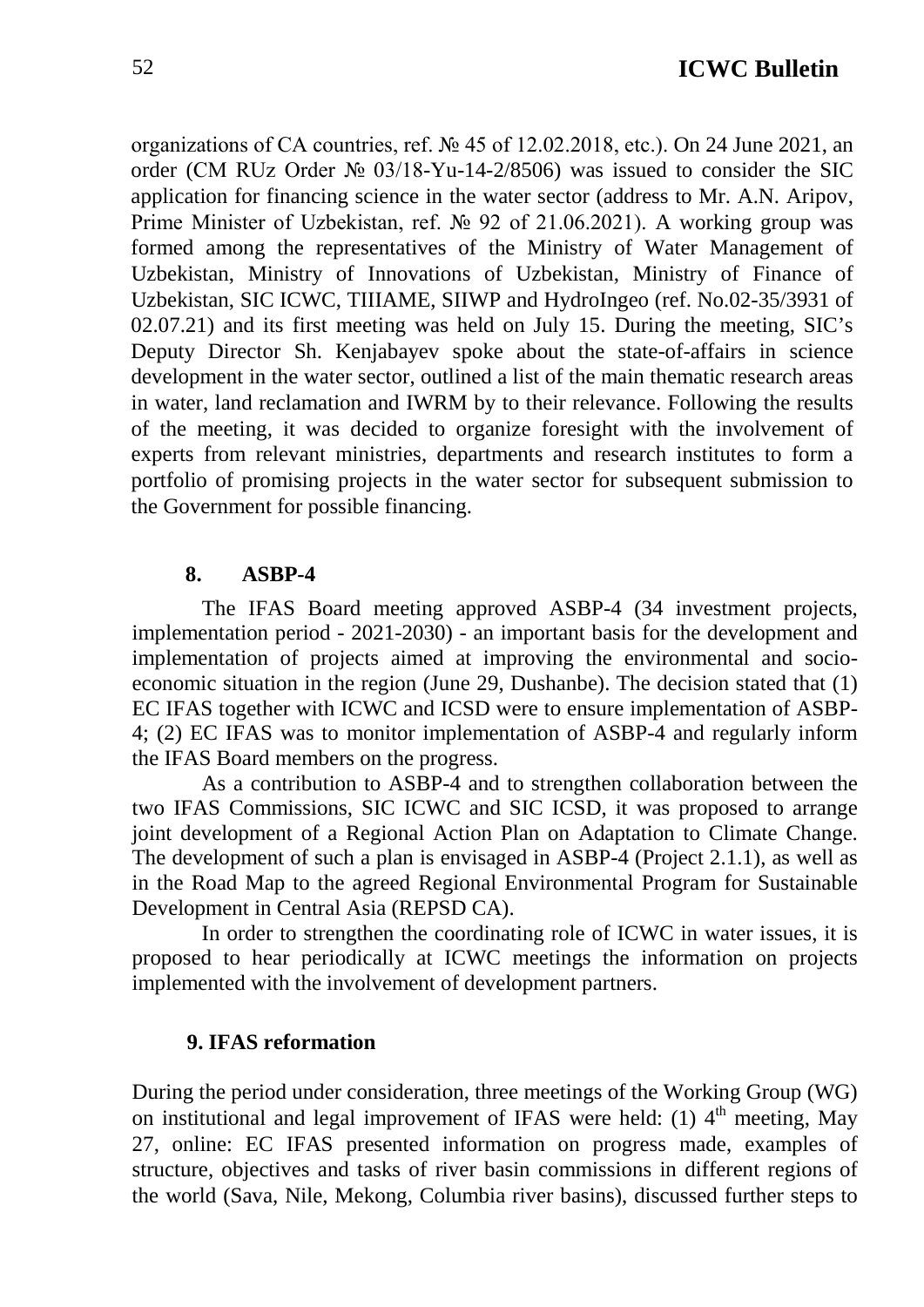be taken; (2) extraordinary meeting, August 16, online: the current situation was discussed, planning of further steps towards the 5th WG meeting was considered, and WG rules of procedure and work schedule were adopted; (3)  $5<sup>th</sup>$  meeting, October 18, Dushanbe: comments and proposals to the draft Discussion Paper prepared by the WB group of international experts based on generalization of visions and proposals received from WG members on the  $1<sup>st</sup>$  stage of IFAS improvement were discussed. The work process on the  $2<sup>nd</sup>$  stage is focused on "identification of problems/deficiencies in the implementation of functions and tasks by IFAS agencies" (October 19, Dushanbe). Acting Director Ziganshina D.R. took part in WG meetings from SIC ICWC.

At the IFAS Board meeting (29 June, Dushanbe), EC IFAS information about WG activity was taken into account, with the following recommendation to intensify activities of WG, mobilize financing and attract international consultants.

As part of WG activity, SIC ICWC has prepared and presented (1) comments on the new statute of EC IFAS and its comparison with previously agreed documents on IFAS and the Executive Council (ref.  $\mathbb{N}^{\circ}$  65 of 06.05.21); (2) proposals as answers to the Questionnaire "IFAS objectives in light of existing agreements, new realities and requirements of State-Founders" on goals and objectives of IFAS and also vision and proposals on the first stage of IFAS improvement (ref. No 97 of 29.06.21; 02.09.21); (3) comments and proposals to the draft Discussion paper. The finalized version of the document will be submitted to EC IFAS for discussion on the  $2<sup>nd</sup>$  stage of the process focused on "identification of problems/deficiencies in performance of functions and tasks by IFAS agencies".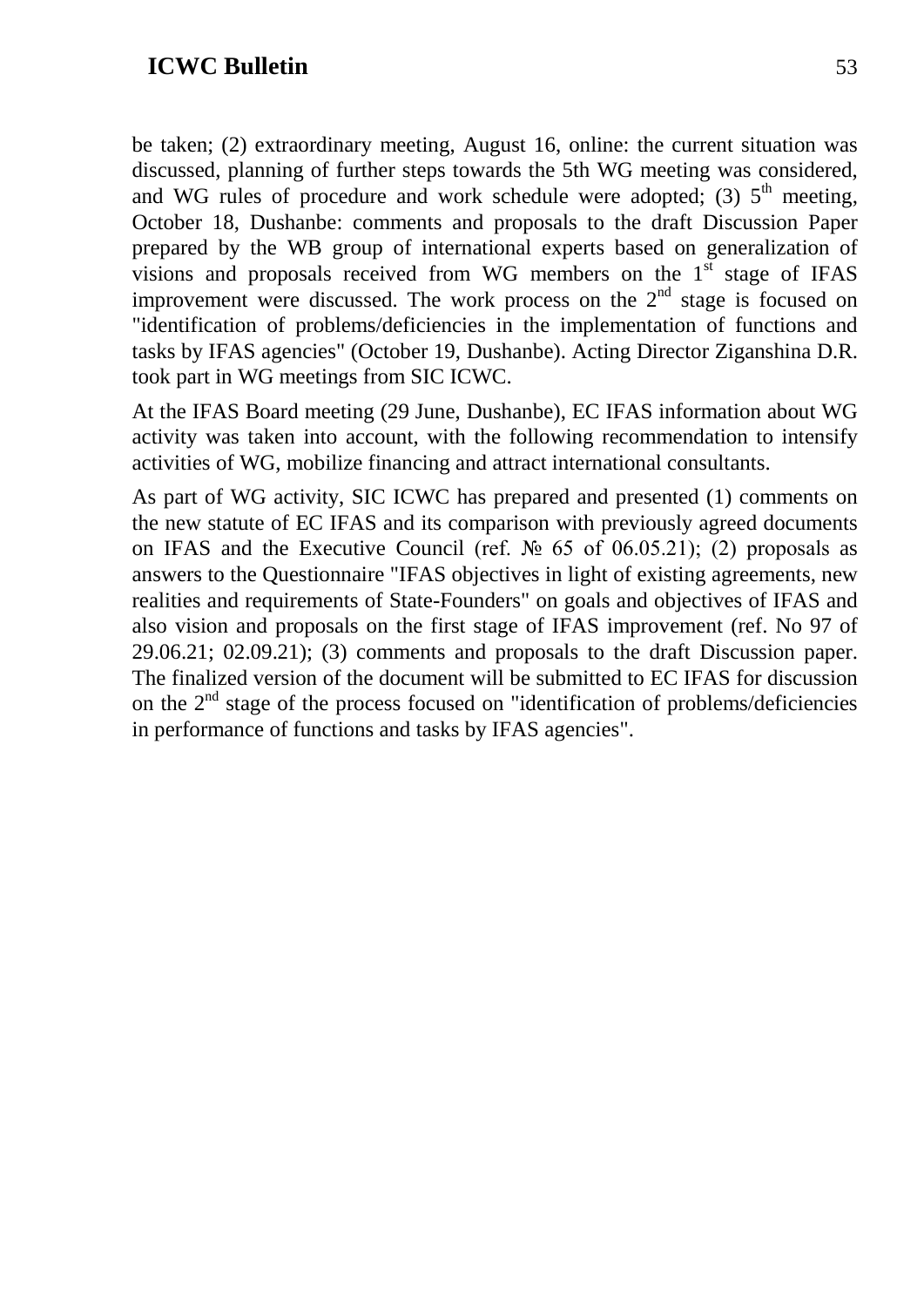### <span id="page-53-0"></span>**DECISION OF THE BOARD OF THE INTERNATIONAL FUND FOR SAVING THE ARAL SEA**

### **1. ACTIVITIES OF THE EXECUTIVE COMMITTEE OF THE INTERNATIONAL FUND FOR SAVING THE ARAL FOR THE REPORTING PERIOD**

22 February 2022 Dushanbe

1. Take into account the information about the activity of the Executive Committee of the International Fund for Saving the Aral Sea for the reporting period.

2. The Executive Committee of the International Fund for Saving the Aral Sea to continue activity on implementation of the IFAS Executive Committee Work Plan for the period of Tajikistan chairmanship and regularly inform the IFAS Board about the progress.

3. The interested ministries and departments, local authorities of the IFAS founders-states and agencies of the Fund to assist the Executive Committee of IFAS for successful organization of the expedition covering an area from flow formation zone to the Aral Sea (Syr Darya river basin) for young scientists and professionals.

| <b>Republic of Kazakhstan</b> | R. Sklyar         |
|-------------------------------|-------------------|
| <b>Kyrgyz Republic</b>        |                   |
| <b>Republic of Tajikistan</b> | S. Ziyozoda       |
| <b>Turkmenistan</b>           | G. Baidjanov      |
| <b>Republic of Uzbekistan</b> | <b>Sh. Ganiev</b> |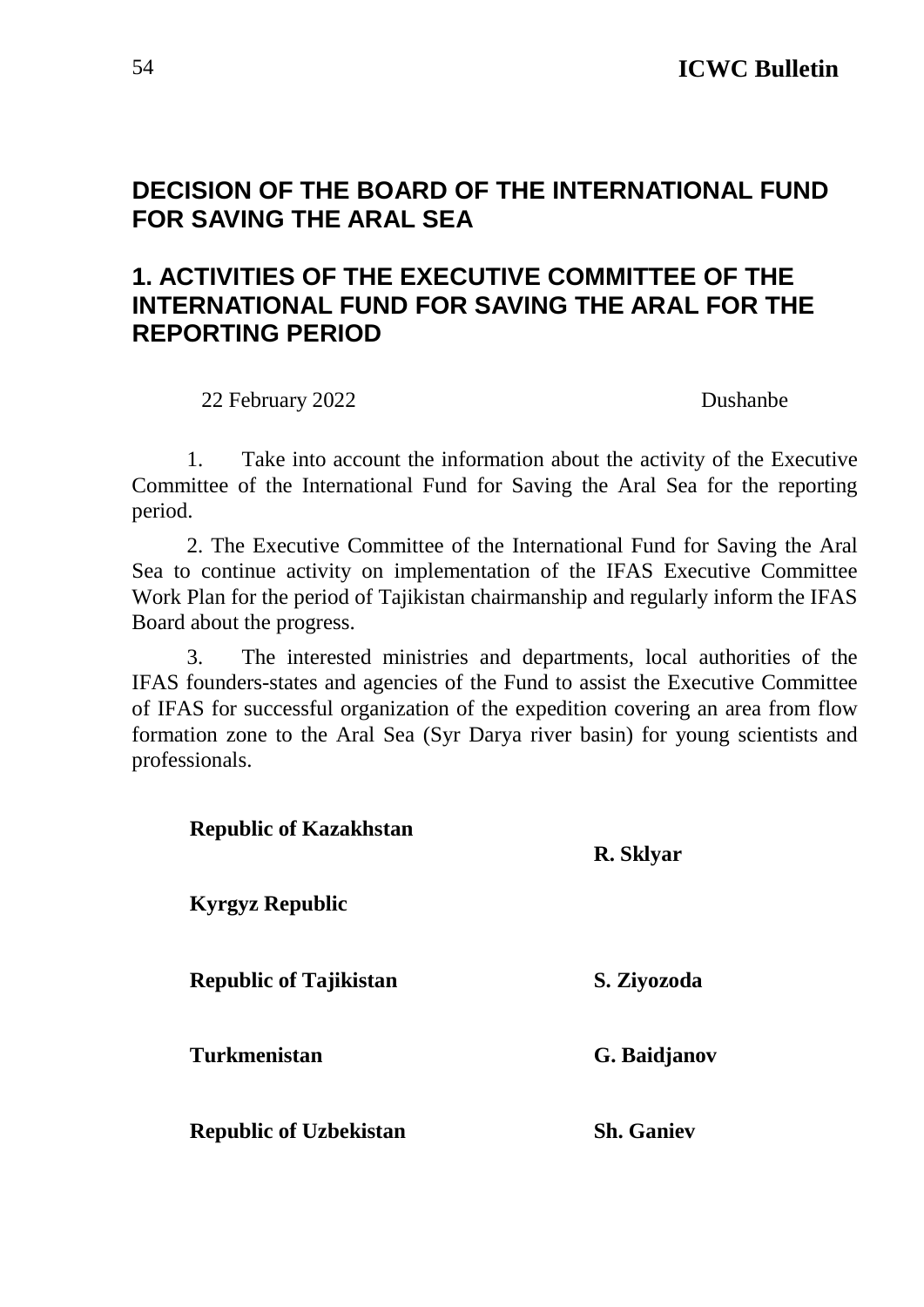### <span id="page-54-0"></span>**DECISION OF THE BOARD OF THE INTERNATIONAL FUND FOR SAVING THE ARAL SEA**

### **2. PROGRESS OF THE ARAL SEA BASIN ACTION PROGRAM (ASBP-4)**

22 February 2022 Dushanbe

1. Take into consideration the information on the progress in implementation of ASBP.

2. The Executive Committee of IFAS, ICWC and ICSD in collaboration with the ministries and agencies of the states-founders to intensify joint activity, also with the involvement of international partners, to ensure implementation of ASBP-4 and regularly inform the IFAS Board about the progress.

3. In order to monitor the implementation of ASBP-4, IFAS agencies and relevant ministries and departments of the founder states to provide information to the IFAS Executive Committee every six months.

| <b>Republic of Kazakhstan</b> | R. Sklyar         |
|-------------------------------|-------------------|
| <b>Kyrgyz Republic</b>        |                   |
| <b>Republic of Tajikistan</b> | S. Ziyozoda       |
| <b>Turkmenistan</b>           | G. Baidjanov      |
| <b>Republic of Uzbekistan</b> | <b>Sh.</b> Ganiev |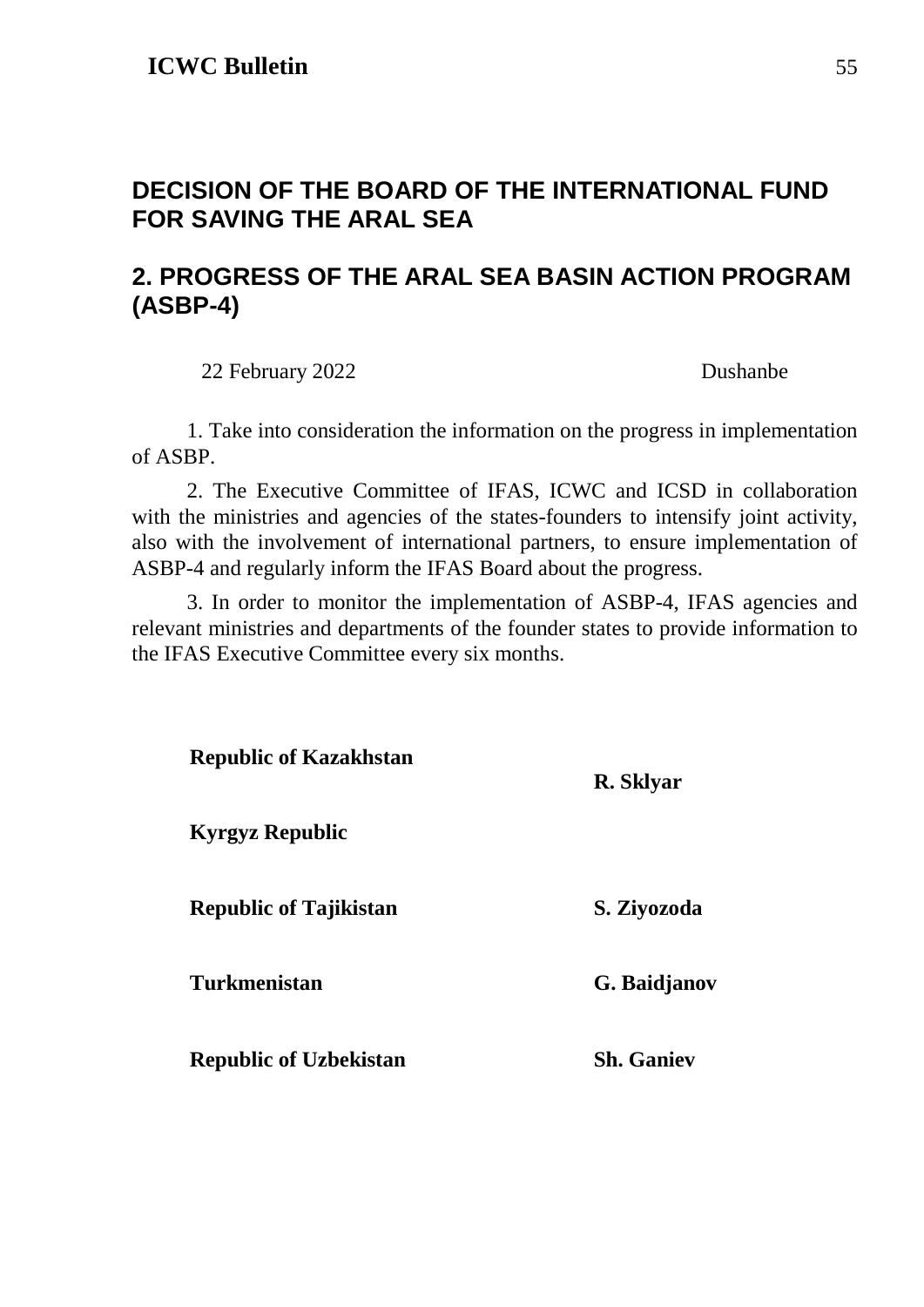### <span id="page-55-0"></span>**DECISION OF THE BOARD OF THE INTERNATIONAL FUND FOR SAVING THE ARAL SEA**

### **3. ON ACTIVITIES OF THE WORKING GROUP FOR INSTITUTIONAL AND LEGAL IMPROVEMENT OF IFAS**

22 February 2022 Dushanbe

1. Take into consideration the information of the Executive Committee of the International Fund for Saving the Aral Sea about activities of the Working Group.

2. The Executive Committee of IFAS, the Interstate Commission for Water Coordination, the Interstate Commission for Sustainable Development and relevant ministries and agencies of the state-founders to intensify activity of the Working Group.

| <b>Republic of Kazakhstan</b> | R. Sklyar         |
|-------------------------------|-------------------|
| <b>Kyrgyz Republic</b>        |                   |
| <b>Republic of Tajikistan</b> | S. Ziyozoda       |
| <b>Turkmenistan</b>           | G. Baidjanov      |
| <b>Republic of Uzbekistan</b> | <b>Sh.</b> Ganiev |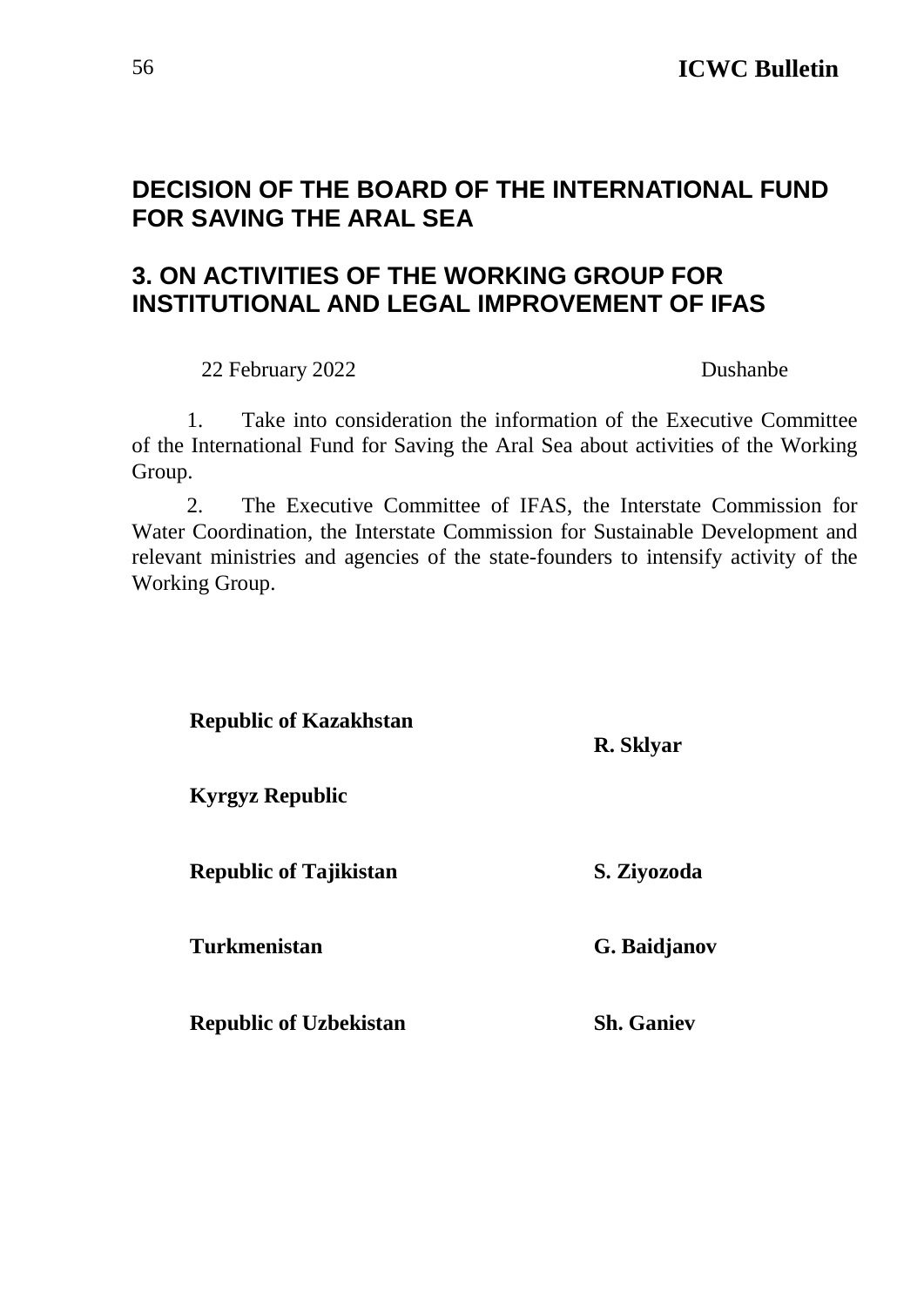### <span id="page-56-0"></span>**DECISION OF THE BOARD OF THE INTERNATIONAL FUND FOR SAVING THE ARAL SEA**

### **4. ON PREPARATION TO THE 9TH WORLD WATER FORUM "WATER SECURITY FOR PEACE AND DEVELOPMENT"**

22 February 2022 Dushanbe

1. Take into consideration the information of the Executive Committee of the International Fund for Saving the Aral Sea about preparation to the  $9<sup>th</sup>$ World Water Forum.

2. Approve the Position paper of the Central Asian countries on priority themes of the Forum "9<sup>th</sup> World Water Forum: Central Asia for Peace and Development. Priorities, Actions and Tasks for the Future".

3. EC IFAS jointly with the Interstate Commission for Water Coordination and the Interstate Commission for Sustainable Development, with involvement of concerned ministries and departments of states-founders, to ensure rerepresentation of the Central Asia region at 9th World Water Forum at high level.

| <b>Republic of Kazakhstan</b> | R. Sklyar         |
|-------------------------------|-------------------|
| <b>Kyrgyz Republic</b>        |                   |
| <b>Republic of Tajikistan</b> | S. Ziyozoda       |
| <b>Turkmenistan</b>           | G. Baidjanov      |
| <b>Republic of Uzbekistan</b> | <b>Sh. Ganiev</b> |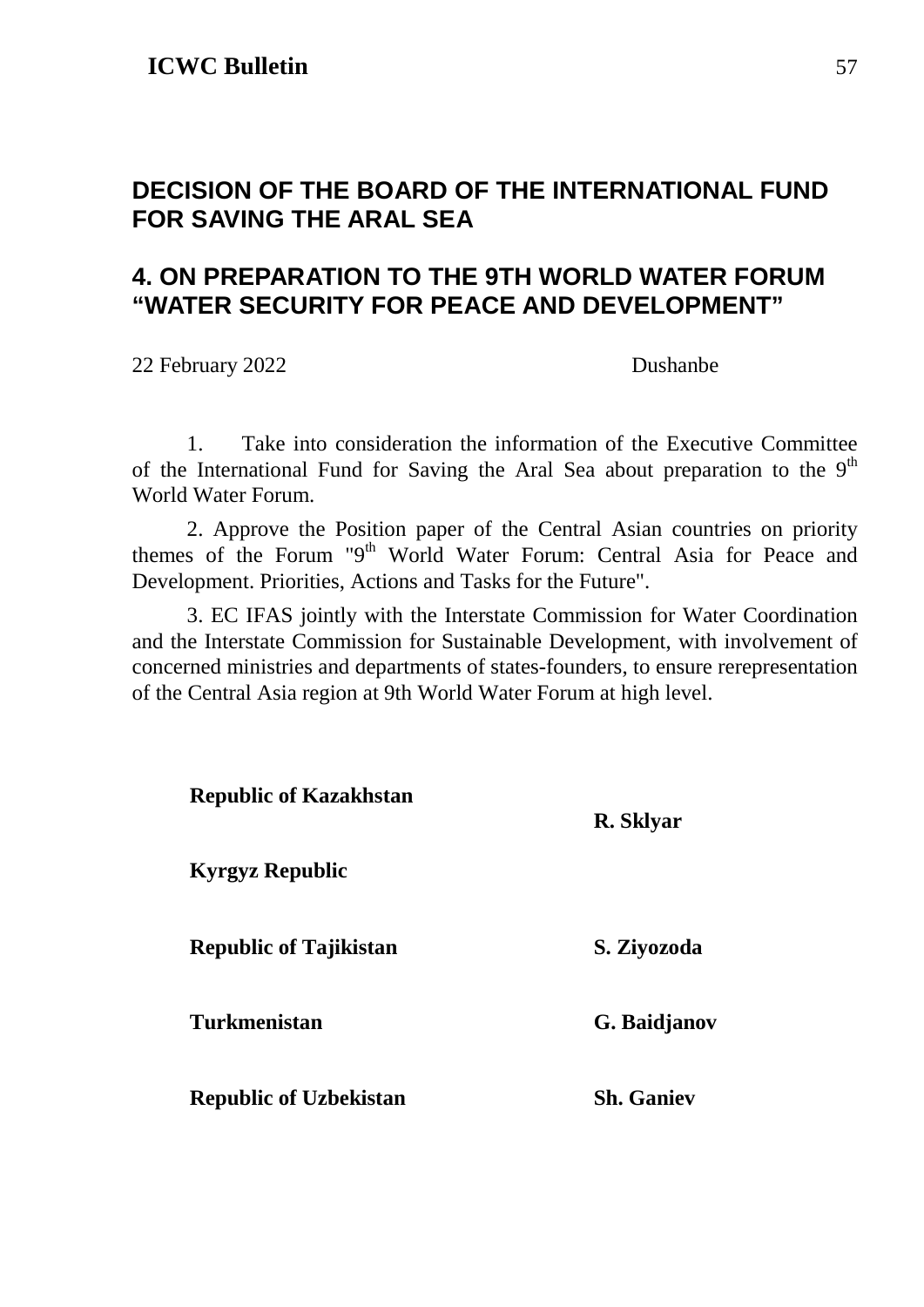### <span id="page-57-0"></span>**DECISION OF THE BOARD OF THE INTERNATIONAL FUND FOR SAVING THE ARAL SEA**

### **5. ON IMPLEMENTATION OF THE CENTRAL ASIA HYDROMETEOROLOGY MODERNIZATION PROJECT (CAHMP)**

22 February 2022 Dushanbe

1. Take into consideration the information of the Executive Committee of the International Fund for Saving the Aral Sea about the implementation of the Central Asia hydrometeorology modernization project.

2. In order to ensure successful implementation of the CAHMP Project, as an exception, EC IFAS to continue implementation of the Project through the Corporate Fund "Regional Center of Hydrology" until completion of the Financing Agreement between EC IFAS and the International Development Association of December 3, 2019.

3. EC IFAS jointly with the Corporate Fund "Regional Center of Hydrology" and national hydrometeorological services to activate work on the Project.

| <b>Republic of Kazakhstan</b> | R. Sklyar         |
|-------------------------------|-------------------|
| <b>Kyrgyz Republic</b>        |                   |
| <b>Republic of Tajikistan</b> | S. Ziyozoda       |
| <b>Turkmenistan</b>           | G. Baidjanov      |
| <b>Republic of Uzbekistan</b> | <b>Sh.</b> Ganiev |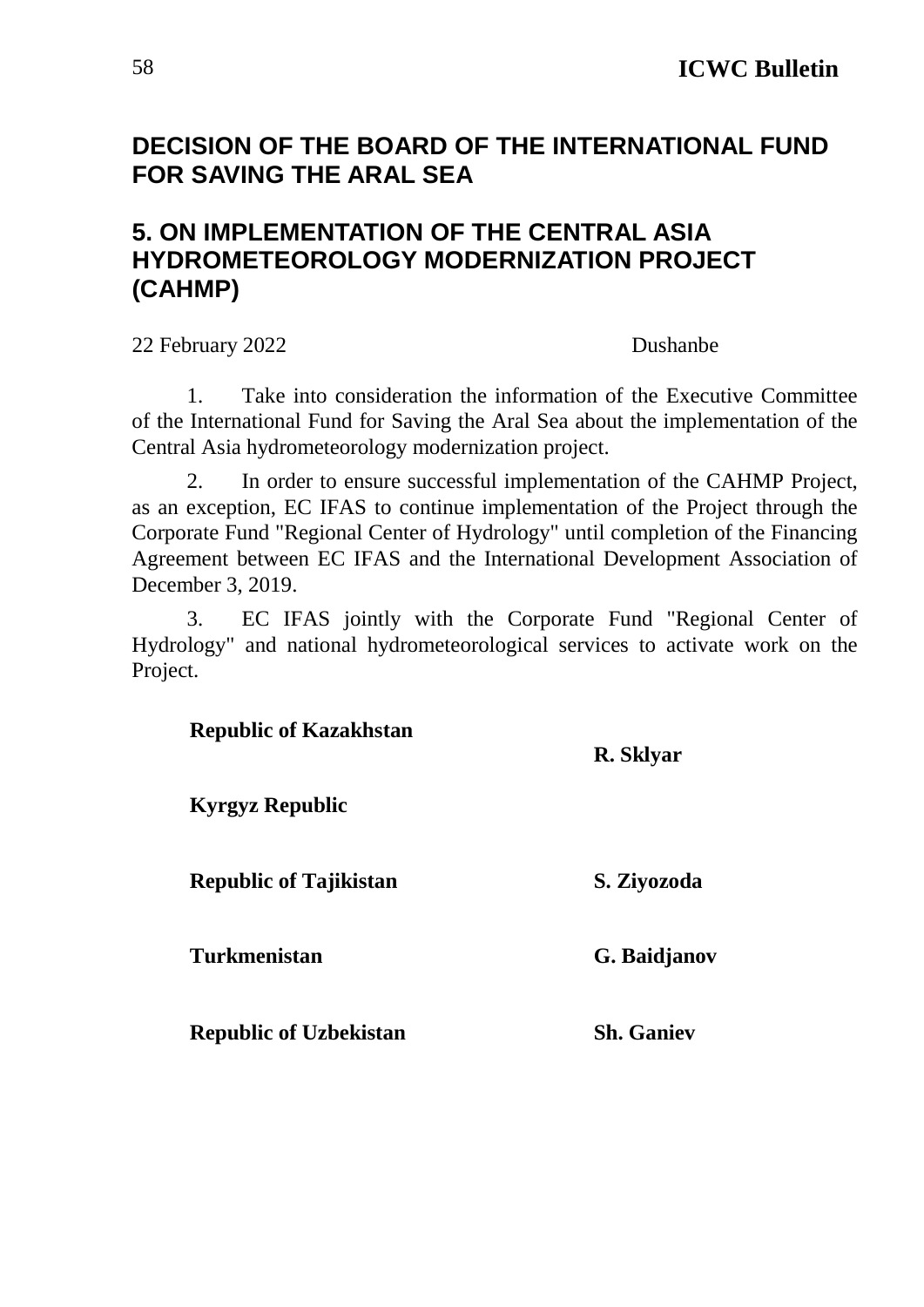### <span id="page-58-0"></span>**DECISION OF THE BOARD OF THE INTERNATIONAL FUND FOR SAVING THE ARAL SEA**

### **6. ON IFAS PARTICIPATION IN THE SECOND HIGH-LEVEL CONFERENCE ON THE INTERNATIONAL DECADE OF ACTION "WATER FOR SUSTAINABLE DEVELOPMENT", 2018-2028. "CATALYZING WATER ACTION AND PARTNERSHIPS AT LOCAL, NATIONAL, REGIONAL AND GLOBAL LEVELS" 6-9 JUNE 2022, DUSHANBE, REPUBLIC OF TAJIKISTAN**

22 February 2022 Dushanbe

1. Take note of information about IFAS participation in the Second International High-Level Conference on the International Decade for Action "Water for Sustainable Development, 2018-2028. Catalyzing Water Actions and Partnerships at Local, National, Regional and Global Levels" (6-9 June 2022, Dushanbe, Republic of Tajikistan).

2. Approve EC IFAS proposal on organization of a Central Asia Forum within the framework of the Second International High-Level Conference on the International Decade for Action "Water for Sustainable Development" 2018-2028.

3. EC IFAS with the involvement of interested ministries and agencies of the IFAS state-founders, development partners to organize a high-level Central Asia Forum and ensure active participation of the Fund agencies in the Second International High-level Conference on the International Decade for Action "Water for Sustainable Development", 2018-2028.

| <b>Republic of Kazakhstan</b> | R. Sklyar         |
|-------------------------------|-------------------|
| <b>Kyrgyz Republic</b>        |                   |
| <b>Republic of Tajikistan</b> | S. Ziyozoda       |
| <b>Turkmenistan</b>           | G. Baidjanov      |
| <b>Republic of Uzbekistan</b> | <b>Sh.</b> Ganiev |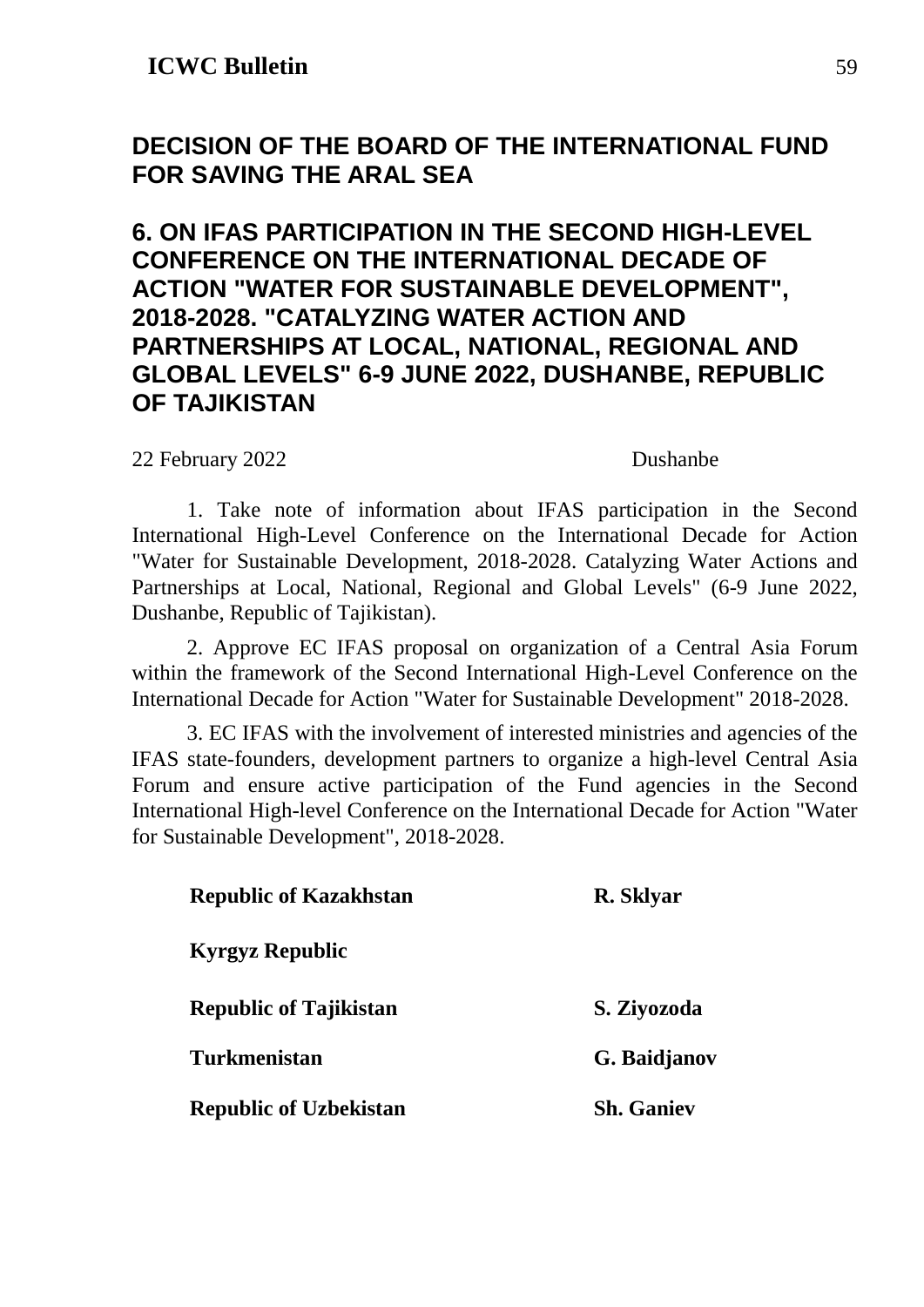### <span id="page-59-0"></span>**DECISION OF THE BOARD OF THE INTERNATIONAL FUND FOR SAVING THE ARAL SEA**

### **7. ON APPROVAL OF THE REGIONAL ENVIRONMENTAL PROGRAM FOR SUSTAINABLE DEVELOPMENT IN CENTRAL ASIA**

22 February 2022 Dushanbe

1. Approve the Regional Environmental Program for Sustainable Development in Central Asia (REPSD CA).

2. The Interstate Commission for Sustainable Development (ICSD):

- jointly with environmental and economic agencies of Central Asian countries to ensure implementation of REPSD CA;

- carry out regular monitoring of REPSD CA implementation and inform IFAS Board and Executive Committee of IFAS about progress.

3. The IFAS Executive Committee to assist ICSD in attracting international partners to implementation of REPSD CA.

| <b>Republic of Kazakhstan</b> | R. Sklyar         |
|-------------------------------|-------------------|
| <b>Kyrgyz Republic</b>        |                   |
| <b>Republic of Tajikistan</b> | S. Ziyozoda       |
| <b>Turkmenistan</b>           | G. Baidjanov      |
| <b>Republic of Uzbekistan</b> | <b>Sh. Ganiev</b> |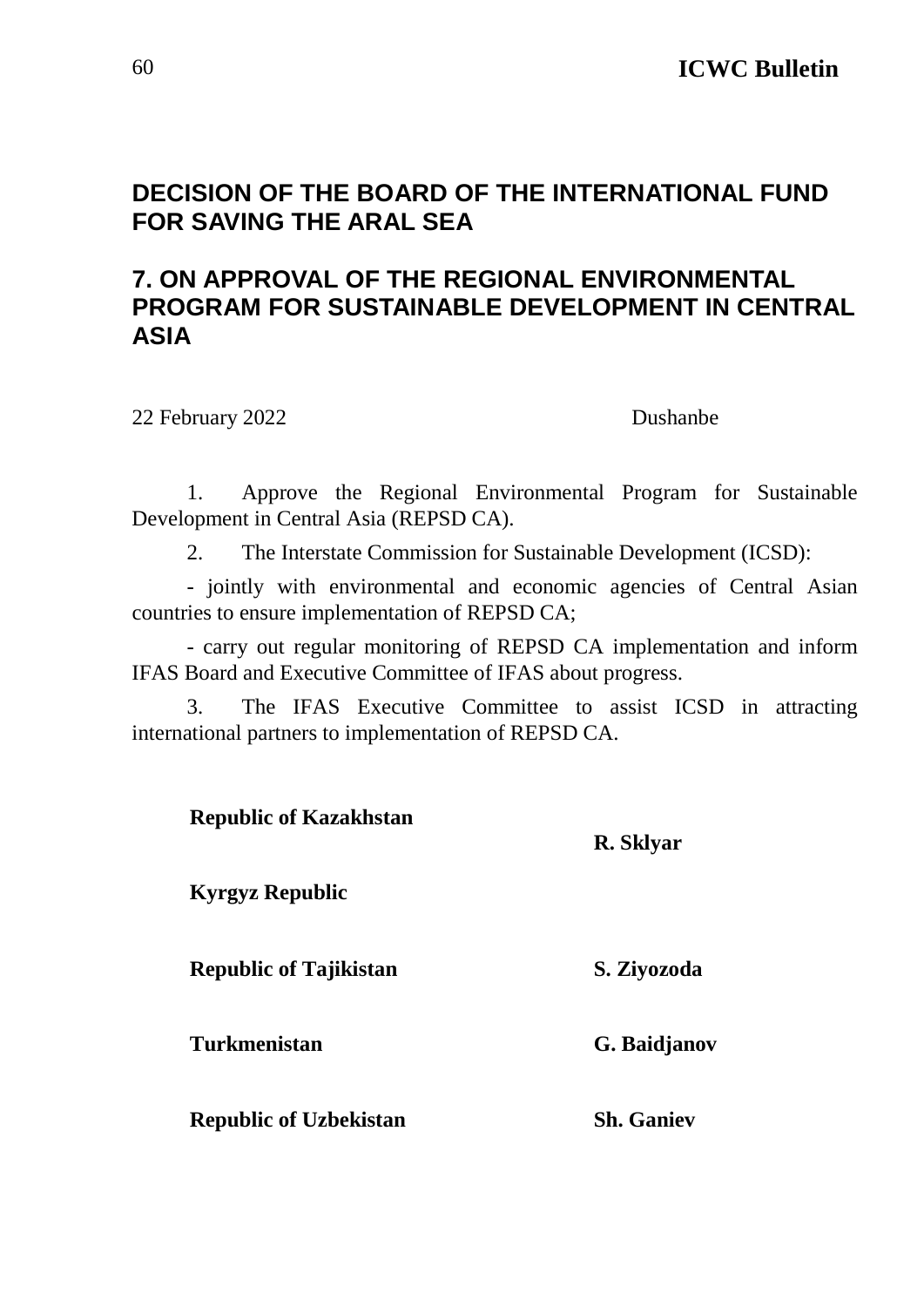### <span id="page-60-0"></span>**DECISION OF THE BOARD OF THE INTERNATIONAL FUND FOR SAVING THE ARAL SEA**

### **8. ABOUT AGENDA OF THE NEXT MEETING OF THE IFAS EXECUTIVE BOARD**

22 February 2022 Dushanbe

At the regular meeting of the Board of the International Fund for Saving the Aral Sea to consider the following matters:

- progress on ASBP-4;

- activity of the Working Group on institutional and legal improvement of IFAS;

- organization and holding of 30<sup>th</sup> IFAS Anniversary events;

- results of participation at the 9<sup>th</sup> World Water Forum and the Second International High-Level Conference on the International Decade for Action "Water for Sustainable Development" 2018-2028;

- Agenda of the next meeting of the IFAS Board.

| <b>Republic of Kazakhstan</b> | R. Sklyar         |
|-------------------------------|-------------------|
| <b>Kyrgyz Republic</b>        |                   |
| <b>Republic of Tajikistan</b> | S. Ziyozoda       |
| <b>Turkmenistan</b>           | G. Baidjanov      |
| <b>Republic of Uzbekistan</b> | <b>Sh. Ganiev</b> |